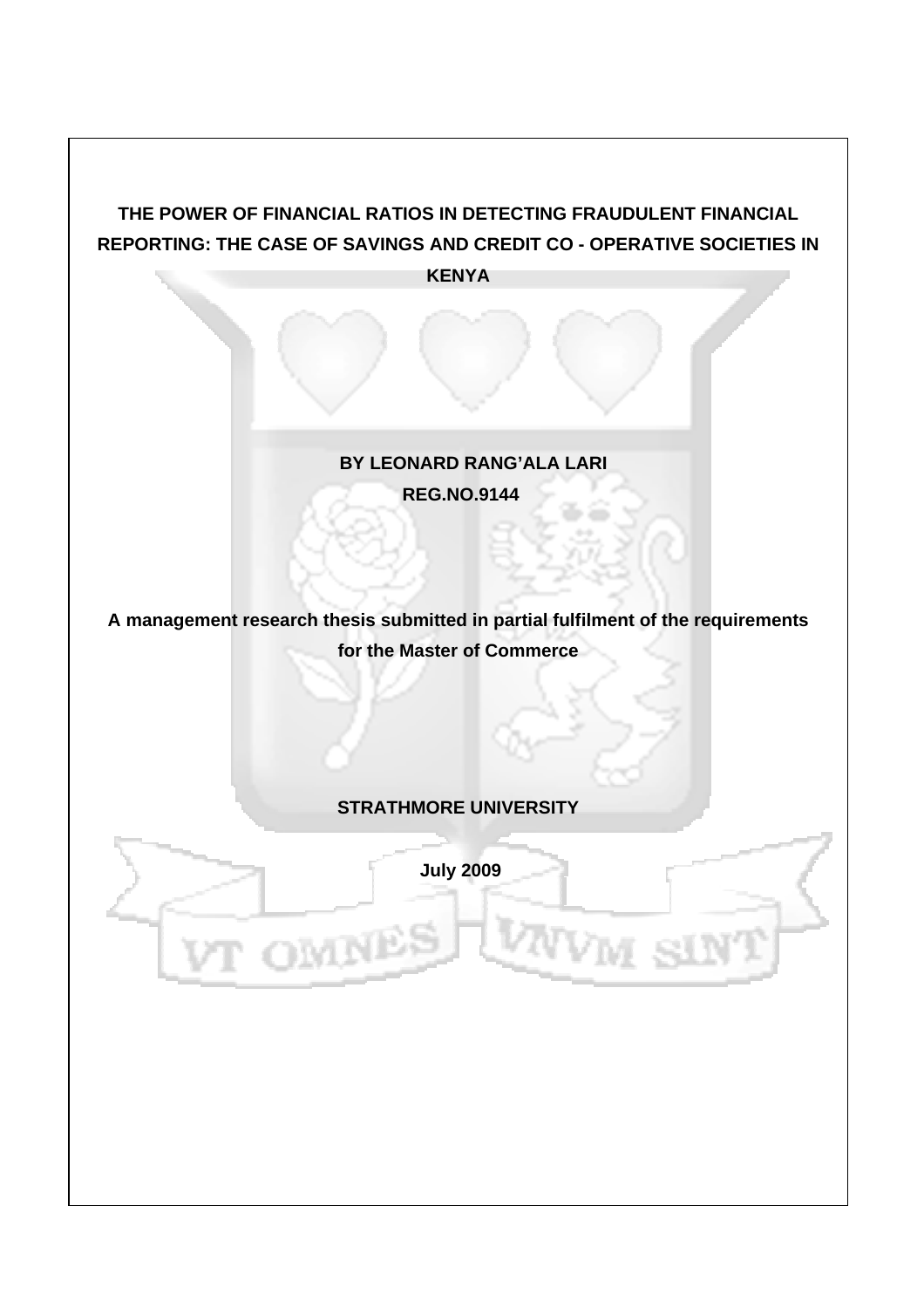## **DECLARATION**

I certify that this thesis is my original work and has not been presented for a degree in any University.

This thesis is available for library use on the understanding that it is not copyrighted material and that no quotations from the thesis may be published without proper acknowledgement.

Signed ………………………………………….Date………………………………. Leonard Rang'ala Lari

This thesis has been submitted for examination with my approval as the University supervisor

 Signed……………………………………..Date…………………………………... Dr. James McFie

- - ii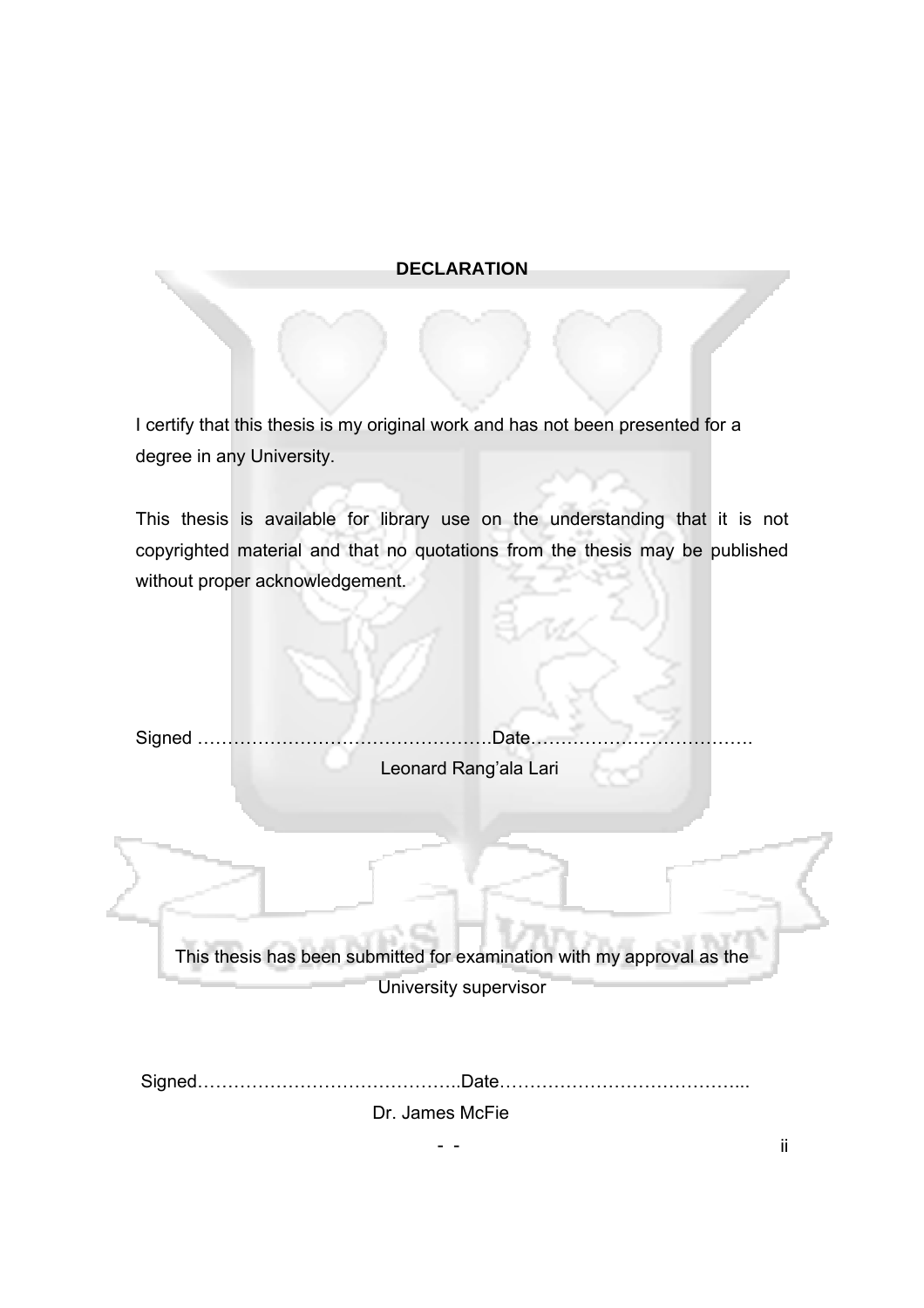## **ACKNOWLEDGEMENTS**

I wish to thank my research thesis supervisor, Dr James McFie, assisted by Mr David Wang'ombe, for their supervision during this study. This thesis could not have succeeded were it not the effort they made to guide me.

A record of appreciation to the following colleagues: W. Kakucha, C. Ngema, and N. T. T. Simiyu.

Finally, I gratefully acknowledge the constant assistance, encouragement and patience offered by my family throughout the period of study.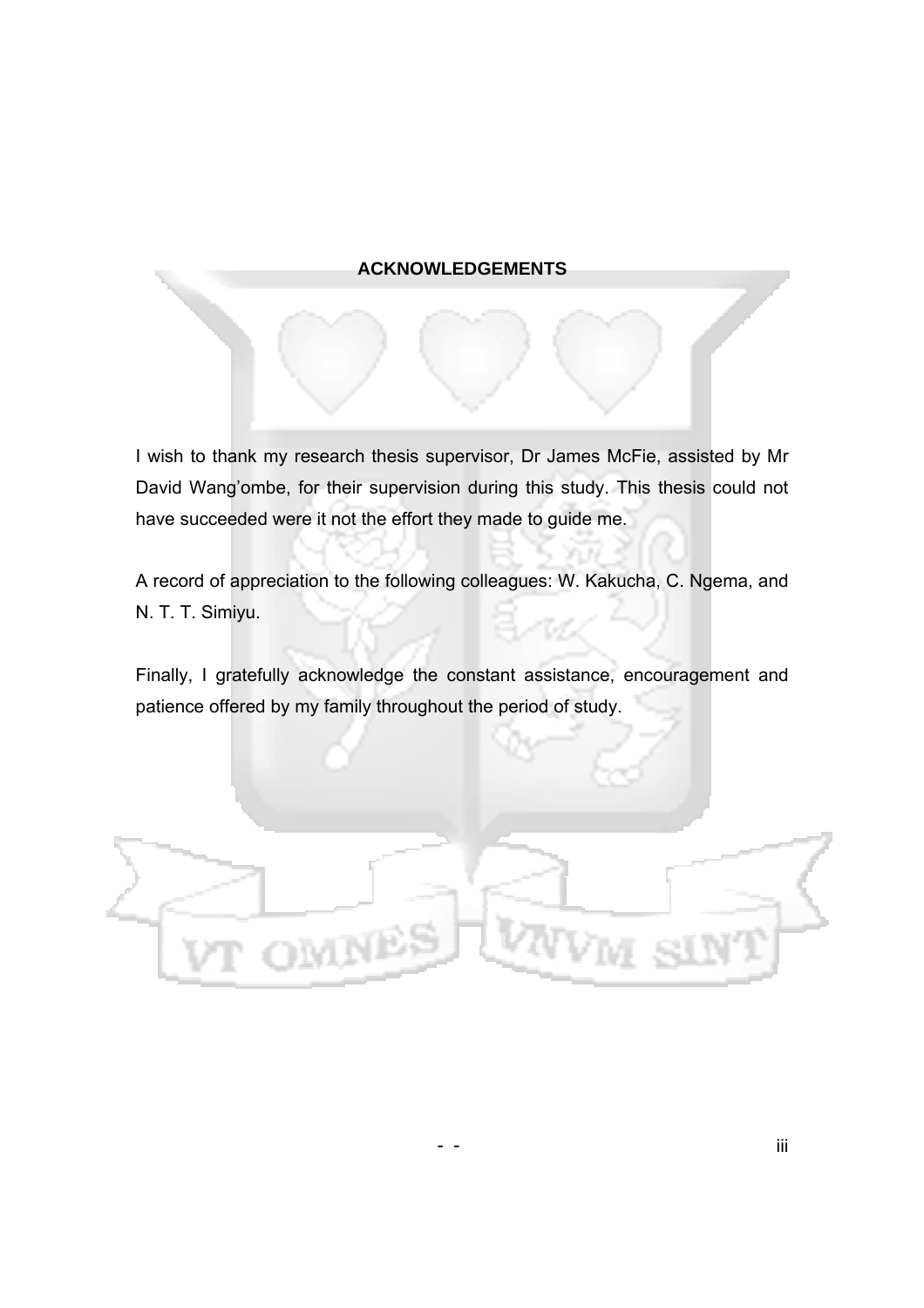## **DEDICATION**

This thesis is dedicated to my Mum, Dad and Aunt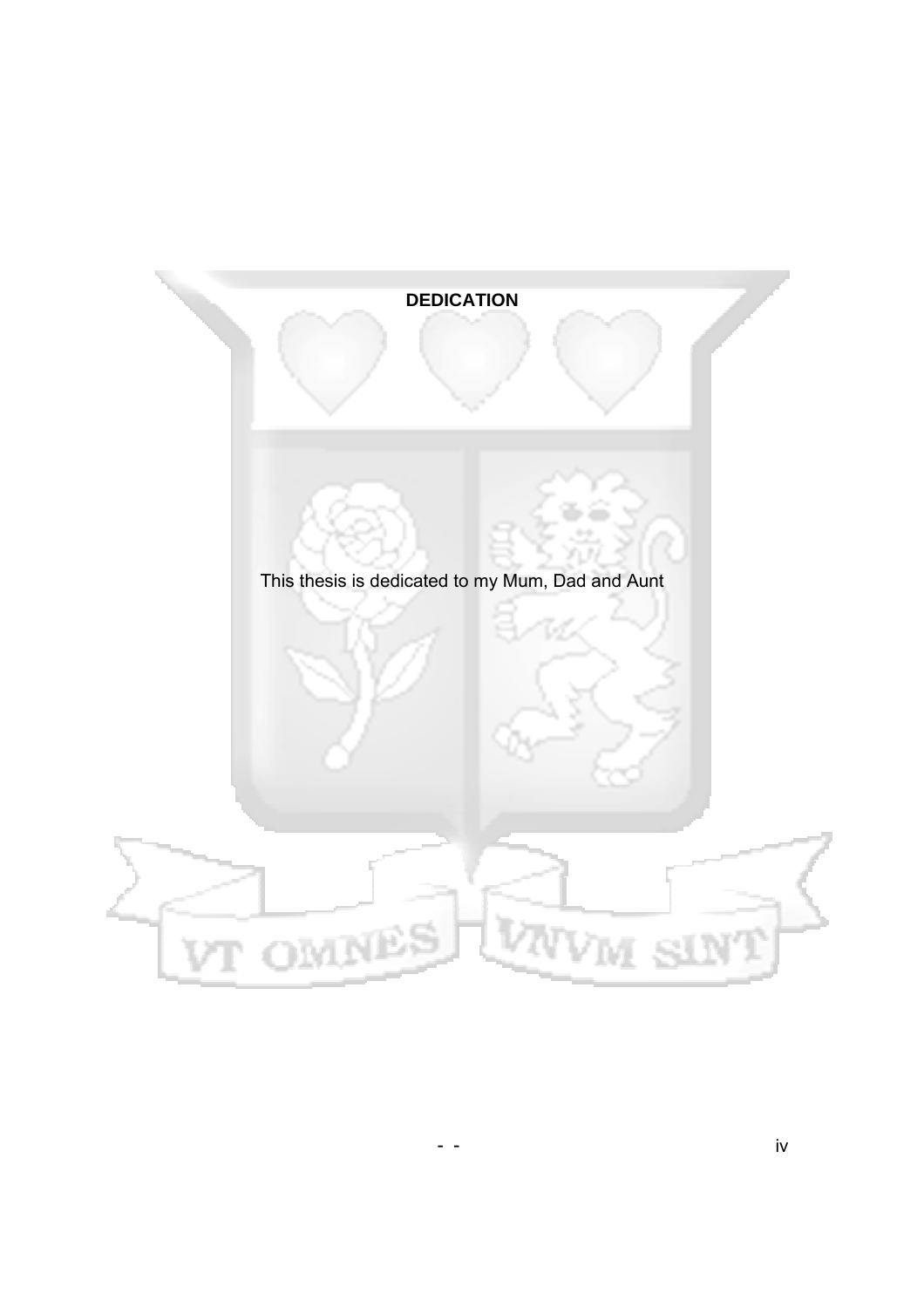#### **ABSTRACT**

The study aimed at proving that the financial ratios currently computed by Savings and Credit Co-operative Societies (SACCOs) in Kenya may not assist users of the financial reports towards detection of fraudulent financial reports; other ratios can bring to light possible fraud. Unpublished related previous studies in Kenya have dealt with both companies and the co-operative movement from different perspectives. The results at different levels of this study indicate that the best financial ratios able to bring to light fraudulent financial statements are: members' shares and deposits dividend return; members' loan schedule balance/loan ledger balance; financial investment/total assets; (liquid investments + liquid assets - short term creditors)/total assets; non-earning liquid assets/total assets; net loans to members/total assets; gross loans to members/total assets, members' deposits/total assets. Second best are: net profit/total assets ratio; total operating expenses/average total assets ratio; and growth in members' loans rate*.* The results support the general alternative hypothesis that financial ratios can detect fraudulent financial reporting (FFR) by SACCOs in Kenya. Specific ratios not currently in use, in the SACCOs sector have the power to reveal FFR. The sample of 46 SACCOs (23 of them affected by fraud) were deliberately chosen. The analysis of ratios was conducted on 27 covariates, using the following methods: stepwise logistic regression model, discriminant analysis, and Pearson correlation - a method used to measure and confirm the possibility of earnings manipulation. According to the regulator, fraud poses a threat to the future existence of SACCOs in Kenya. The limitations to this study include: existence of a possibility of having other unidentified ratios that can detect fraud, some financial reports could not be used due to incomplete reporting structure and information,and the sample of fraudulent financial reports and non fraudulent financial reports were limited to reported cases only. Further study is suggested to determine the extent of earnings management and the power of ratios in detection of FFR using a larger sample of SACCOs, beside the multipurpose cooperatives and marketing co-operatives to complete the results of this study.

- - v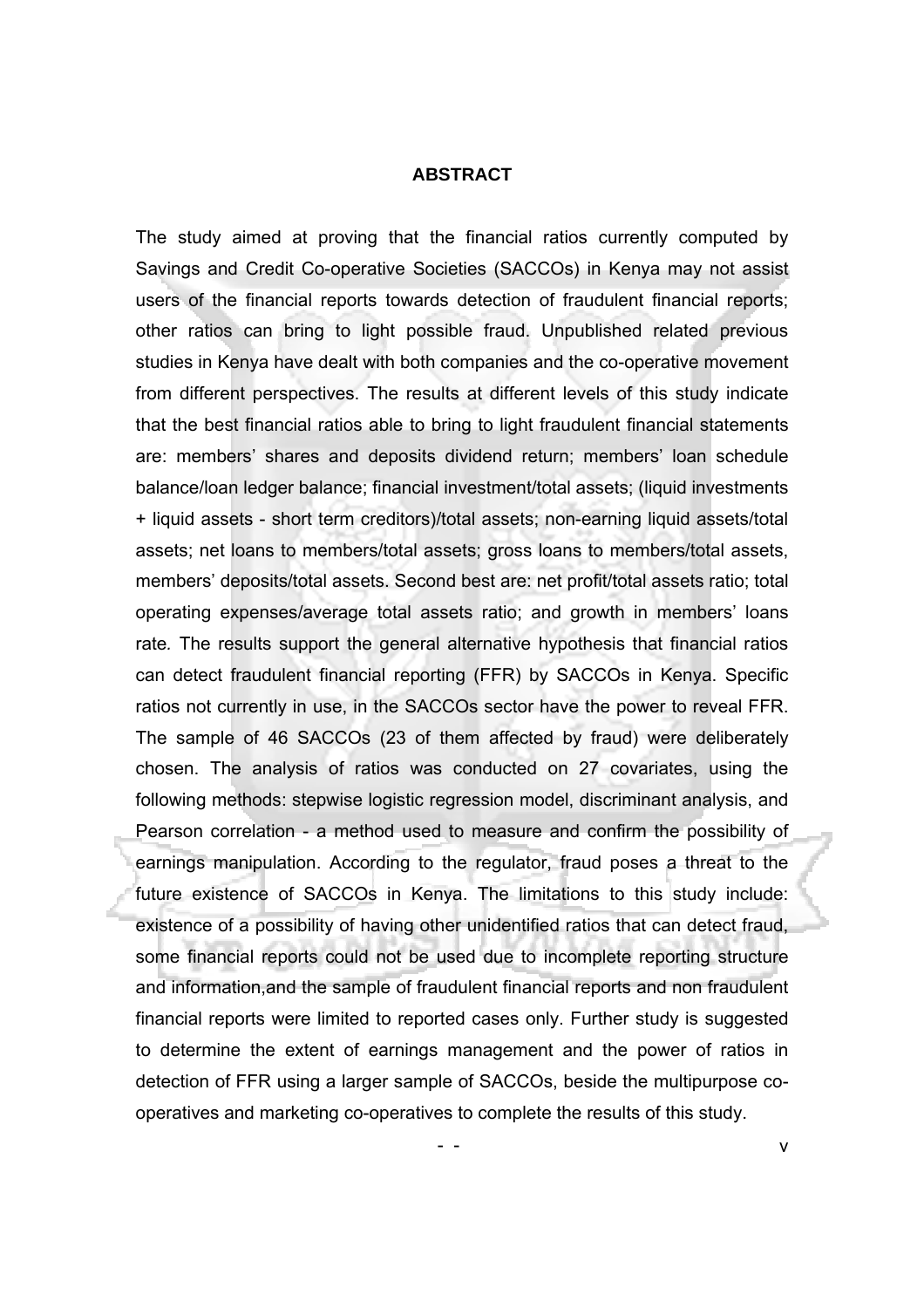# TABLE OF CONTENTS

| DEVELOPMENT AND FORMULATION OF TESTABLE HYPOTHESES16 |    |
|------------------------------------------------------|----|
|                                                      |    |
|                                                      |    |
|                                                      |    |
|                                                      |    |
|                                                      |    |
|                                                      |    |
|                                                      | vi |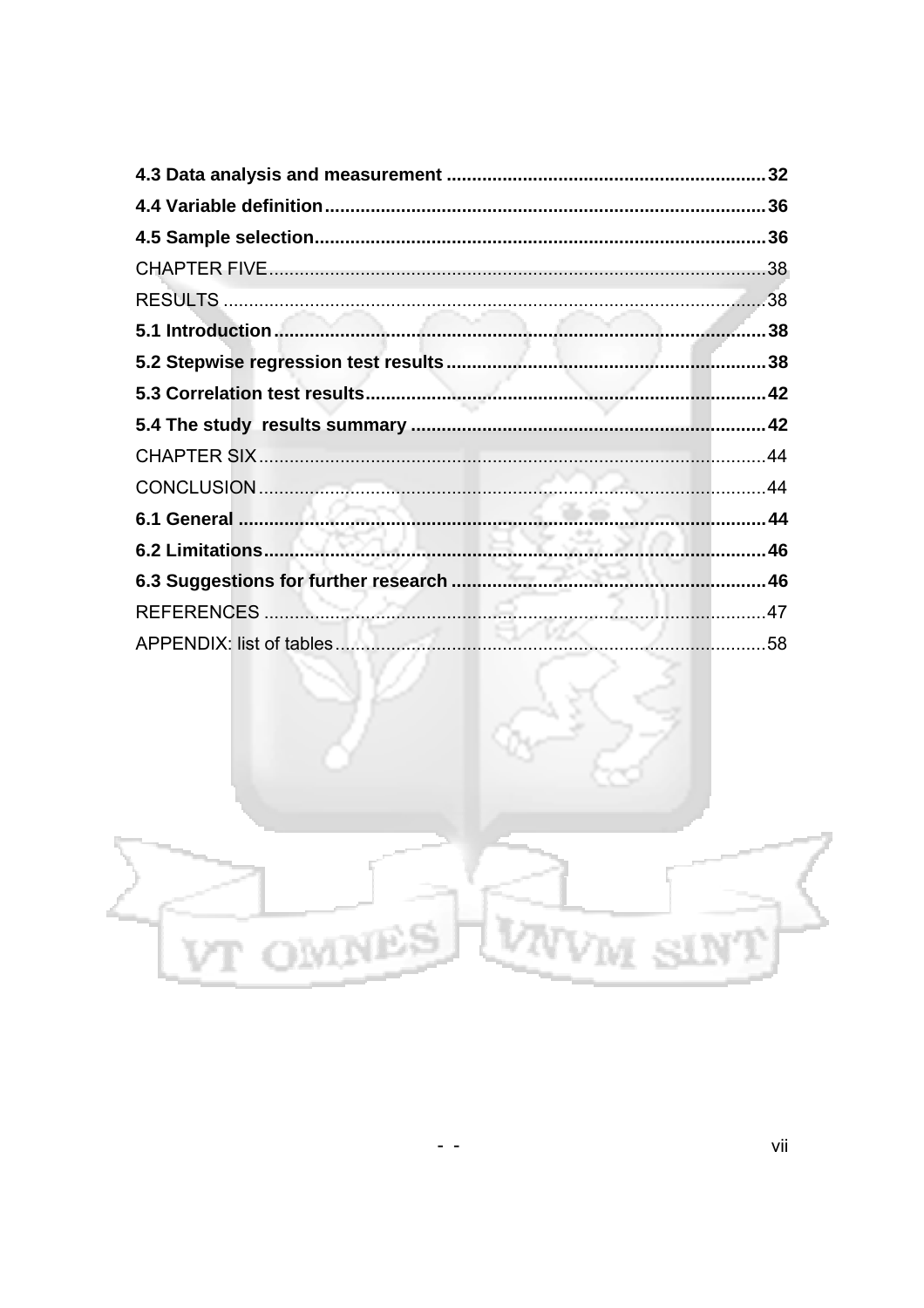# **LIST OF TABLES**

| Table IV: Stepwise logistic regression model (including z score)61        |  |
|---------------------------------------------------------------------------|--|
| Table V: Stepwise logistic regression model (excluding z score)62         |  |
|                                                                           |  |
| Table VII: Research on fraud /bankruptcy performance detection-outline 63 |  |
| Table VIII: Final accounts elements- means differences and t-tests65      |  |
|                                                                           |  |
|                                                                           |  |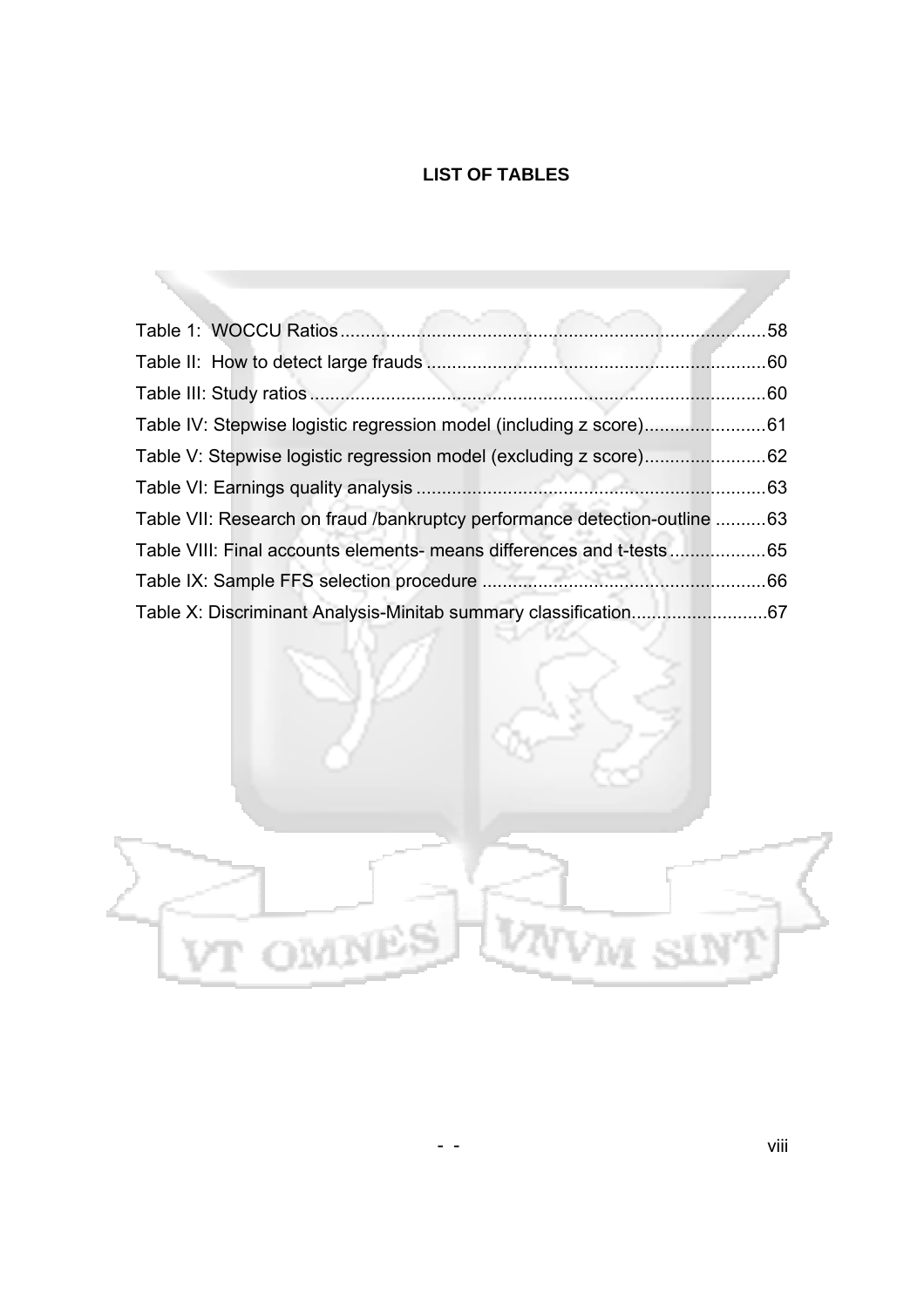# **CHAPTER 1 INTRODUCTION**

#### 1.1 Background

Financial statement fraud is defined by the Association of Certified Fraud Examiners (ACFE) as ''the deliberate misrepresentation of the financial condition of an enterprise, by intentionally misstating or omitting amounts or disclosures in the financial statements so as to deceive their users'' (ACFE, 2007).

ACFE goes on to point out that financial statement fraud is usually a means to an end rather than an end in itself: when people manipulate accounting books they may be doing it to ''buy time'' towards quietly fixing problems that prevent the company from achieving its expected earnings or complying with loan contracts: also, to obtain or renew financing that would not be granted, or would be smaller, if honest financial statements were provided. It can be concluded that the difference between error and fraud is intent; errors are considered to be unintentional, fraud intentional (IFAC, 2006b; Zabihollah, 2002; Wallace, 1995).

Savings and Credit Co-operative Societies (SACCOs) are defined as ''democratic, unique, member driven, self-help, not for profit financial cooperatives; they are owned and governed by members with the same common bond'' (Afya SACCO, 2005). There are some 12,000 co-operative societies in Kenya, all of which are required to be registered under the Ministry of Cooperative Development and Marketing (MOCDM). Of these approximately 5,000 are registered as SACCOs; in 2006, the co-operative sector as a whole mobilized savings of Kshs.150 billion, approximately 31% of National Savings (MOCDM, 2008).

It is reported that mismanagement and corruption are two most significant challenges facing the co-operative movement in Kenya today; many cases of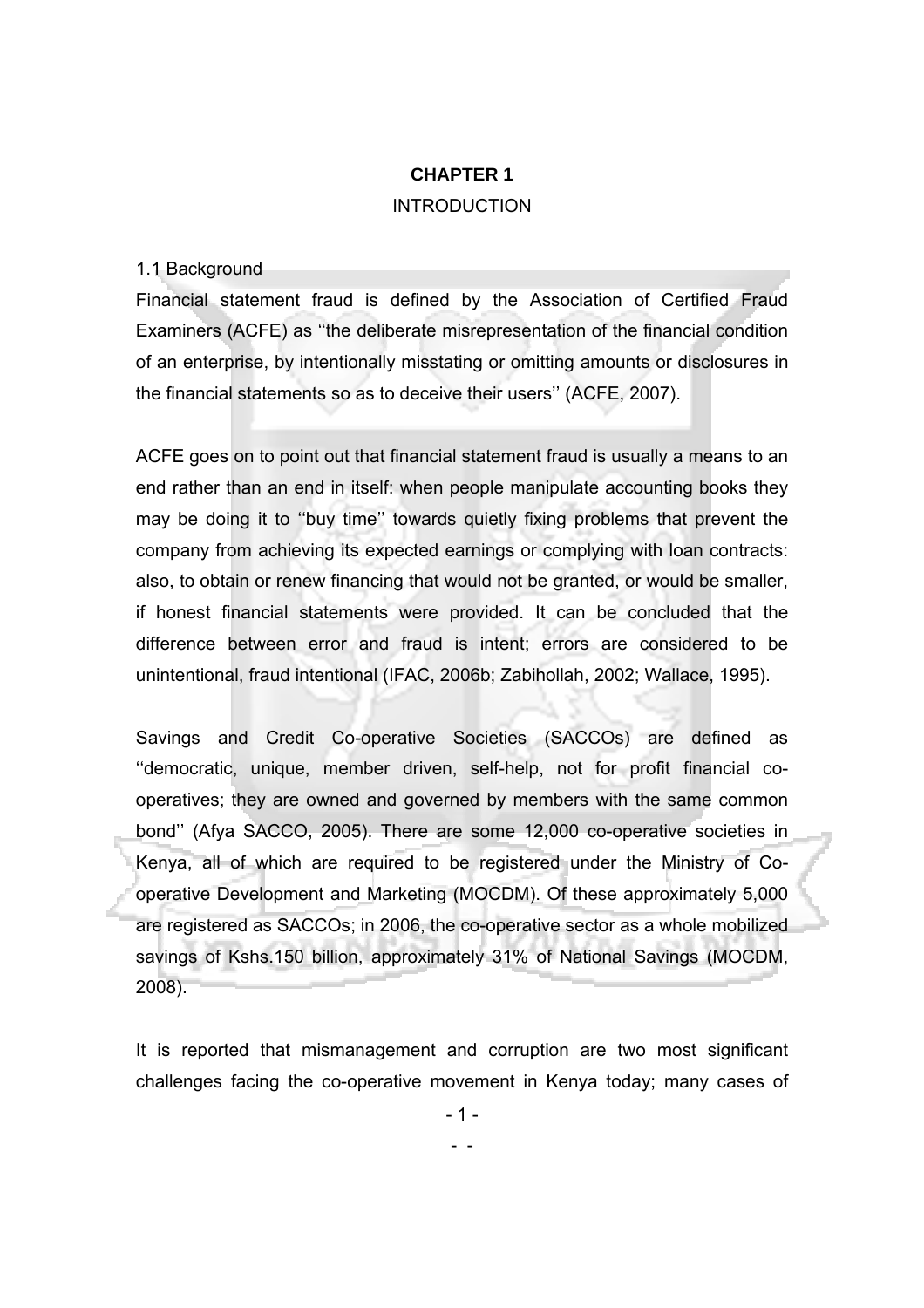fraud in the co-operative sector in Kenya are investigated by the inquiry section of the MOCDM; 37 investigations were carried out in the sector during the financial year ending on  $30<sup>th</sup>$  June 2007 (MOCDM, 2008).

In 2004, an amendment to the *1997 Co-operative Societies Act, Chapter 490 of the Laws of Kenya*, was passed by Parliament. The main provisions of the amendment, which applied to SACCOs, are as follows: to ensure indemnity to societies in the case of loss or fraud resulting from mismanagement by committee members, it is mandatory for committee members to file individual indemnity forms with the regulator, the MOCDM; prudential standards were set for the operation of co-operative societies operating front office services; management must present a budget at every annual general meeting or special general meeting to be approved by members; and no co-operative is to invest in non-core business, except with the approval of the Commissioner and of members of the co-operative through a special resolution at the annual general meeting. As reported in the Kenya Gazette Supplement (KGS), this fourth regulation is meant to guard against SACCOs investing in projects like housing, instead of keeping to their core objective of giving loans to members (KGS, 2004a).

In 2005 it was realized that further amendments to the Act were necessary. MOCDM presented a bill to Parliament entitled ''*The SACCOs Regulatory Bill, 2005''* (SRB 2005), which was proposed by stakeholders in the co-operative sector. This bill was considered by Parliament in 2008 (KGS, 2009). SRB 2005 stipulates that SACCOs must not invest more than 5% of their total assets in fixed assets [section 77(2)] and must write off a loan remaining delinquent for more than one year [section 81 (2)]. These two regulations are included in the Table of Ratios laid down by the World Council of Credit Unions Inc. (WOCCU), except that WOCCU has the more stringent limit of zero percent for the ratio of non-financial investments to total assets (see Table I: Effective Financial

- 2 -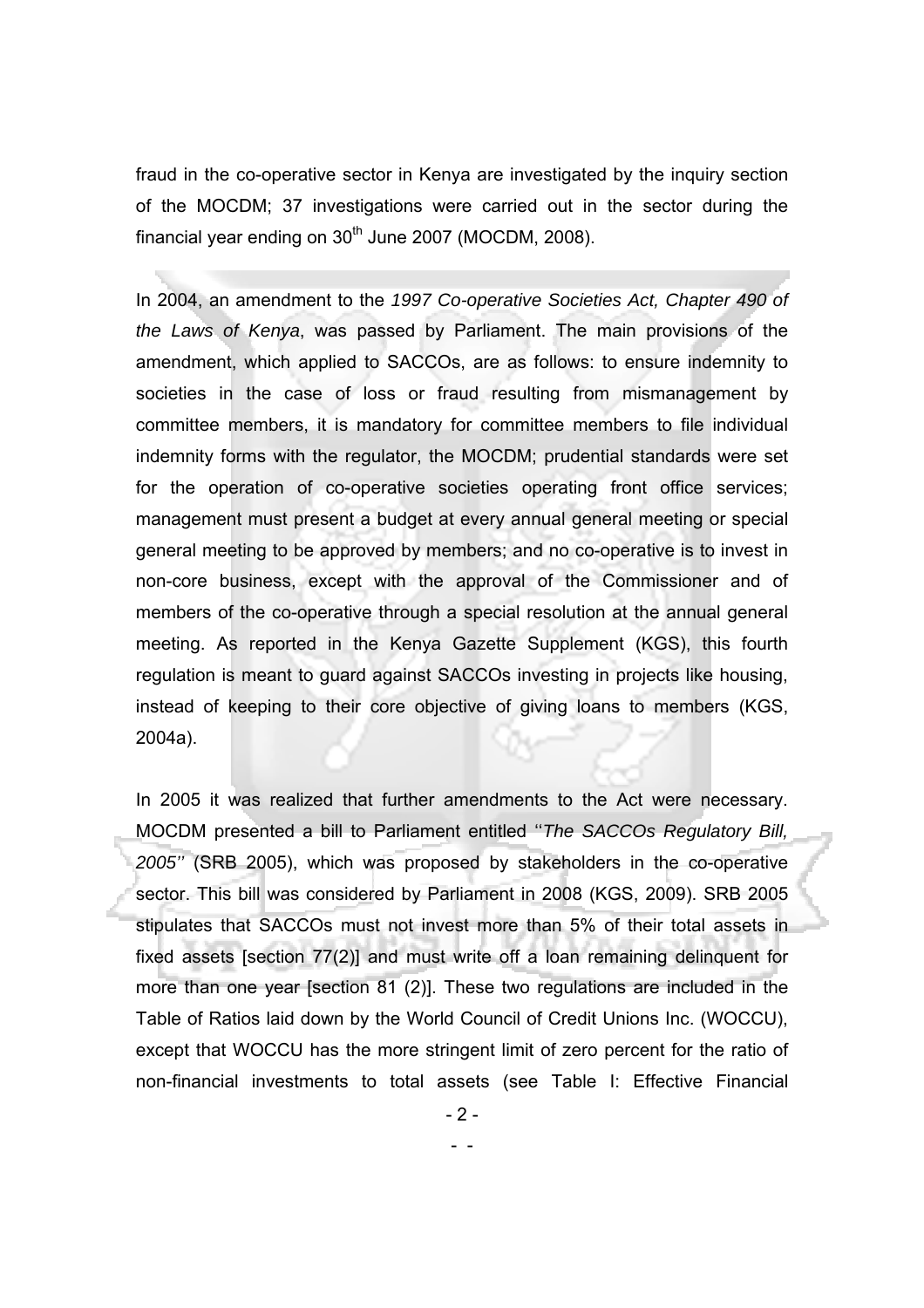Structure: No.4, and Table I: Protection: No.1, respectively). A study by Spathis (2002) concluded that fraudulent financial reporting can be detected by analyzing publicly available financial statements.

#### 1.2 Stating the problem

There is evidence that the financial statements of some SACCOs are fraudulent. The question arises as to whether any accounting ratios can be used to identify which financial statements are fraudulent and which are not fraudulent. This study aims to answer this question.

The *Public Officers Ethics Act, 2003* states that co-operative society committee members are mandated to declare their personal assets, liabilities and incomes, on being elected and later once a year. The Act was passed by Parliament, thus showing that there is a problem of dishonesty in SACCOs. According to a recent Ministerial statement during the International Co-operative Day (MOCDM, 2008; Daily Nation, 2007), the Minister of Co-operative Development and Marketing stated that the Ministry had set up an Ethics Commission to check the excesses of management committees and to improve governance and ethics in the cooperative movement. On the same day the Minister revealed that the Cooperative Tribunal managed to settle 296 disputes, and that during the financial year ending on  $30<sup>th</sup>$  June 2007, 37 occupational fraud and corruption investigations had been carried out in the co-operative sector. Fraud continued to appear in the media, despite inspections of co-operative societies sanctioned and carried out by the regulator.

Mismanagement and corruption practices in SACCOs are rampant critical problem that impact negatively on the SACCOs' national savings. This problem has recently increased the interest of the regulator to set up the ethics commission for common good of society, investors and other stakeholders who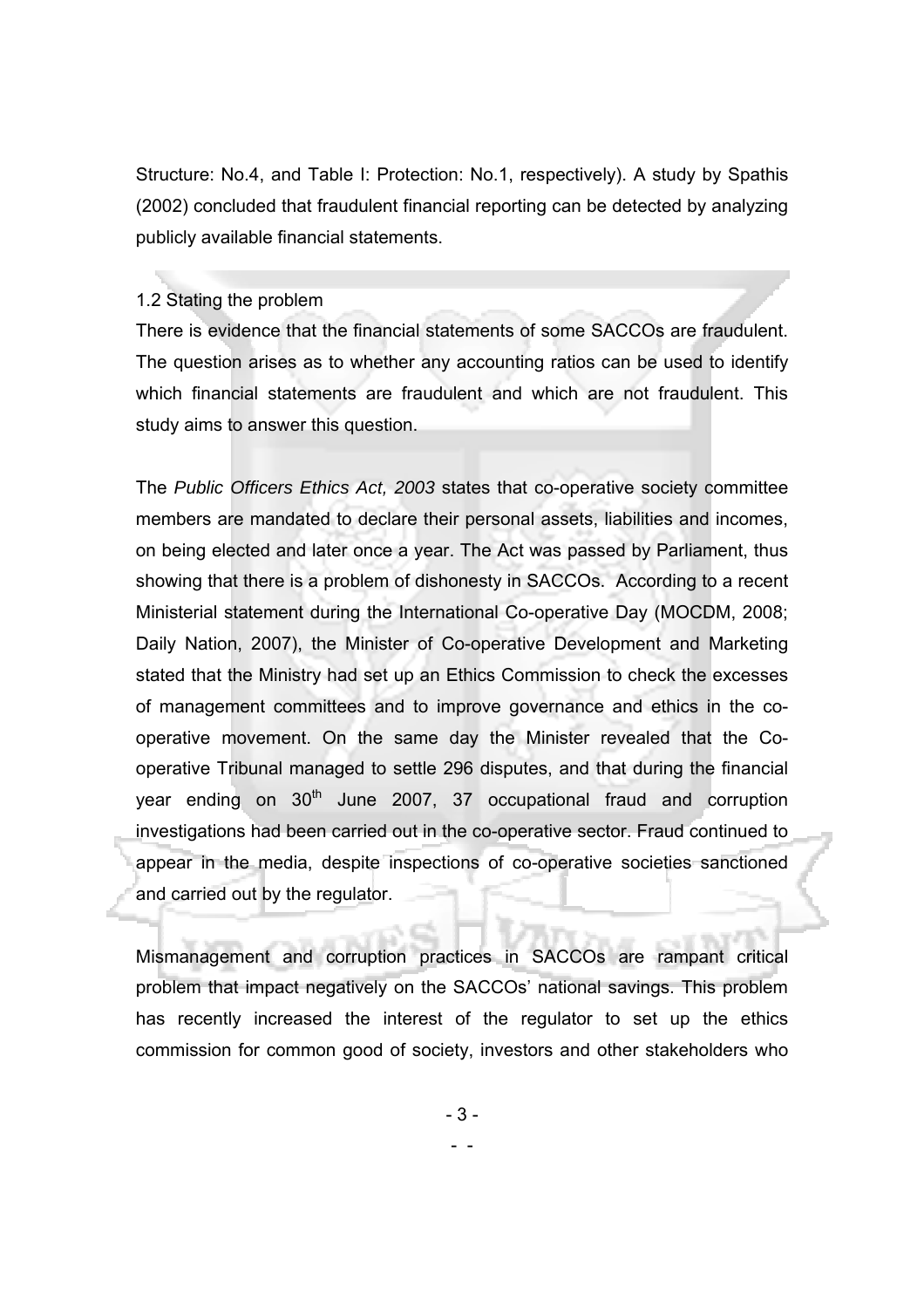are likely to be affected by the SACCOs' frauds, including the fraudulent financial reporting.

Spathis (2002) finds that the ratio Net profit / Total assets (WOCCU ratios-Table I, Rates of Return and Costs, No. R12) is the most important ratio in revealing fraudulent financial reporting. SACCOs, however, do not include this ratio in their yearly financial statements; neither does the MOCDM require them to do so. Spathis (2002) reveals that companies with low values of this ratio are more likely to engage in fraudulent financial reporting.

In this study writer's view SACCO officials, wishing to ingratiate themselves with members and ensure re-election at the annual general meeting, borrow from banks to lend to members. But the interest rate they pay on borrowed funds is higher than the interest rate charged to members. As a result, the profits of these SACCOs are reduced.

The Institute of Certified Public Accountants of Kenya (ICPAK) recognizes the importance of ratios computed from audited accounts of SACCOs. If the specific causes of the differences pertaining to loans and shares balances are not disclosed under notes to the audited accounts; this is considered irregular (ICPAK, 2007a). This fact underscores the importance of the ratio of loan ledger/loan listing balance and of shares ledger/ shares listing balance.

According to Spathis (2002), firms with low profitability are prone to fraudulent financial statements (FFS). However, because the income possibilities of SACCOs are restricted, if the ratio net income/total assets is above a certain value, it is also likely that the SACCOs' financial statements are fraudulent, because the profit figure is likely to be manipulated. On the contrary, Kathleen et al. (2004) argue that ratios are less useful in detecting FFS: consensus is lacking over the power of financial ratios towards detecting fraud.

- 4 -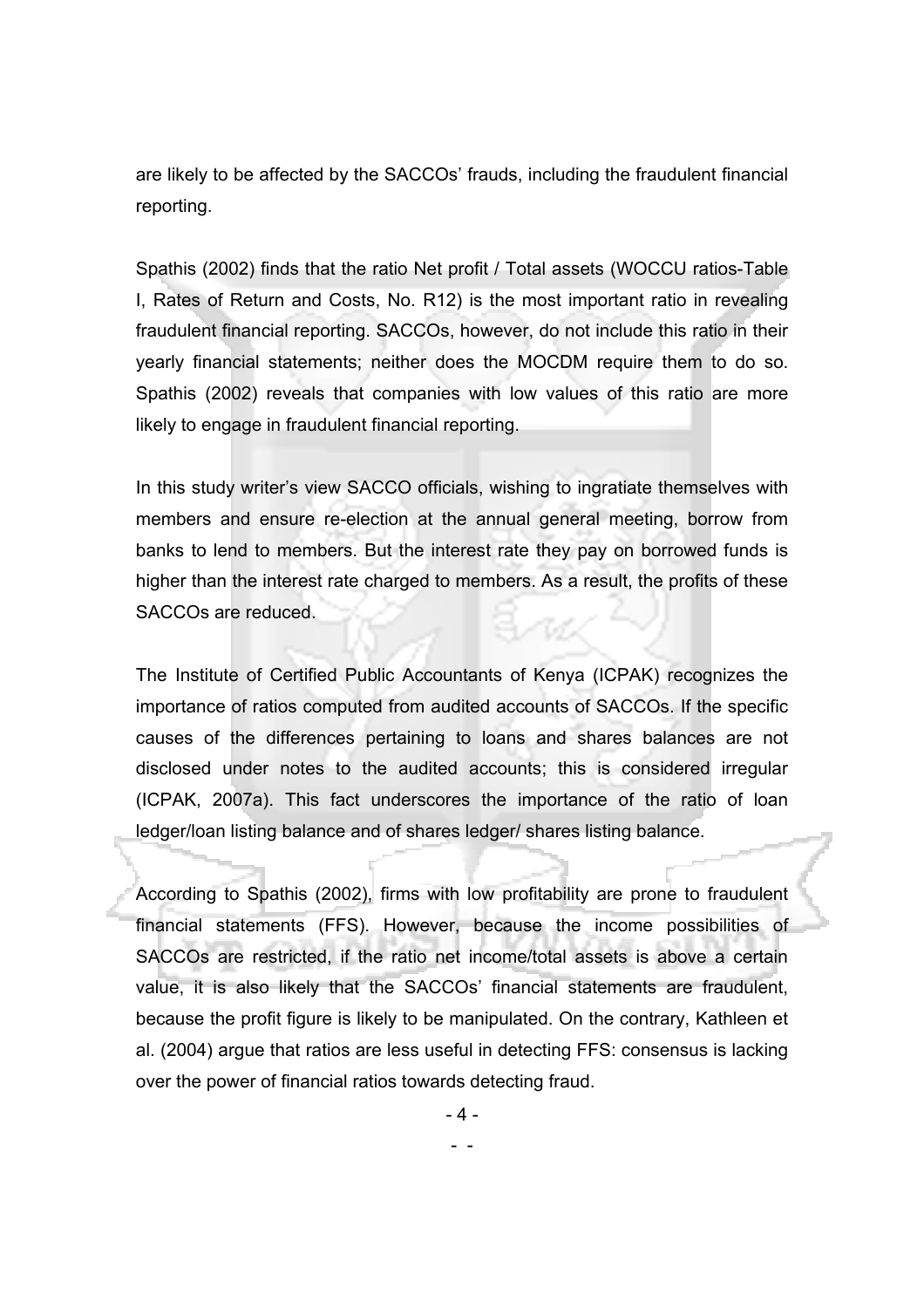- 1.3 The research questions:
- 1. Do specific financial ratios detect fraudulent financial statements of SACCOS in Kenya?
- 2. Are the financial ratios currently in use the same as the ones identified as potential detectors of fraud?

## 1.4 Significance of the study

The result of this study will:

- Add knowledge towards improving the detection and prevention of financial fraud;
- Expand existing literature relative to fraud in financial reporting;
- Expose weaknesses in the current Co-operative Societies' Act and by-laws;
- Aid government in monitoring SACCOs;
- Provide new insights for policy makers, regulators, and academia.

## 1.5 Motivation

A requirement for Kenya SACCOs to compute financial ratios is mandatory. However no conclusion is ever made based on computing these ratios other than the performance contribution conclusion. In fact no one currently seems to know the purpose of these ratios in SACCOs' audited reports. A few prior works say that ratios are ''useless'' [Kathleen et al. (2004)] whereas some say the exact opposite [Spathis (2002), Persons (1995)]. These conflicting studies show that the debate is still on. This paper examines whether financial ratios as currently computed by SACCOS in Kenya detect fraudulent financial reporting (FFR). This writer in particular is convinced that the ratios used may not detect fraud. If this study confirms this, the use of appropriate ratios recommended by this study will benefit Auditors, the Kenya Revenue Authority, Government Regulators and other interested parties.

- 5 -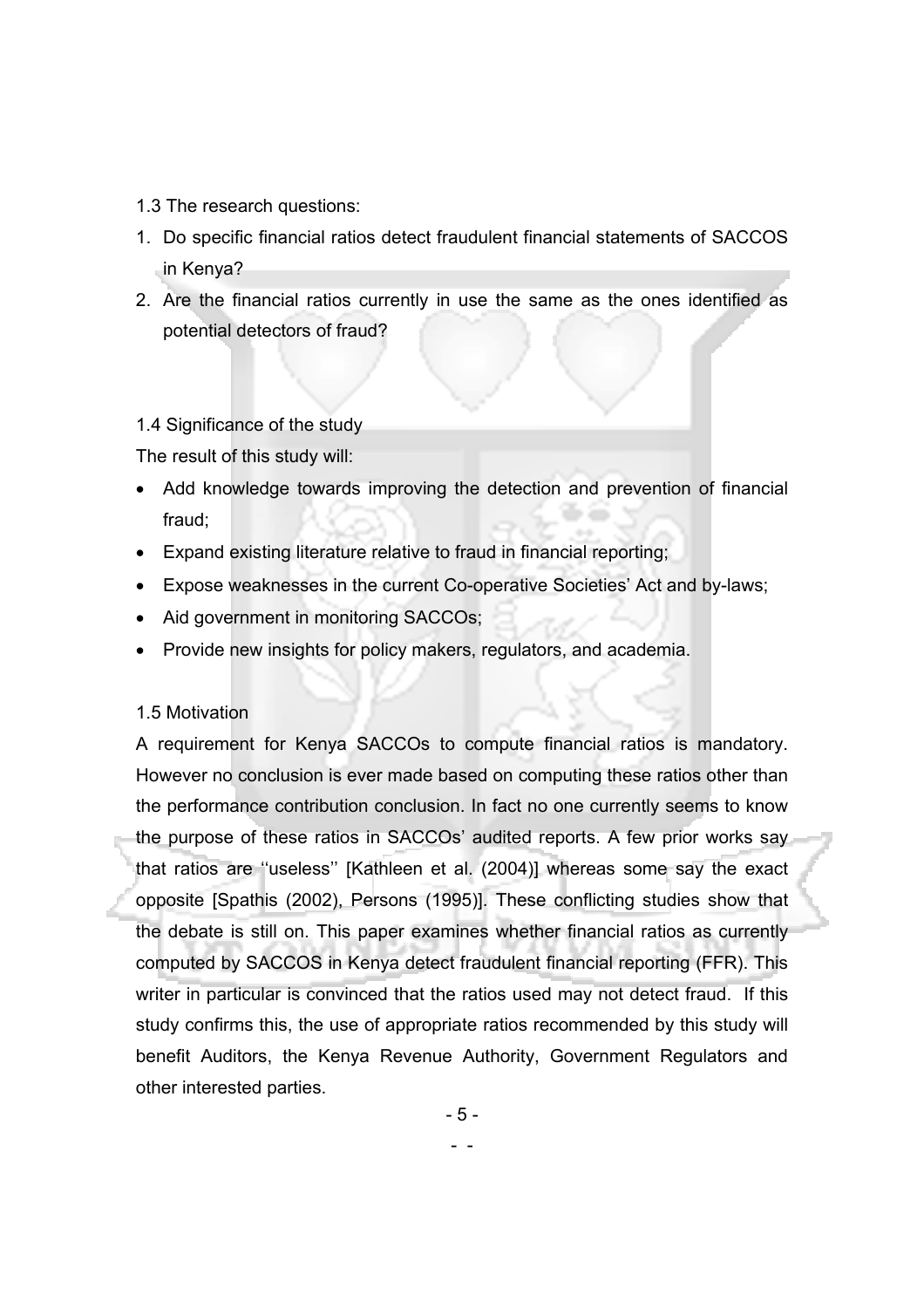Prior studies on the use of ratios in detecting FFS have been carried out in other countries but this writer has found no prior pertinent literature in Kenya. Further, the aforementioned studies towards predicting fraudulent financial statements and bankruptcy excluded financial institutions.

1.6 The objectives of the study:

- 1. The study aims at establishing whether or not the financial ratios currently computed by SACCOs in Kenya for the purpose of measuring performance may assist users of financial reports towards detecting fraud.
- 2. With much fraud reported within the SACCOs sector, there is need to identify alternative financial ratios towards detecting financial statements fraud.

Fraudulent reporting is a critical problem for external auditors. International Standard on Auditing (ISA) 240 requires an auditor to maintain an attitude of professional scepticism throughout the audit, recognizing the possibility that a material misstatement due to fraud can exist, notwithstanding the auditor's past experience with the entity about the honesty and integrity of management and those charged with governance (IFAC, 2006b).

## 1.7 Structure of this thesis

Chapter one identifies the rationale of this thesis. It contains a statement of the research questions, the objectives of the study, its significance and motivation. Chapter two reviews the literature. Chapter three discusses development and formulation of testable hypotheses. Chapter four discusses the methods of data collection as well as a description of the research plan and the sampling of SACCOs. Chapter five and six contain the results of the study and the conclusion respectively.

- 6 -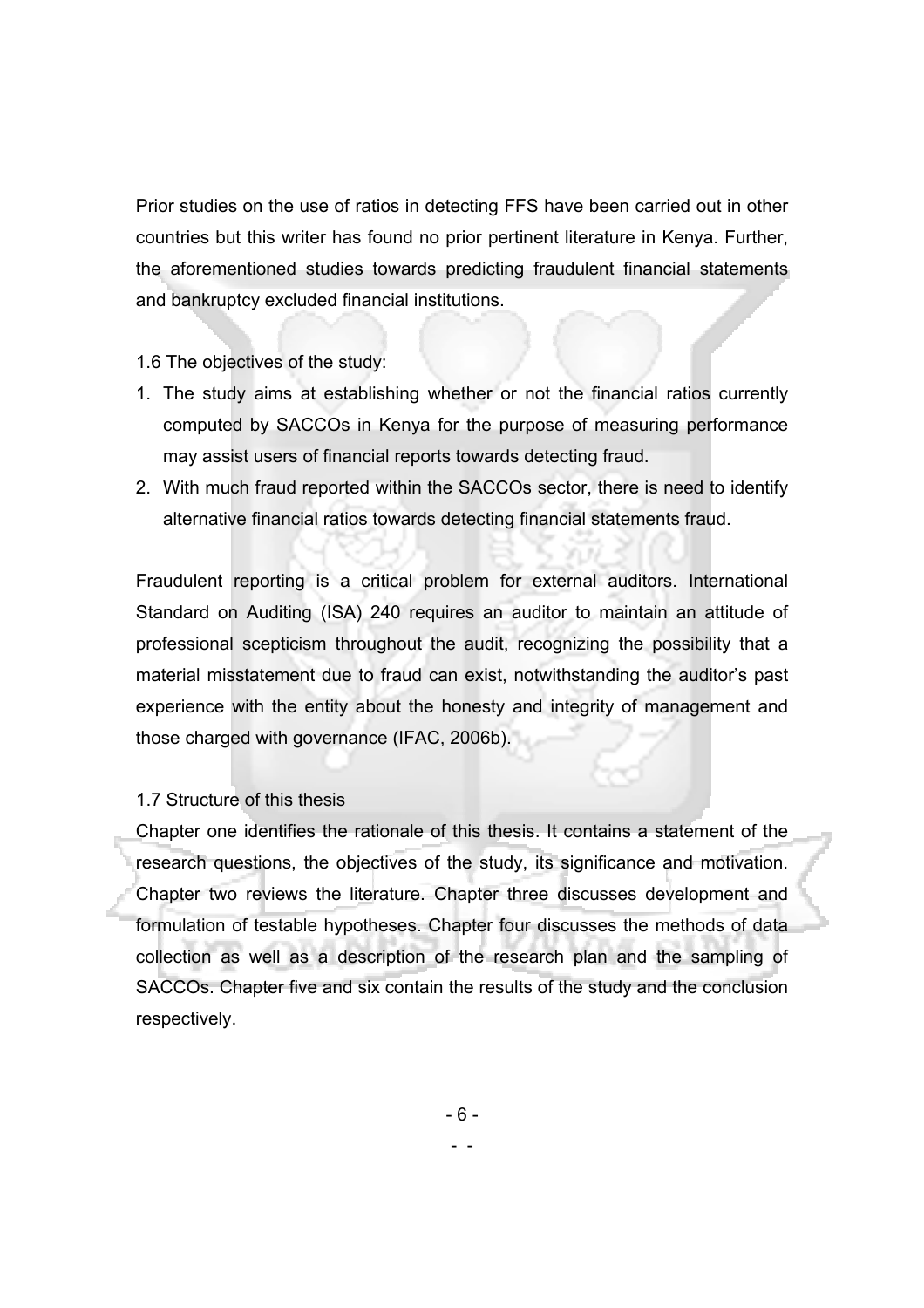## **CHAPTER 2**

#### THE LITERATURE REVIEW

This section covers:

- Theoretical development literature on corporate governance theory and occupational fraud theory;
- The characteristics of fraud in financial statements;
- The sample characteristics.

## 2.1 Theoretical development

Corporate governance theory and occupational fraud theory offer a basis for research into the area of SACCOs' financial misrepresentation or fraudulent financial reporting, and that of sound management.

Failure in corporate governance is a source of various financial misrepresentations. Theoretical motivations are here provided for the study of misrepresentations or lack thereof. Theories are analyzed as follows:

## 2.2 Corporate governance theories:

- -

2.2.1 Agency theory

Agency economic theory and institutional agency theory were originated by Stephen Ross and Barry Mitnick respectively. Mitnick concludes that institutions revolve around the relation employer-employee, whereas Ross believed that this relation revolves around job incentives to the employees. In a thesis defended at the University of Pennsylvania in an economic meeting in December 1972, Ross argued that the agency problem and incentives are identified as macroeconomic problems besides being microeconomic ones. This paper launched the idea of agency theory. Mitnick, a doctoral student in political science at the University, presented a similar dissertation on agency in 1973. He believed that institutions and social mechanisms guide the agent as well as principal relationship or preferences (Mitnick, 2006).

- 7 -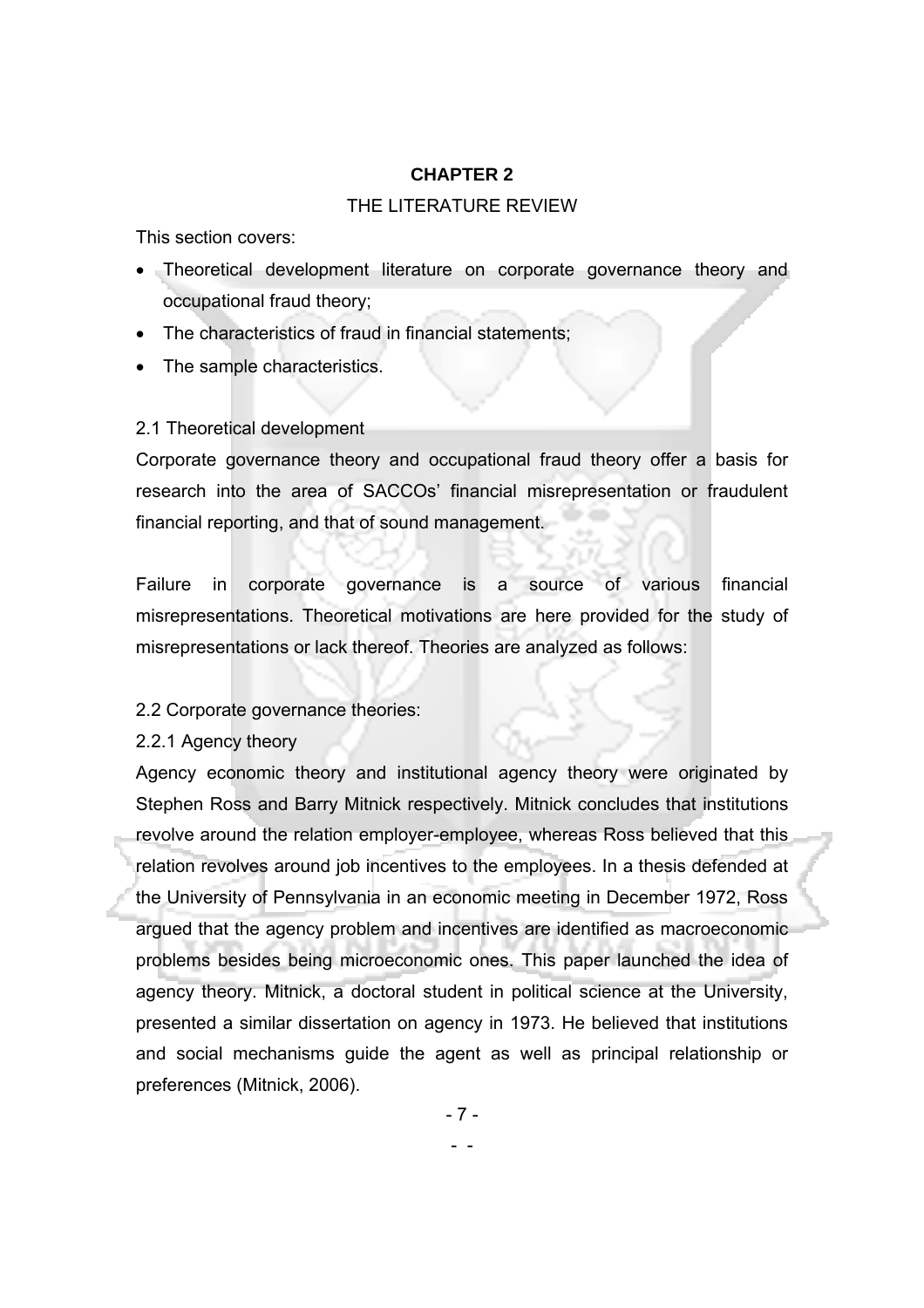Owners of firms contract agents to manage their firms on their behalf, thus becoming principals. The agents accept this responsibility with the aim of maximizing their personal utility as well as the owners' wealth. When agency utility and shareholders' wealth converge, the agency problem is considered to be absent (Davis et al., 1997a). Another related prior study Jensen and Meckling (1976) investigates the agency costs that come into being as a result of existence of debt and outside equity claims in a company, and furthermore answers the questions: as to who bears such agency costs? And what type of agency relationship to the separation of ownership and control function exists in the firms? The study concludes that agency costs are the total of bonding costs incurred by the agent, residual loss, and monitoring costs incurred by the principal.

The controversies surrounding agency theory are:

- The variables in the relation agent-principal are not measurable (Bruton et al., 2000 and Busenitz et al., 2001);
- A partial share ownership by the agent in a firm does not motivate the agent to behave as a principal would (Pierce et al., 1991);
- And, the explanatory power of agency theory is reduced if and when the principal decides to divest to a new business. Further, an agent must be motivated and monitored to create wealth; this arrangement portrays agents as potentially fraudulent and principals as policemen enforcing the law (Arthurs and Busenitz, 2003).

Economists level a number of criticisms at co-operatives, agency theory being one of them. They argue that members of many co-operatives do not control management, investments are short term, and accumulated investments are below the economic optimum (Nilsson, 2001).

- 8 -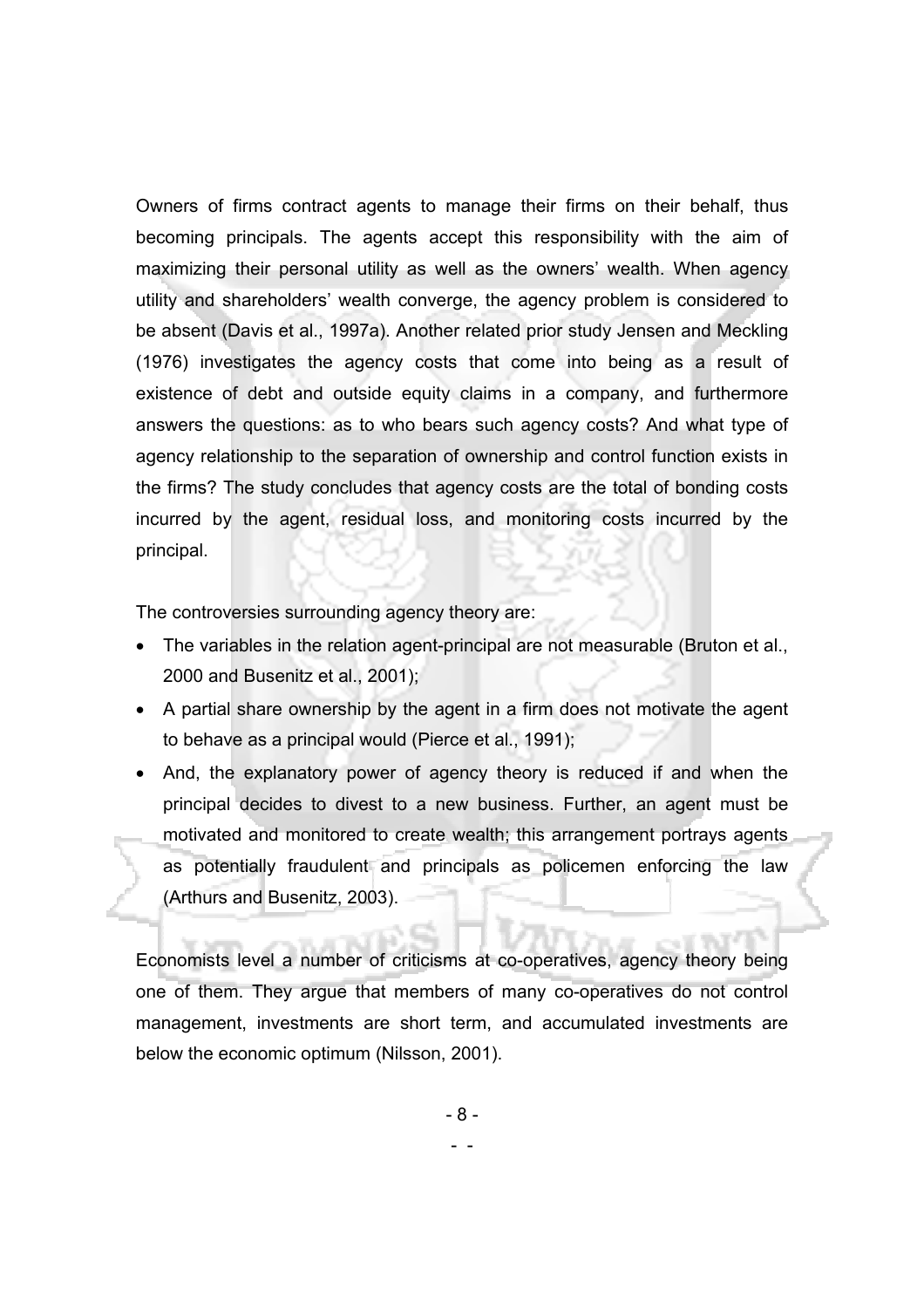#### 2.2.2 Stewardship theory

A second theory, considered as filling the gaps left by agency theory, is stewardship theory. It suggests that once the principal has invested in a new venture, stewardship theory explains the behaviour between the principal and the agent better than agency theory (Davis et al., 1997b).

In this section, the roles of the board chairperson and managing director are combined. Such combination ensures a better return on assets (ROA) than that ensured by agency theory. In agency theory the board chair is independent of the managing director. Donaldson and Davis (1991) developed the organizational stewardship theory in 1991 and 1993. They considered the principal agent relationship at one point in time, ignoring the learning curve effect that occurs as agent and principal interact over time (Pastoriza and Arino, 2008).

Prior studies on fraud based on agency theory are: Palliam and Shalhoub (2003), who conclude that owners tend to diversify ownership across various firms, as they are considered to be risk averse. This characteristic makes agents misstate the results of financial statements (i.e. earnings management practices).

Reinstein et al. (2001), conclude that after using the agency theory model, international accounting firms divested from consulting engagements in order to restore public confidence in the profession, thus enhancing auditors' independence. For example, Arthur Andersen divested from Andersen Consulting (changed its name to Accenture) in 2001, and Ernst and Young sold a consulting unit to Cap Gemini in February 2000.

Heminway (2003) describes how complexities in a corporate agency led to Enron's public financial misstatements and omissions.

- 9 -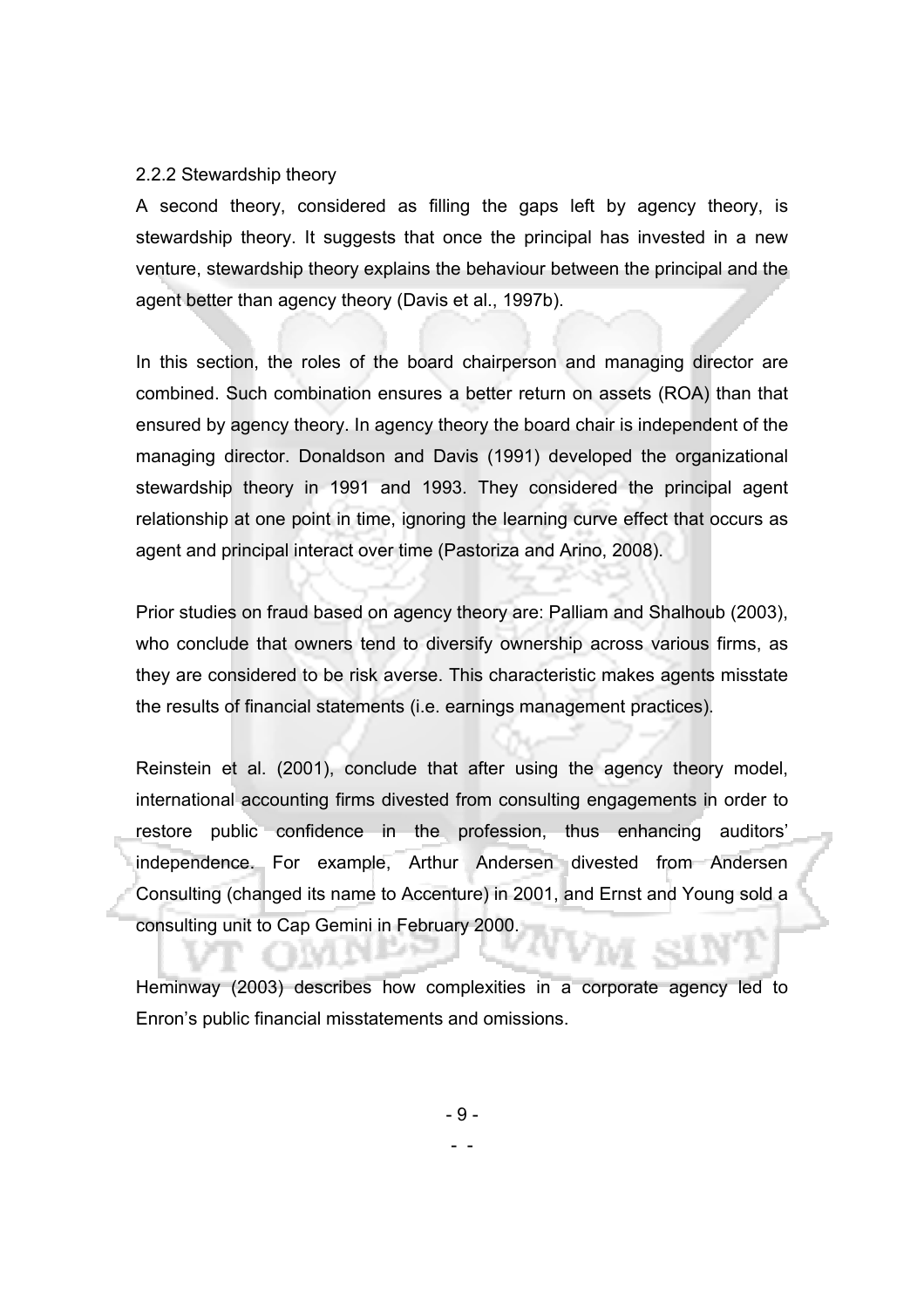Robinson and Santore (2008) revealed that the likelihood of fraud is proportional to attractiveness of equity compensation and the value of the firm. Further, equity compensation motivates managers to work hard at the same time as to irregularly inflate the firm's share price. Finally, Matsumura and Tucker (1992) conclude that in a client (manager) - auditor relationship, the auditor must choose whether to audit for unintentional errors or for fraud, whereas the manager must choose whether to commit a fixed level of fraud or not. The study reveals that increasing the auditor's penalty decreases fraud and increasing the auditors' substantive tests, managers committed fraud less frequently. Matsumura and Tucker developed their theory by mixing game-theory analysis and experiment.

In agency theory the manager, as one party, acts as the agent of the principal as the other party (Mallin, 2007). The SACCO managers report to the executive committee (principal). More often, managers are allowed to be members of the SACCO they serve, which may ensure more disclosures and accountability of their actions, but may bring about conflict of interest.

#### 2.3 Occupational fraud theories:

Wells (2003) set forth various fraud theories: first, Sutherland in 1939 defined white collar crime as criminal acts of companies and administrators in corporate capacity. His theory of differential association indicates that crime is learned from fellow group members; second, Donald R. Cressey (Sutherland's student) undertook a separate research into causes of fraud in the 1940s in the US. From interviewing 200 incarcerated embezzlers, he developed what is now called ''Fraud Triangle'' made of a perceived non-sharable financial need or pressure, an opportunity to commit fraud, and a rationalization mechanism to permit it; third, Steve Albrecht: surveyed 212 actual frauds committed in the early 1980s. He developed fraud-scale theory made up of three characteristics: a) situational pressures (financial oriented), b) perceived opportunities (caused by poor controls), and c) personal integrity (individual ethics); fourth, Hollinger Clark in

- 10 -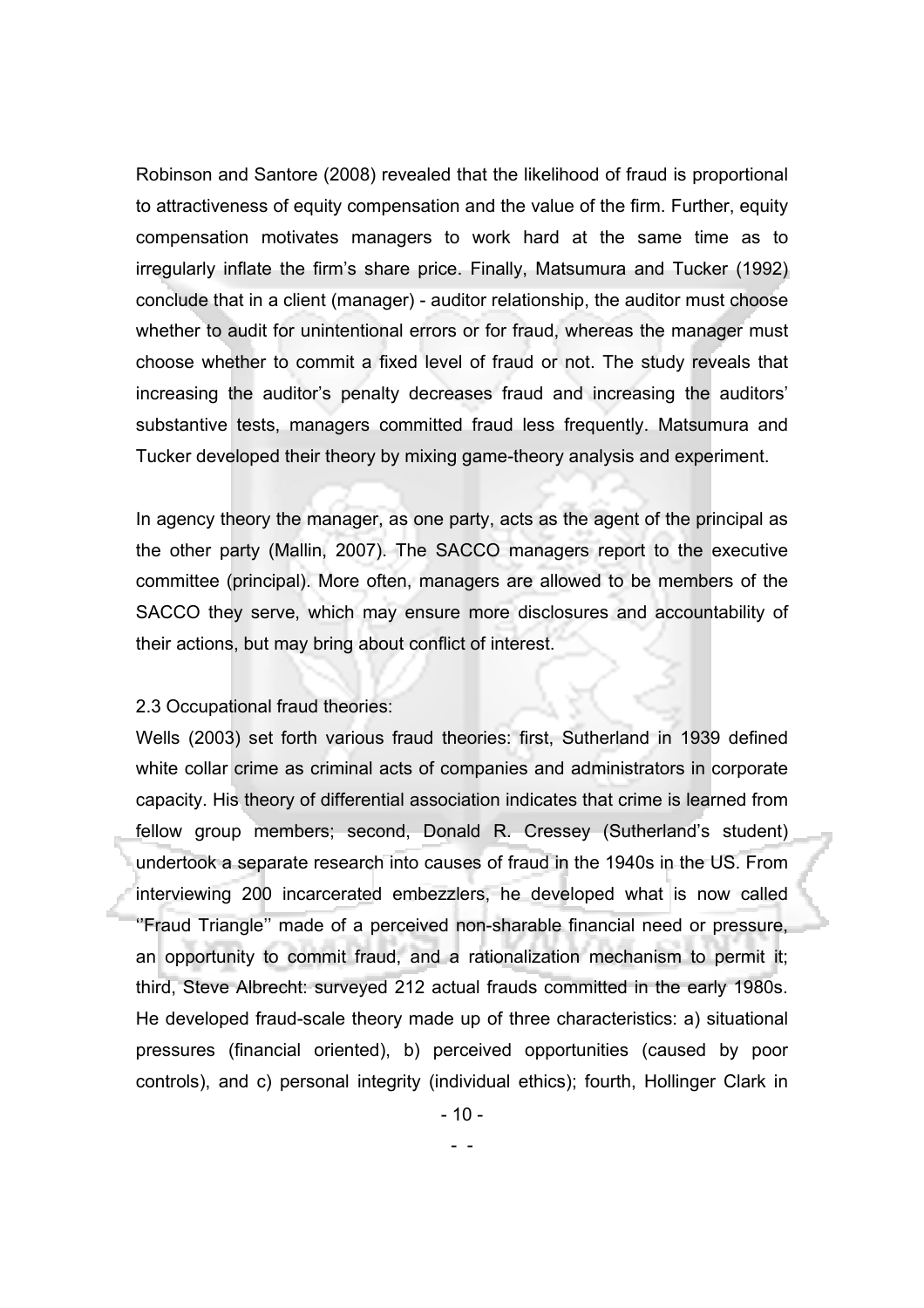1983 studied 10,000 cases of American employees, concluding that fraud is caused by a lack of job inspiration and that the actual cost of dissatisfaction is greatly understated. Clark also portends that the higher the position held in a company the bigger the level of fraud. Dissatisfied workers are likely to break rules irrespective of age or position. This theory also emphasizes the contribution of policy development in curtailing theft. Further, Gottfredson and Hirsch in 1990 developed a general theory of crime including murder and shoplifting, arguing that they result from low self-control and desire for gratification. This theory is criticized over its inability to explain those forms of corporate fraud where the entity benefits instead of the offender, and that most frauds are committed by individuals and not by corporate bodies. Another shortcoming is its explanation of much of street crime beside a smaller portion of white collar crime.

In the co-operatives sector a prior study, Lewis (1937) concluded that difficulties that lead to consumer co-operative failures are: a) faults due to poor management in the application of key co-operative principles, and b) faults due to lack of team spirit among co-operative members.

Paradis (2001) concludes that the failures of savings and credit co-operatives are indirectly determined by corporate governance. He further concludes that with a multiple ownership and no secondary market of equity exists, (as in Kenya) the conflict between members and managers causes failures of SACCOs.

#### 2.4 Characteristics of Financial Statements Fraud

According to Rosplock (2001), intent to conceal and take advantage by suppressing the truth of assets, liabilities, cash flow, sales and profitability is creating a new level of risk for organizations. He further reveals that companies in high risk categories of fraud in financial reporting are affected by weak solvency (liquidity ratios), highly leveraged conditions, and overcapitalization. Weak efficiency shows in slow turnover of trade debtors, trade creditors, and

- 11 -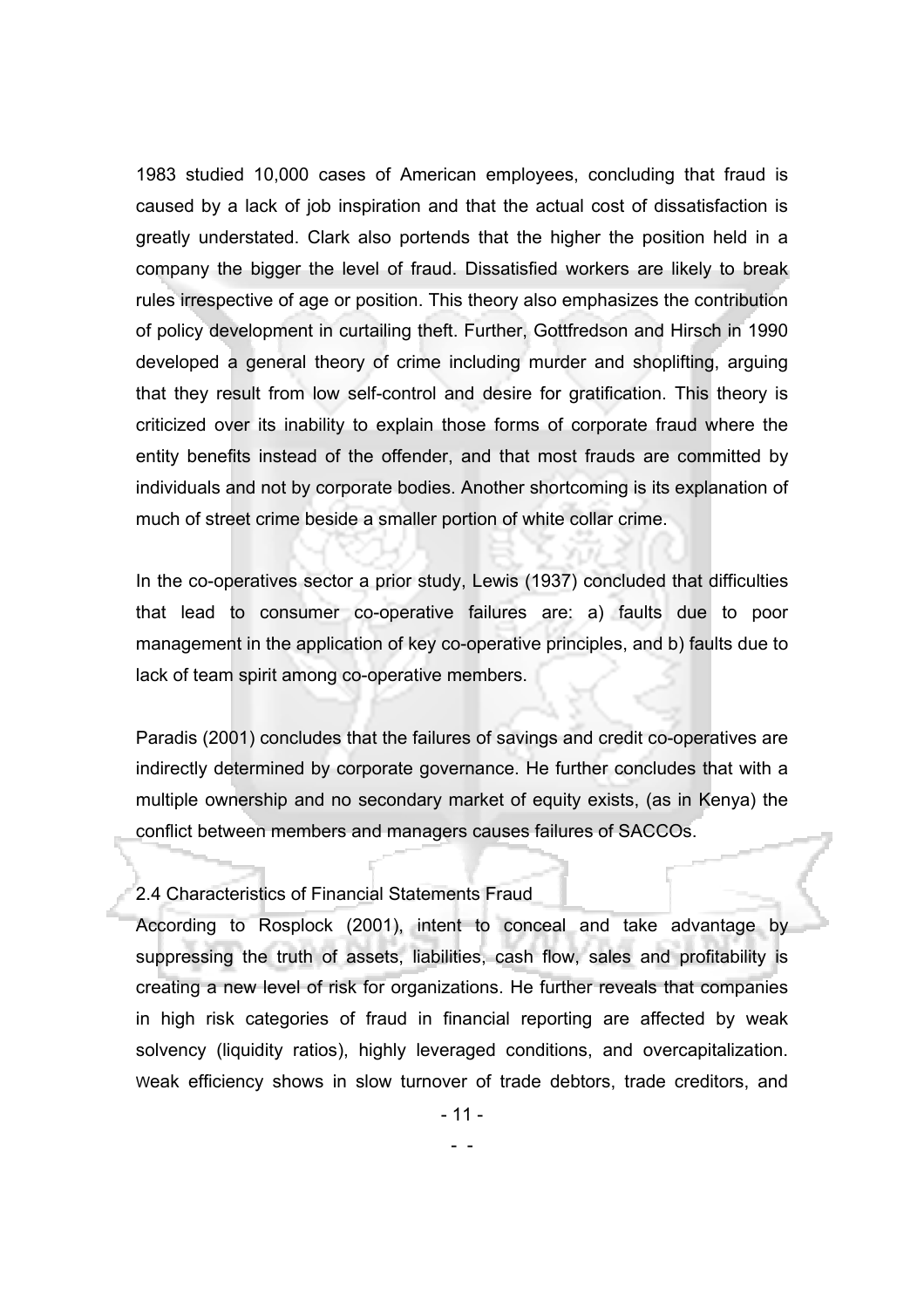stocks; or in a substantially inadequate cash flow or working capital to sustain growth and/or reinvestment; and minimal or nil profitability.

Beasley et al. (1999) examined 204 cases of financial statement fraud, under investigation at the time by the Securities and Exchange Commission (SEC). Some of the key findings were:

- Most small companies (noted as fraudulent) were not listed on the New York Stock Exchange or the American Stock Exchanges;
- The mean fraud period extended over 23.7 months. Only 14% of 204 companies engaged in fraud over a period of less than a year, meaning that frauds overlapped at least two financial periods;
- Most companies had no audit committees; the audit committee and boards of other companies appeared to be weak,
- Most audit committees rarely met;
- The companies' boards of directors were dominated by insiders, and had outsiders (with special ties to the company or management, also called ''gray'' directors) with significant equity ownership and apparently little experience of serving as directors of companies; whereas audit boards require analytical procedures (AP) to improve the detection of FFS.
- Further, the Committee of Sponsoring Organizations of Treadway Commission (COSO) defined FFS as intentional or reckless conduct, whether by act or by omission, which result in materially misleading financial statements; where the founders and board members own a significant portion of the companies; in nearly 40% of the companies, authorizations for votes by proxy provided evidence of family relationships among directors and/or officers. The founder and current Chief Executive Officer were the same person, or the original Chief Executive Officer/President was still in place in nearly half of the companies; severe consequences resulted when companies committed fraud, including bankruptcy, significant changes in ownership, and suspension from trading in the national exchanges; accounts receivable and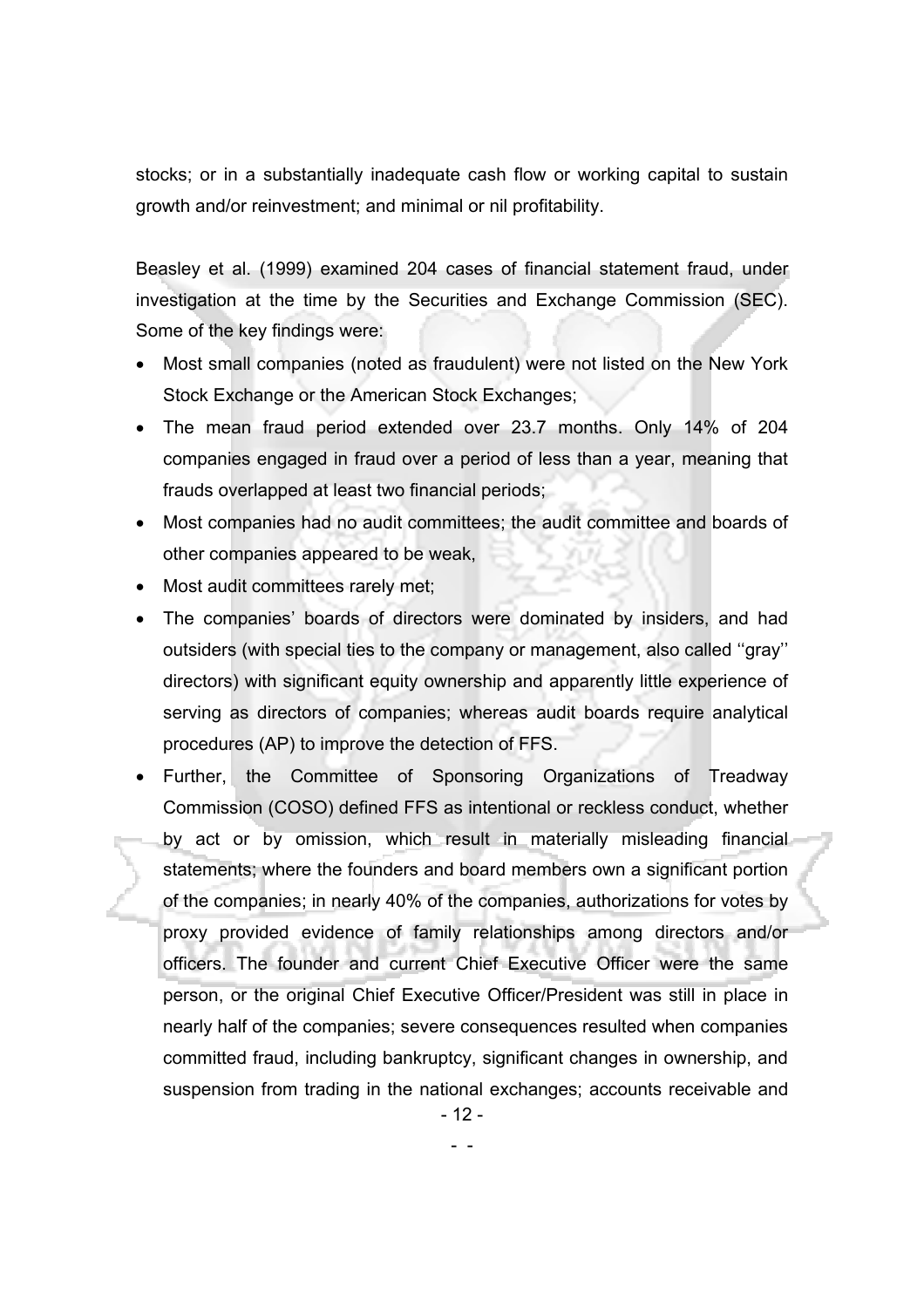inventory were the two most commonly misstated asset accounts, followed by property plant and equipment, loans or notes receivable, cash, investments, patents, and natural resources. The findings of Beasley et al. indicated under this paragraph, though they involve small companies other than SACCOs, set a basis to this research. Indeed in Kenya, as stated earlier, no single SACCO is currently quoted on the Nairobi Stock Exchange, which ties well with the study of Beasley et al.

Thornhill (1995) pointed out that analytical procedures (AP) were useful tools in identifying fraud like misstatements in financial reports. AP involve the analysis of trends, ratios and reasonableness tests derived from an entity's financial and operating data.

International Standards on Auditing (ISA) No.240, *''The Auditors' Responsibility to Consider Fraud in an Audit of Financial Statements''*, states that two types of intentional misstatements are relevant to the auditor: those resulting from fraudulent financial reporting and those resulting from misappropriation of assets.

Fraudulent financial reporting (FFR) involves intentional omissions of amounts or disclosures in financial statements to deceive their users. FFR may be accomplished by manipulating, falsifying (including forgery), or altering the accounting records or the supporting documentation from which financial statements are prepared; misrepresenting or intentionally omitting events, transactions or other significant information; and intentionally misapplying accounting principles relating to amounts, classifications, manner of presentation, or disclosure.

FFR often involves management override of controls that may otherwise appear to be operating effectively. Fraud can be committed by techniques such as: fictitious journal entries, omitting, advancing or delaying recognition in financial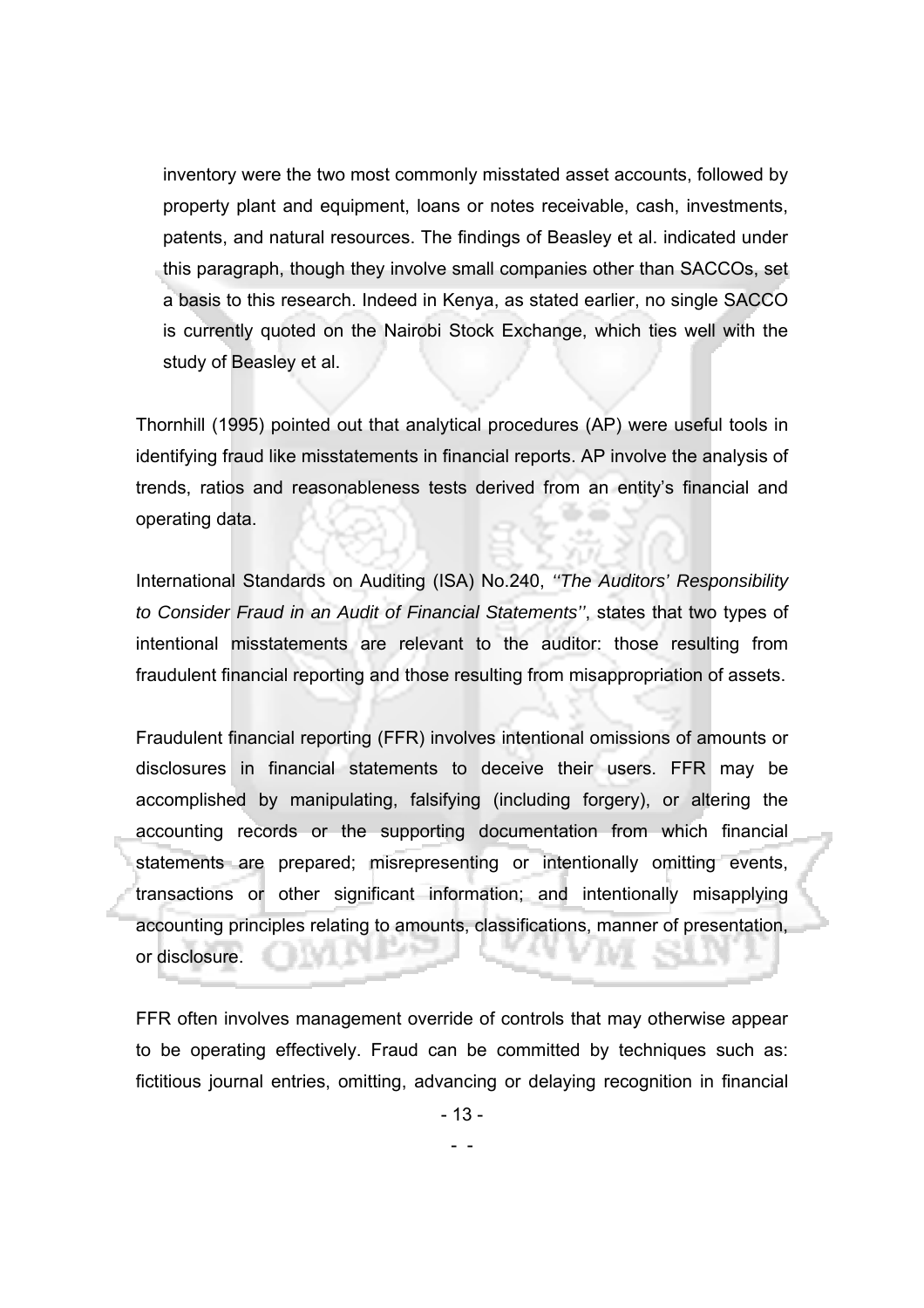statements of events and transactions that have occurred during the reporting period, concealing facts that could affect the amounts recorded.

FFR can be caused by the efforts of management to manage earnings in order to deceive financial statement users, influencing their perceptions as to the entity's performance and profitability. Such earnings may start out as small actions or inappropriate adjustment of assumptions and changes in judgments. Pressures and incentives may make these actions increase to becoming fraudulent financial reporting (IFAC, 2006b).

As required by ISA 200, *''Objective and General Principles Governing an Audit of Financial Statements''*, the auditor plans and performs an audit with an attitude of professional scepticism, acknowledging circumstances that may cause the financial statements to be misstated. Owing to the characteristics of fraud, the auditor's professional scepticism is particularly important (IFAC, 2006a).

Nelson et al. (2003) concluded that the most common method of smoothing earnings was by ''recognizing too much or too little reserve in the current year''. Key techniques towards falsifying profits can be divided into 3 broad categories: changing accounting methods, fiddling the managerial estimates of costs, and shifting the period that includes expenses and revenues (Worthy, 1984). False financial reports can also result from manipulating documents, altering test documents, and producing false work reports (Comer, 1998).

Accounting fraud is important in evaluating companies. It is also an important news event (Miller, 2006). At the end of yearly statutory external audits some SACCOs in Kenya do incur expenditures towards publishing or advertisements of audited financial statements. This practice confirms the importance of SACCOs in the eyes of stakeholders, but in case of FFR it is most unlikely that the societies release audited reports to a watchdog press, for fear of losing

- 14 -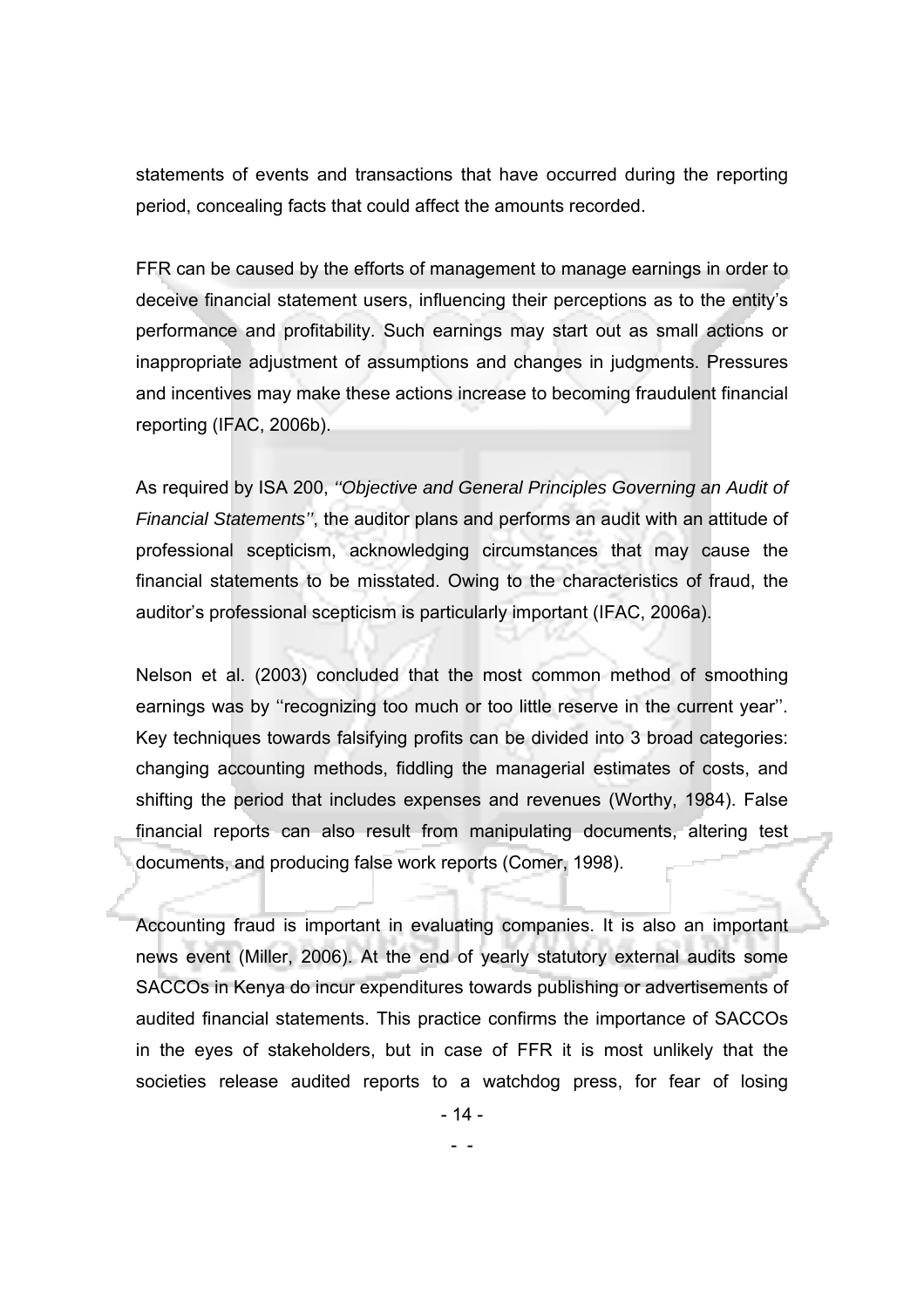shareholders. The advertisement of SACCOs' final reports is optional and is not regulated in Kenya.

#### 2.5 Sample characteristics

The small sample according to Mehran and Schwartz (1998) is usual in accounting and finance literature, where discrete choice variables are involved. Maddala (1991) demonstrates that the sample size used in logit regression affects only the constant term and not the explanatory variables' coefficients. Monte Carlo simulations indicate that for research purposes the logit regression may be preferable to the ordinary least square (OLS) regression, with sample sizes of around 50. Stone and Rasp (1991) also recognize that many studies in accounting literature have employed samples smaller than 50.

There are two categories of co-operatives investigations in Kenya KGS (2004b):

- 1. The inquiry by the Commissioner of Co-operative Societies (CCS), who sanctions investigations or by at least a third of members' votes at a general meeting;
- 2. The impromptu inspection, sanctioned by CCS on application by a creditor(s) on failure by the society to meet its obligations.

In the Kenya co-operative movement it is generally agreed that these investigations represent flagrant or egregious violations of International Financial Reporting Standards (IFRS). The narrative disclosures and Co-operative Societies Act provide basic criteria towards developing the research fraudulent financial statements' (FFS') sample.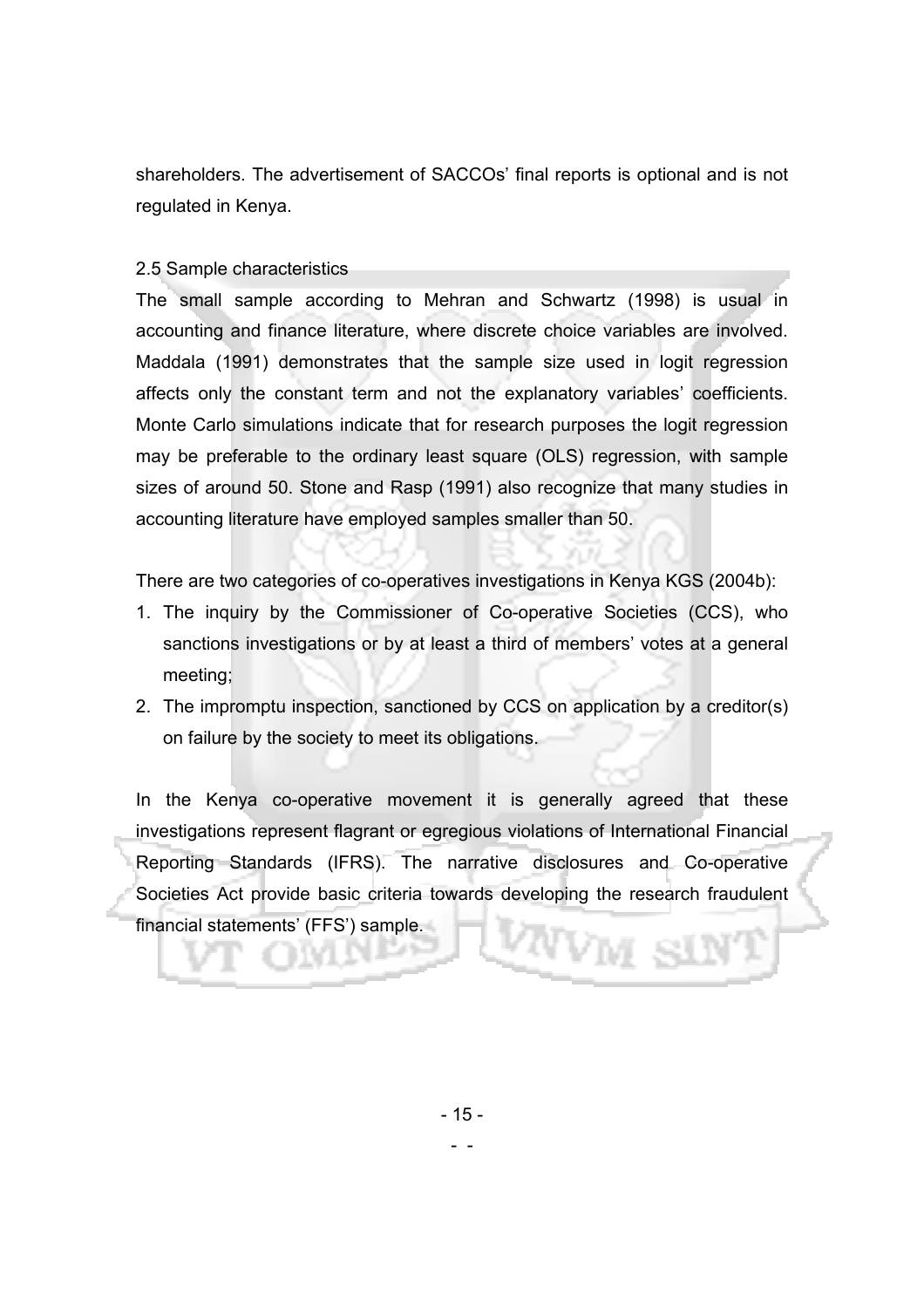#### **CHAPTER 3**

#### DEVELOPMENT AND FORMULATION OF TESTABLE HYPOTHESES

#### 3.1 Development of hypotheses

The development of hypotheses is divided into a section dealing with general literature on detection and prevention of fraud in financial statements and the other with special literature about monitoring system or WOCCU ratios.

#### 3.1.1 Detecting and Preventing Fraud in financial statements

ISA 240 requires auditors to attain an understanding of the entity and its environment, including internal controls, when performing analytical procedures (AP). They should consider unusual or unexpected relationships as indicating risk of material misstatement due to fraud (IFAC, 2006b).

Busta and Randy (1998), using Benford's law and neural networks as a review procedure, introduce a new analytical review procedure to measure the degree to which a data set's digit distribution deviates from a Benford digit distribution. This deviation indicates potential falsification and can be used to signal further audit testing. The results show that if financial data have been falsified by 10%, a Benford analytical review will detect falsification 68% of times. If data are not falsified, the test will confirm it 67% of times. The research used simulated data and not actual data.

Spathis (2002) examines published data to develop a model for detecting false financial reports by Greek manufacturing firms. A sample of 76 firms revealed 38 fraudulent financial statements (FFS) (50%). Ten independent financial ratios (debt/equity; sales/total assets; net profit/sales; trade debtors/sales; net profit/total assets; working capital/total assets; gross profit/total assets; stocks/total assets; total debt/total assets; and the Z-score) were selected from an initial sample of 17 as potential predictors of FFS. Univariate and multivariate

- 16 -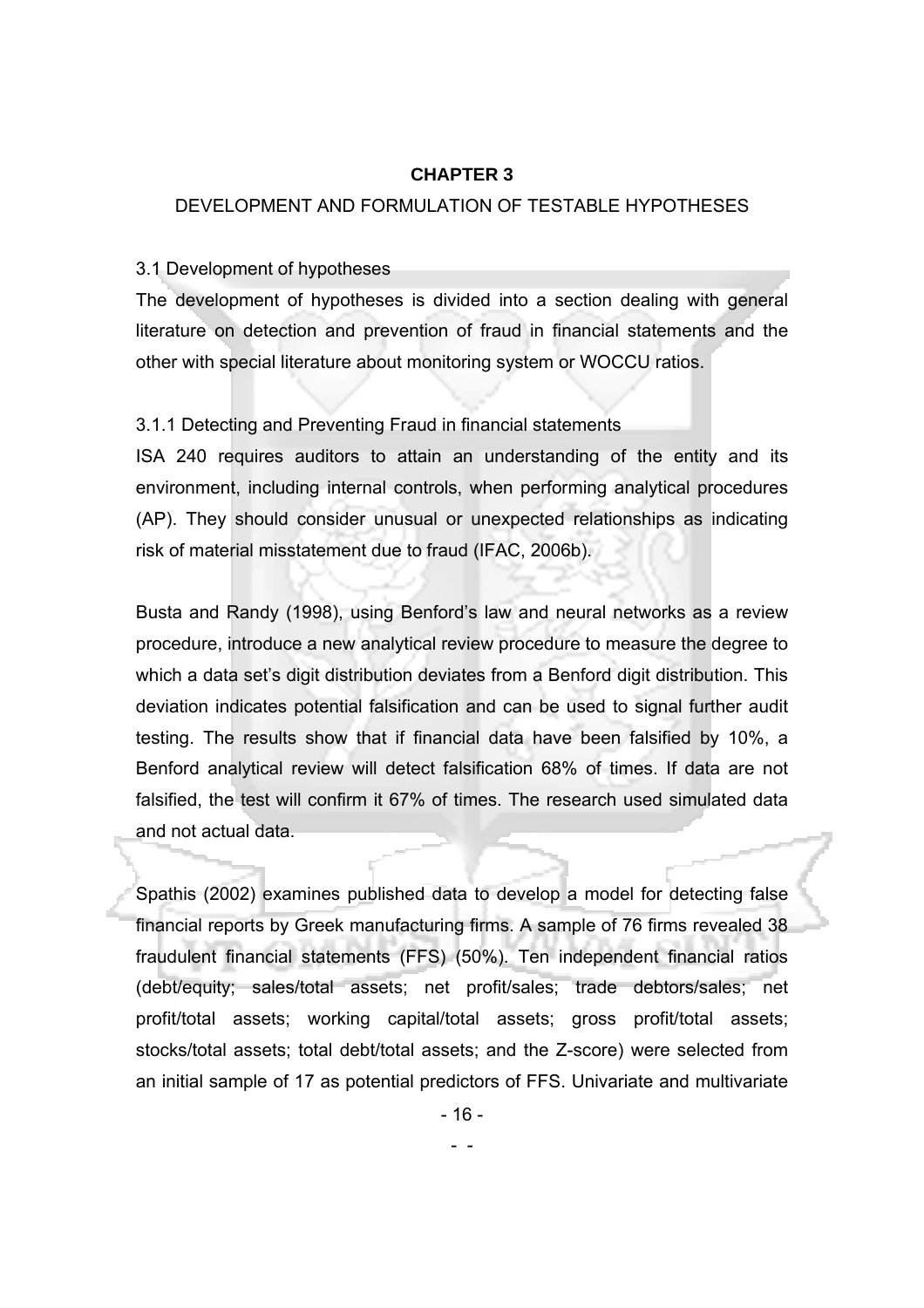statistical techniques were used to identify fraud. The dependent variable involved a dichotomy: FFS=1, non-FFS=0. The model is accurate in classifying the total sample correctly, with an accuracy rate exceeding 84%.

The average association strength between the dependent and independent variables is a medium-efficient relationship ( $R^2$  =49.85%), where  $R^2$  is the coefficient of determination. The result of this study indicates that the model effectively detects FFS.

Beneish (1999) investigates the incentives and the penalties related to earnings overstatements primarily in firms that are subject to accounting enforcement actions by the SEC. He finds that the managers are likely to sell their shares and exercise share appreciation rights in the period when returns are overstated, and that sales occur at inflated prices.

Barth et al. (2007) conclude that earnings that are smoothed are less variable than those that are not. They suggest, among other methods of measuring earnings, the measure of earnings smoothing called Spearman correlation between accruals-ACL (earning less cash flow from operating activities scaled by end of year total assets) and cash flow from operating activities to total assets (CFL). Myers and Skinner (2002) and Land and Lang (2002), argue that a more negative correlation between accruals and cash flows is suggestive of earnings management, because managers appear to respond to poor cash flow by increasing accruals. Barth states that management prefer to report small positive net income rather than negative earnings; if earnings are managed, large losses should be relatively rare and firms that manage earnings have a lower association between earnings and stock returns. She further concludes that International Accounting Standards (IAS) improves accounting quality and reduces the cost of capital, and that firms that adopt IAS show less evidence of earning management.

- 17 -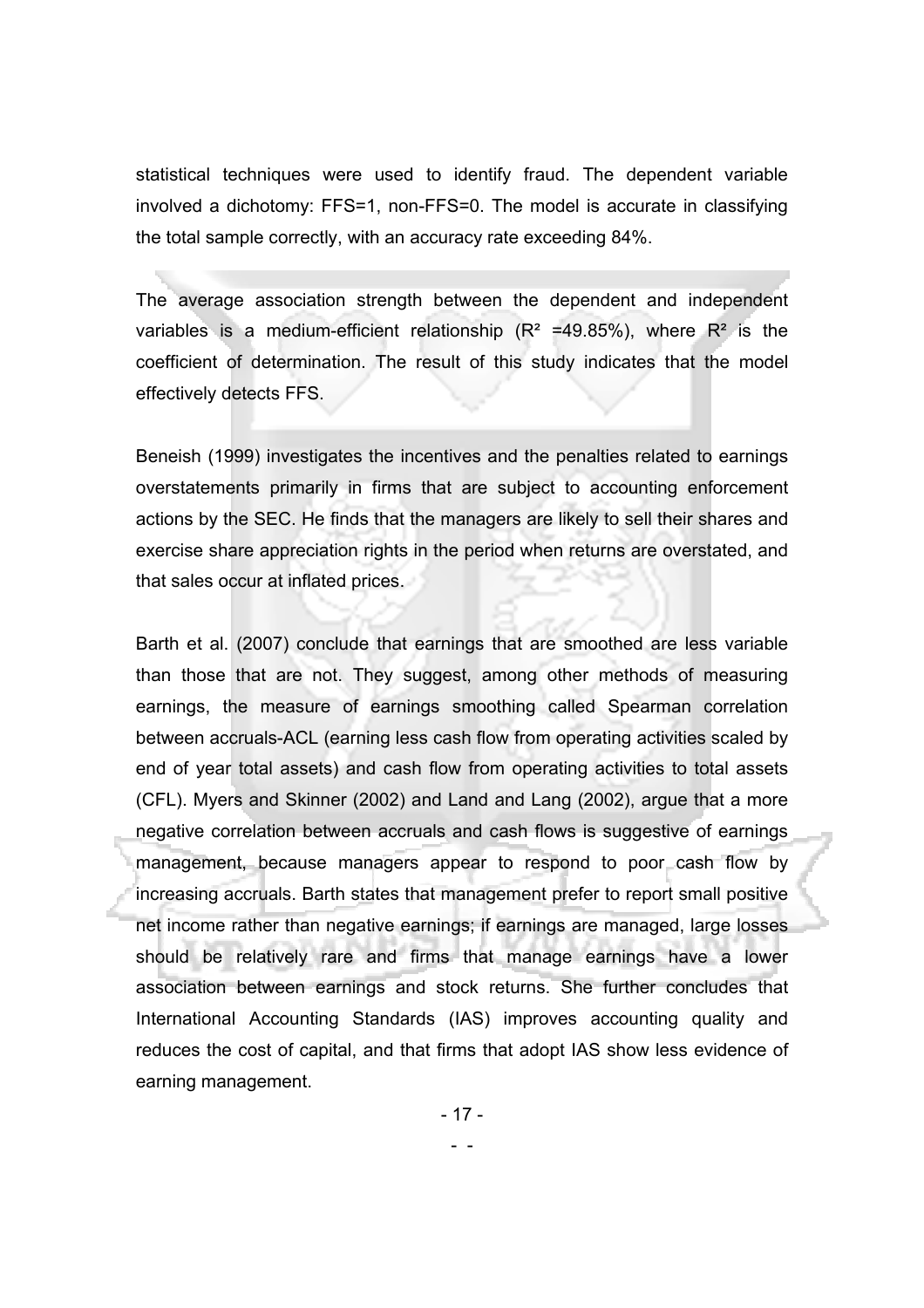Abbot et al. (2000) examine and measure the audit committee independence and activity in mitigating the likelihood of fraud. Using the logistic regression analysis they find that firms with audit committees composed of independent directors and which regularly meet, are less likely to be sanctioned for manipulated financial statements.

Song and Windram (2004) indicate that

- -

- board independence promotes audit committee efficacy in financial reporting;
- directors' financial literacy contribute to audit committee efficacy;
- multiple directorships may have a positive effect on audit committee usefulness; and
- incentive mechanisms may not contribute to audit committee efficacy in monitoring financial reporting.

This study used a sample of 54 companies subject of adverse rulings by the United Kingdom Financial Reporting Review Panel, between 1991 and 2000.

Resource allocation decisions by investors are based on quarterly and annual filings with the SEC. With non-transparent information in financial reports, investors end up taking wrong decisions. In the case of Enron, had various mutual and pension funds known the true state of its financial affairs, it is doubtful that many would have invested in its shares. This may have reduced the pressure on Enron's engaging in the smoothing of earnings (Sridharan et al., 2002).

Firth et al. (2005) conclude that revenue related fraud rank before asset related frauds from the Chinese regulator's opinion, and that therefore auditors are responsible for safeguarding clients' assets and reducing biases in financial reporting, by detecting and reporting prominent profit and loss related frauds. Summers and Sweeney (1998a) indicate that organizations with FFS can be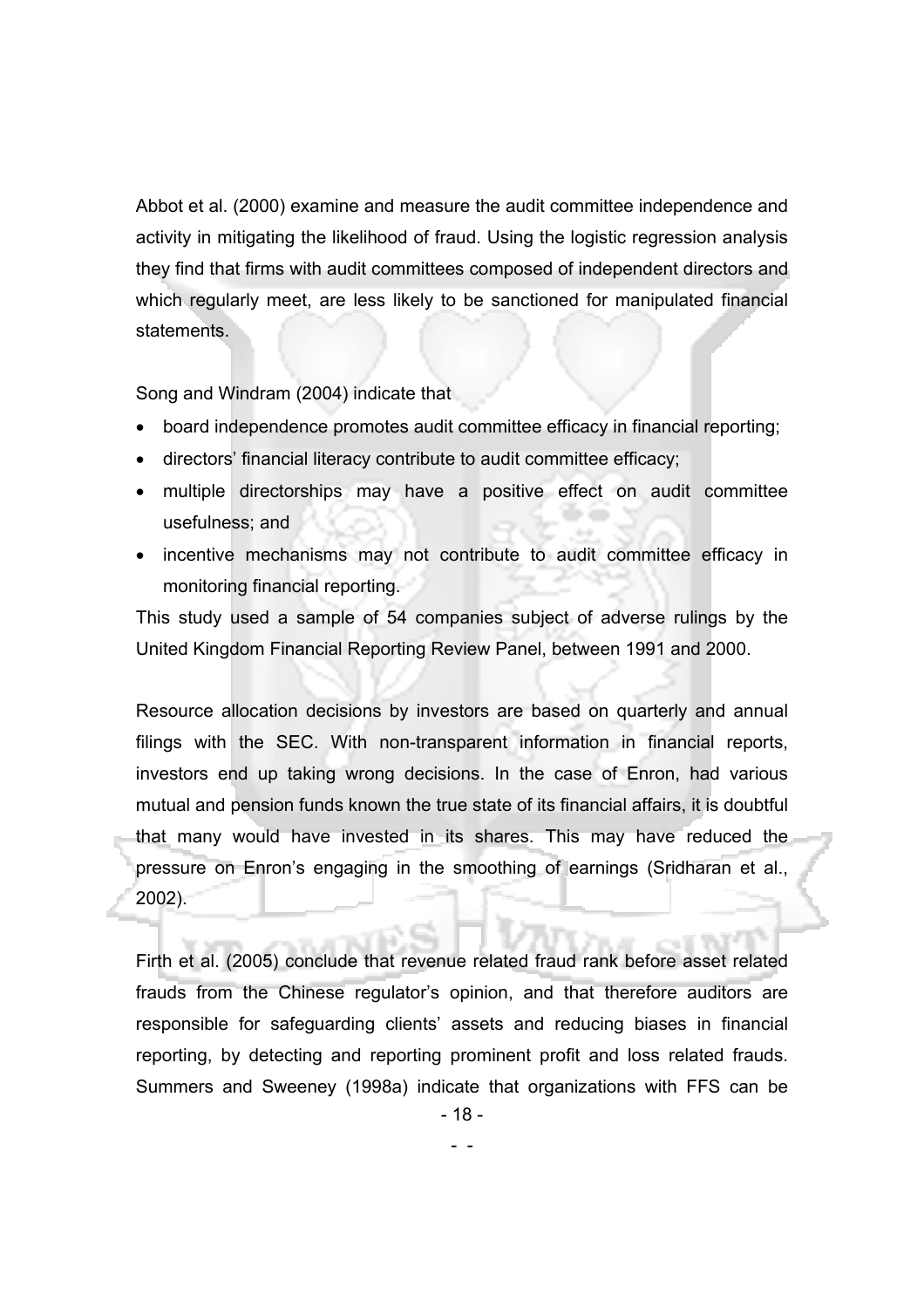detected by looking at the behaviour of insiders who tend to enhance sales and reduce purchases in their common stocks; that return on assets ratio, and stocks over sales ratio are both positively correlated with fraud; and that insider trading factors, e.g. dollars spent buying shares, and dollars received through selling shares are also positively correlated with fraud.

Kathleen et al. (2004) determined whether the accounting ratios of fraudulent companies differ from those of non fraudulent ones. Fraudulent companies were identified by examining the SEC's Accounting and Auditing Enforcement Releases issued between 1982 and 1999. These fraudulent companies (n=79) were then matched with non fraudulent companies on the basis of their size, time period, and industry (excluding thereby banking and insurance). Using this matched–pairs design, a ratio analysis for a 7-year period (i.e. the fraud year  $\pm 3$ years) was conducted on 21 ratios. 16 of them were found to be significant. Of these, only two ratios (total liabilities/total assets and working capital/total assets) were significant during the fraud year. Ratios found significant during the second and third year after the fraud year are a) net income/total assets and b) retained earnings/total assets. Using discriminant analysis, the misclassification of fraud companies as non fraud ones ranged from 58% to 98%. The result provides empirical evidence of the limited ability of accounting ratios to detect and/or predict fraud in financial statements. This research further notes that key ratios useful for fraud detection may lead to a fraud detection model similar to Altman's (1968, 1983) bankruptcy prediction model and Z-score.

Kluger (1989) provides evidence that the practice of changing auditors is directly related to managerial falsification of financial data. In the equation for prediction of bankruptcy regression he made use of the ratios (independent variables) cash /total assets; net income/total assets; sales to total assets; and total debt to total assets. Kluger's samples were of companies that changed auditors and those that did not. The result was strongest for the ratio net income/total assets and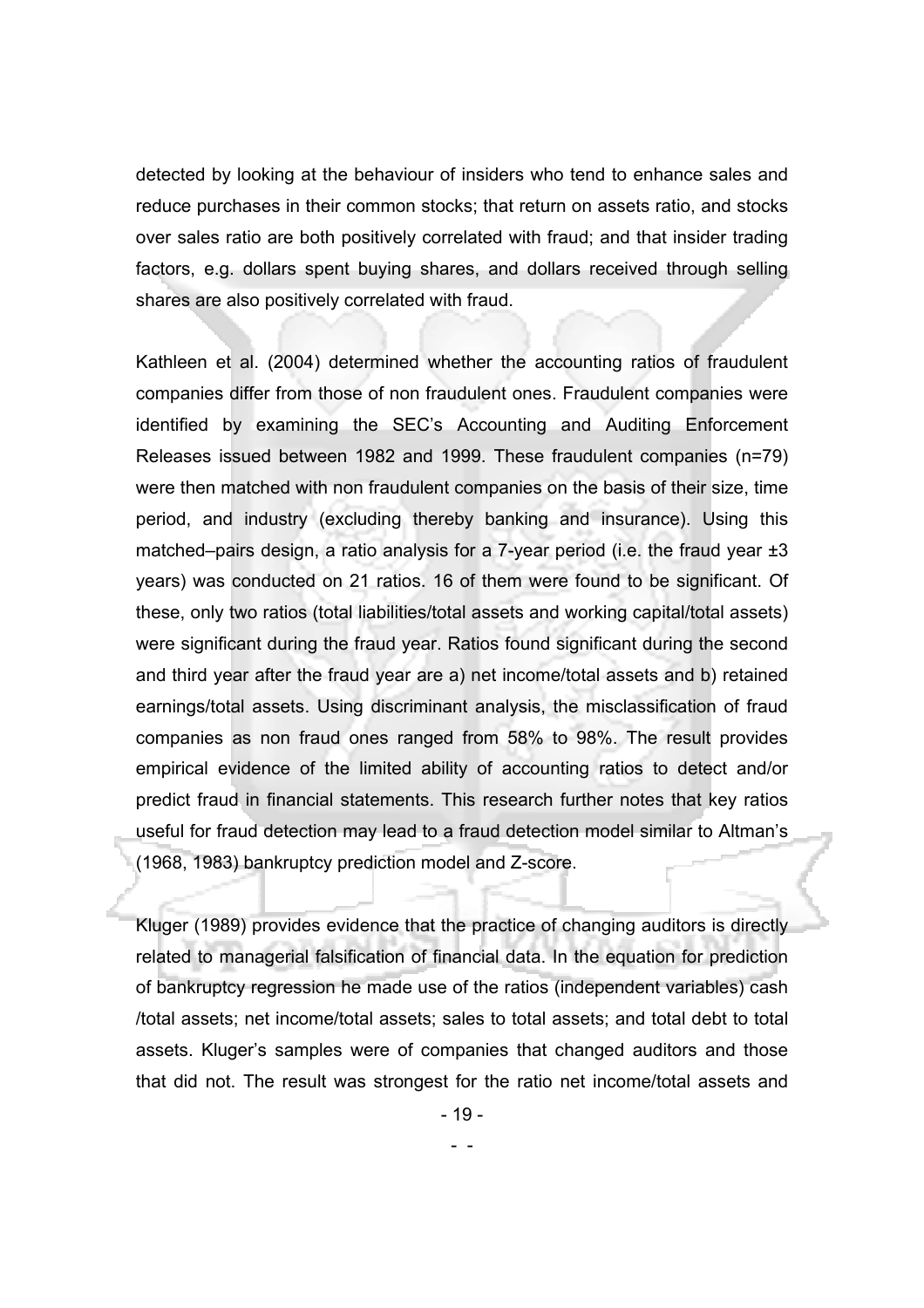weaker for the other three. The rates of misclassification (by which the quality of bankruptcy can be compared) of two groups separately, confirmed that the quality of information by companies that changed auditors was 32%. That for companies that had not changed auditors was 42%. Consistently with prior studies, this study examines the selected financial ratios, particularly the stronger ratio of net income to total assets in their ability to detect FFR.

Persons (1995a) identified 103 frauds in manufacturing and non-financial service firms. These were matched with a non fraud firm on the basis of industry and time period. Ten variables, including eight ratios, were examined and used to develop two predictive logistic models: one for the fraud year and the other for the preceding year. Stepwise logistic models indicate that financial leverage, capital turnover (or sales/total assets), asset composition and firm size are significant factors towards fraudulent financial reporting. The models' coefficient of determination  $(R^2)$  which represents the predictive ability to the model averaged 30%.

Moyes et al. (1996) empirically investigated the relative importance of factors potentially able to detect fraud. Based on a survey of 357 auditors, the study reveals that the auditing experience of an auditor and the prior successes of auditing organization in detecting fraud are significant variables in detecting fraud, both for each audit cycle and for combined cycle estimates. The study concludes that the likelihood of fraud detection increases as the auditor acquires more years of auditing experience and the auditing companies more experience in fraud detection. Experienced auditors are more likely to detect fraud than inexperienced ones, more so when using the stock and payroll cycle techniques.

According to Moyes et al (1996), auditors that are Certified Public Accountants (CPAs) are more likely to detect fraud using all 218 audit techniques, especially in the payroll cycle, than auditors who are not CPAs. Certification may imply a

- 20 -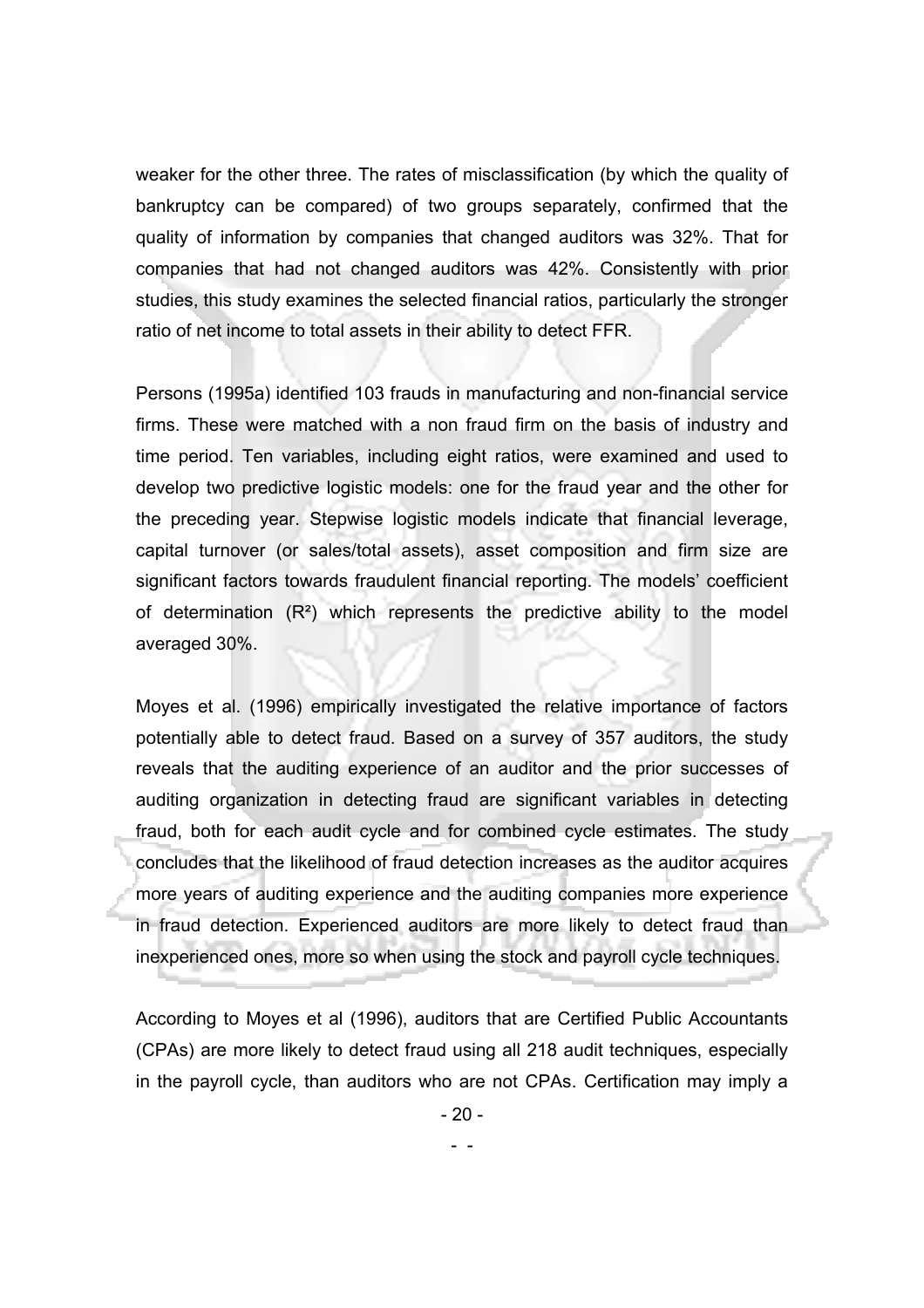higher professional competence in detecting fraud. Another finding is that internal and external auditors possess equal abilities in detecting fraud and that a peer review process exerts influence over auditors towards being more diligent in incorporating payroll cycle techniques to detect misstatements.

Rick (2001a) studied the effect of lease data on the predictive ability of financial ratios. He attempted to determine whether capitalization of leases would enable the user of financial reports to predict bankruptcy more accurately than with present reporting practice. 28 financial ratios were used in studying 48 bankrupt and 48 non-bankrupt firms. Firms were chosen from within industry classes based on comparable net sales in the  $5<sup>th</sup>$  year before bankruptcy. Rick does not support the hypothesis that addition of capitalized lease data to a firm's financial reports increases the power of affected ratios to predict bankruptcy.

Singleton et al. (2003) examined the correlation between an ethical environment and fraud in co-operatives in the United States of America. 95% of the cooperatives stated that they had no one in charge of monitoring ethics. On internal controls and environments, the top reason given for fraud was insufficient internal controls. Ranking second was "collusion, management overriding of internal controls and lack of active director control over management." Ranking third was "weak ethics policy or code of conduct." The key risk factors reported are: unusual activity, unexplained losses, poor internal controls and changes in the life style or behaviour of an employee or management. The findings are that cooperatives need to stress ethics, and that their problems are similar to those of all types of organizations.

Morris (2006), KPMG (Audit, Tax and Advisory firm) Australia, in a forensic fraud survey, conclude that the commonest reason for fraud is poor internal controls (that internal control is a key fraud-detection method as tabulated in Table II) as well as greed, disorderly lifestyle and gambling. Morris also found that a typical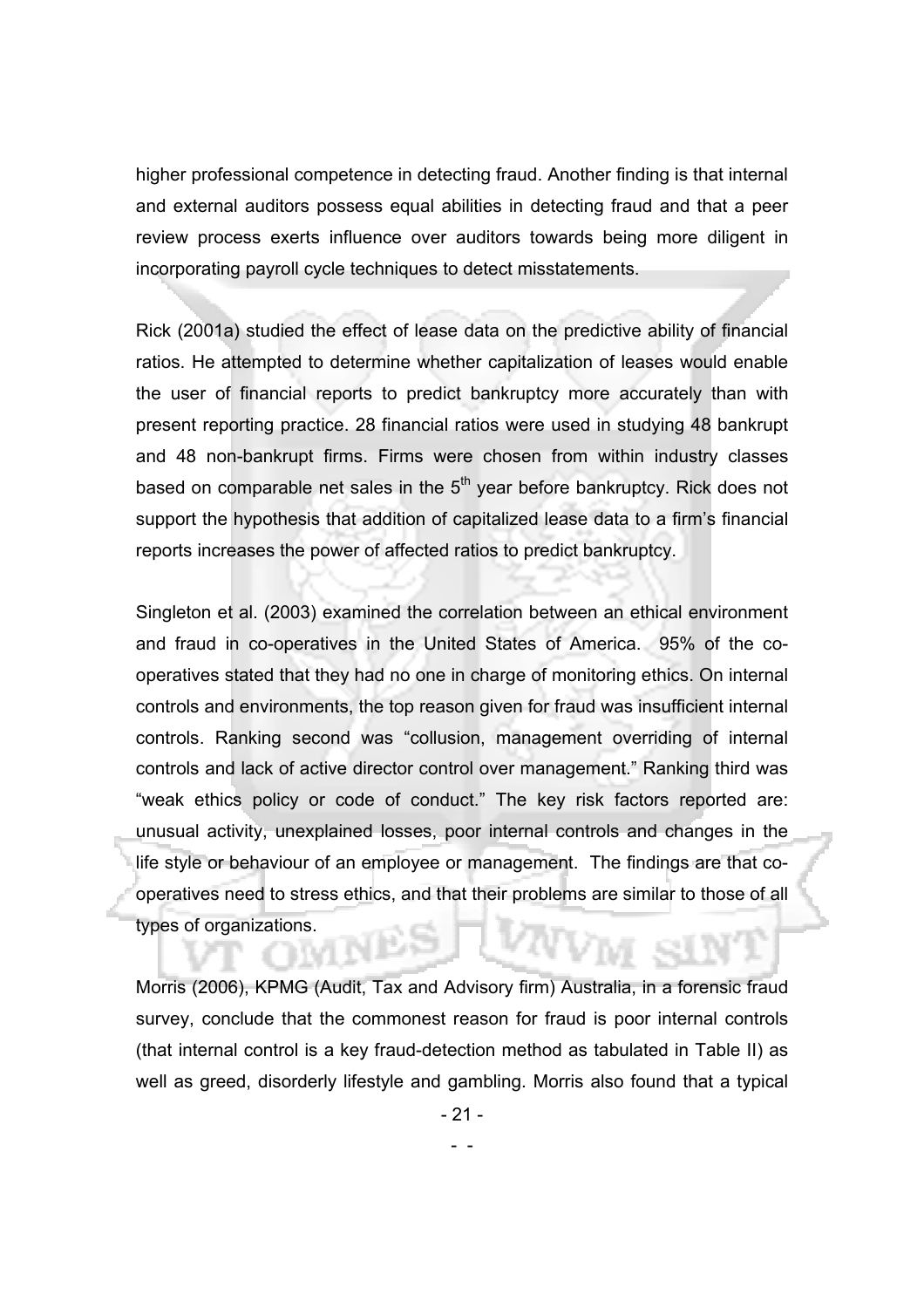fraudster is a man (non-management employee) aged 38, a sole actor with no known dishonesty with a previous employer and with 5 years in employment with the present company. On the other hand Morris concluded that the first two factors that led to unethical behaviour are lack of senior management commitment and poor example by senior management. Further, detective proactive forensic data analysis can uncover fraud and misconduct.

Schilit (2002) states that the warning signs on financial statement of cash flow to watch for are cash generated mainly from the sale of assets, additional borrowing, and stock selling. He portends that an attractive profile should include sufficient net cash flow from operations (CFFO) to cover capital expenditures and debt settlements, and perhaps to retire some of the company's outstanding stock. Additionally, if CFFO materially ''lags behind net income'', the quality of earnings may be suspect, or the expenditure for working capital may have been excessive.

In his study on business failure prediction using discriminant analysis, Keige (1991) concluded that current ratio, fixed charge coverage, retained earnings/total assets, return on net worth, average collection period, and sales/total assets are critical ratios for telling apart bankrupt from non bankrupt companies in Kenya. Keige's chose companies that went under between 1980 and 1990 (in the records of the Registrar of companies in Kenya). The data (15 ratios, plus Z score) from the annual accounts of these companies for four years prior to year of receivership or liquidation were subjected to discriminant analysis.

The schedule summary of related major empirical studies appears in Table VII.

3.1.2 The financial performance monitoring system or set of financial ratios PEARLS (or ratios) measures key areas of SACCO operations: Protection, Effective financial structure, Asset quality, Rates of return and cost, Liquidity and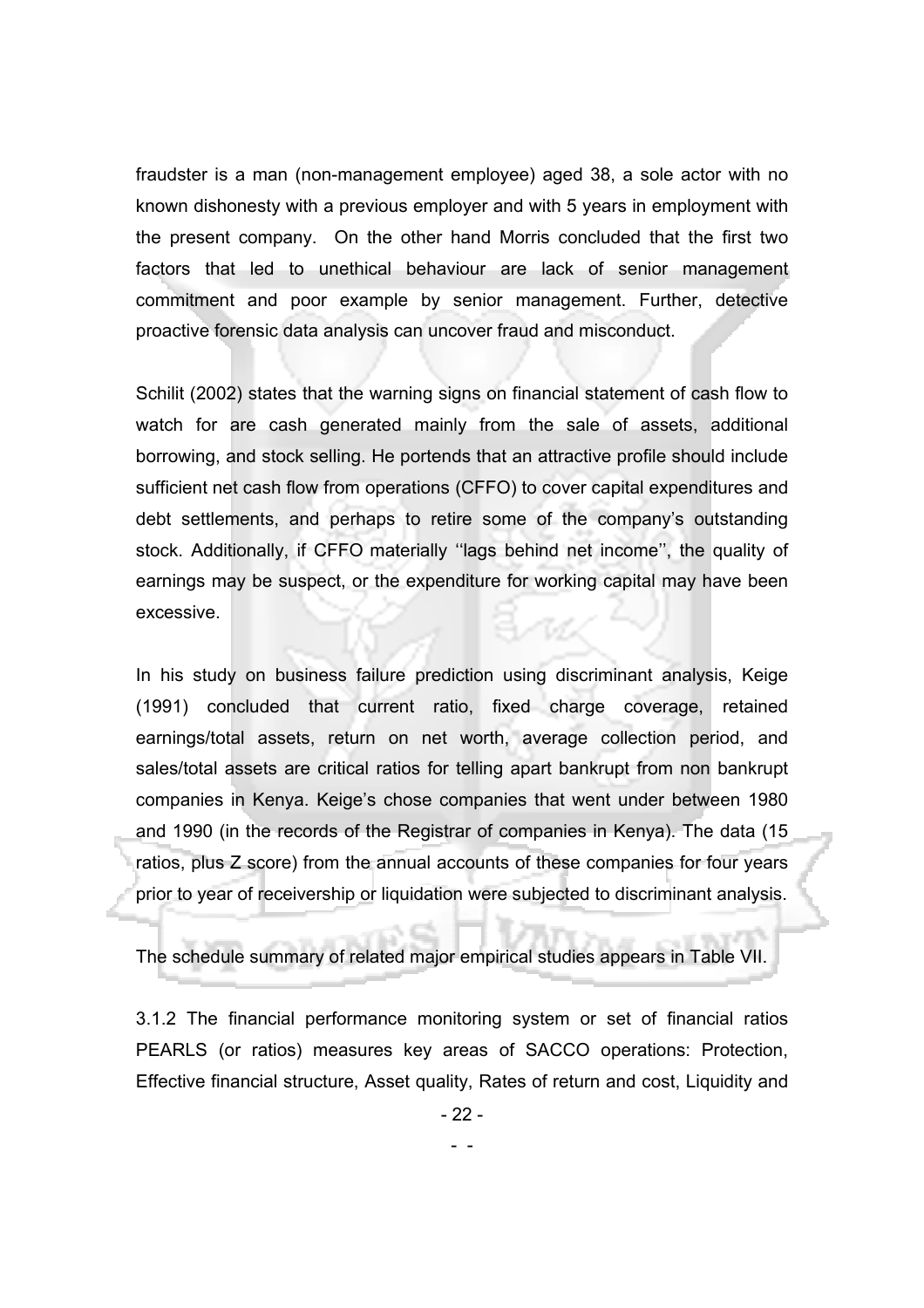Signs of growth. Table I has the details. In partnership with World Council of Credit Unions, Inc. (WOCCU) created PEARLS in the late 1980s in the United States. WOCCU has a long history of successful working with multinationals, bilateral and private partners to develop and strengthen member-owned credit unions and their national systems around the world. A partnership case in Kenya is Bandari SACCO limited (David 2002).

This study incorporates, within predictor variables, 12 ratios adopted from WOCCU PEARLS. The WOCCU ratios considered, among other aspects, the importance of core inflation rate in analyzing the performance of SACCOs. A core inflation rate inferior to the rate of growth in total assets and dividend return ratio (DIV) is a sign of good performance. The opposite is true, other independent variables being constant. The core inflation rate in Kenya on 31<sup>st</sup> December 2006 was 5.9 % (6.4% in January, 2007) CBSK (2006).

In the researcher's opinion, Kenya co-operative sector's ''internal control and environments'' compare fairly to facts as stated by Singleton et al. (2003) and Morris (2006). This fact strength is revealed under the investigation and internal control methods (as shown in Table II). Analytical procedures (AP) are potential key tools for investigation and internal controls.

The MOCDM in Kenya is putting in place measures to prevent fraud and improve performance in the co-operative sector, which means to address matters of good corporate governance. MOCDM (2008) published the following data: major problems facing the Kenya Co-operative today are mismanagement, corruption, under-capitalization, stiff competition, splits in agricultural co-operatives, misunderstood legal frameworks, and unclear development policy; the Ministry has set up an ethics commission to check excesses by management committees and improve governance and ethics in the movement. The Ethics commission for Co-operative Societies was gazetted in the *No.66 of 1st August, 2003, Legal* 

- 23 -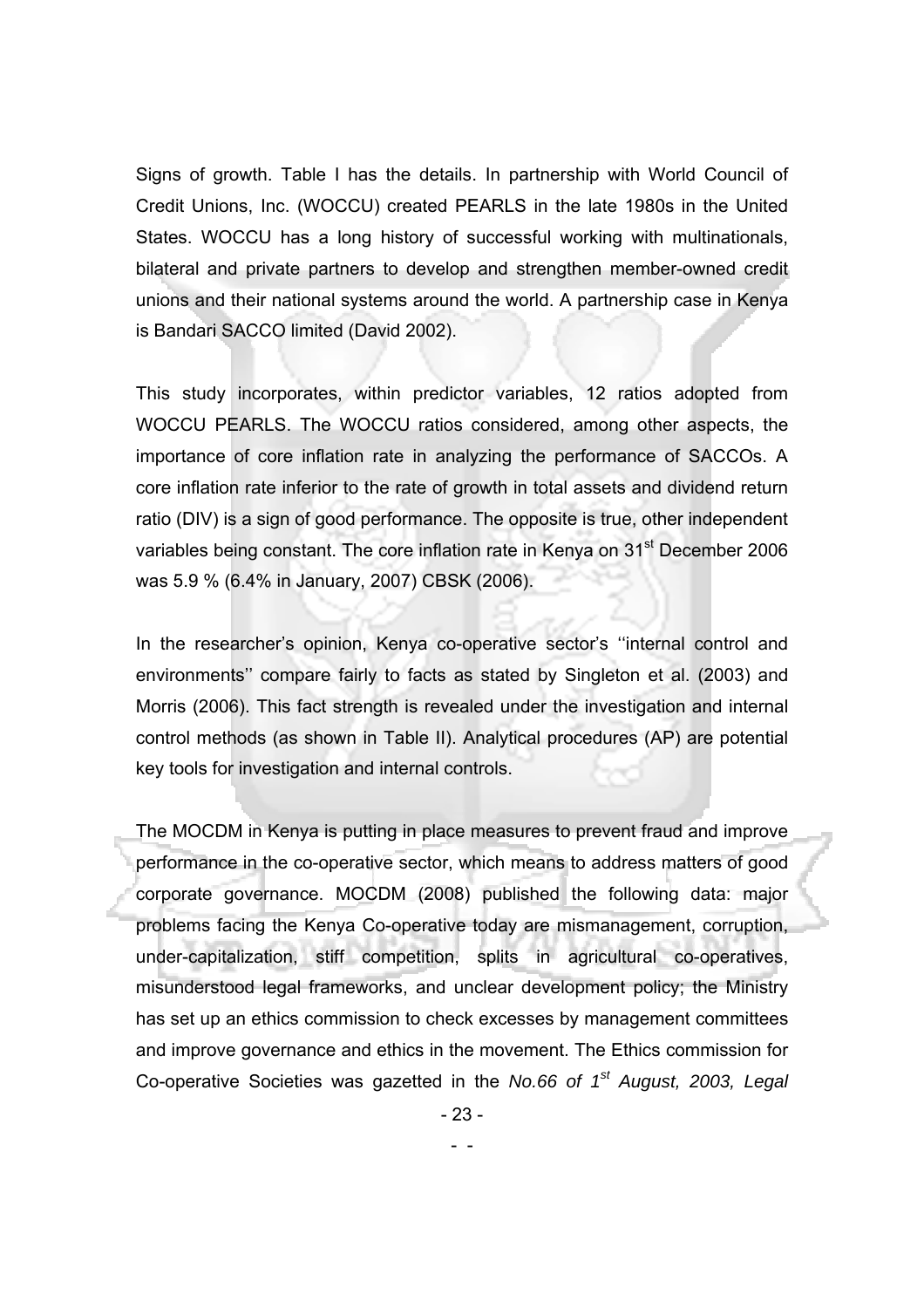*Notice No.119*. It is reported that in an effort to check improper enrichment, the commission receives annual wealth declarations from societies' committee members as well as from employees; and routine inspections and inquiries have been stepped up towards improving corporate governance in co-operatives with suspect management. Further it is reported that to address the unique needs of the SACCOs, the Ministry drafted SRB 2005, which passed through all Parliamentary Reading Stages in 2008, but is yet to be enacted into law.

This thesis recommends the rarely used ratios in the Kenya SACCOs, as also ratios different from the ones used in past studies. Examples of such accounting ratios are LMS/LLB, DIV and SDS/SLB. Since these accounting ratios are never revealed in audited financial statements, one would expect that SACCO members may not understand their import.

To ensure compliance to the rules, ethical standards and good corporate governance, the Institute of Certified Public Accountant of Kenya (ICPAK) member Kinyori and Associates was reprimanded in accordance with *section 31(1) (b) of the Accountants Act* by the ICPAK Disciplinary Committee for failure to comply with the prescribed standards in violation of section 28(1) (r) under *the Accountants Act*. The member failed to highlight understatement and wrongful classification of expenditure in his SACCO's audit reports for 2001 and 2002. The member replied that he qualified his audit reports for both years on issues relating to expenditure, shares and loan differences. Despite a member's "Except for opinion", the committee concluded that International Standards on Auditing and International Financial Reporting Standards had been weakly applied. Issues under this paragraph indicate the potential importance of the ratio loans listing/ loan ledger control versus shares listing / ledger control of members' shares towards identifying bad or good accounting practices in SACCOs (ICPAK, 2007b).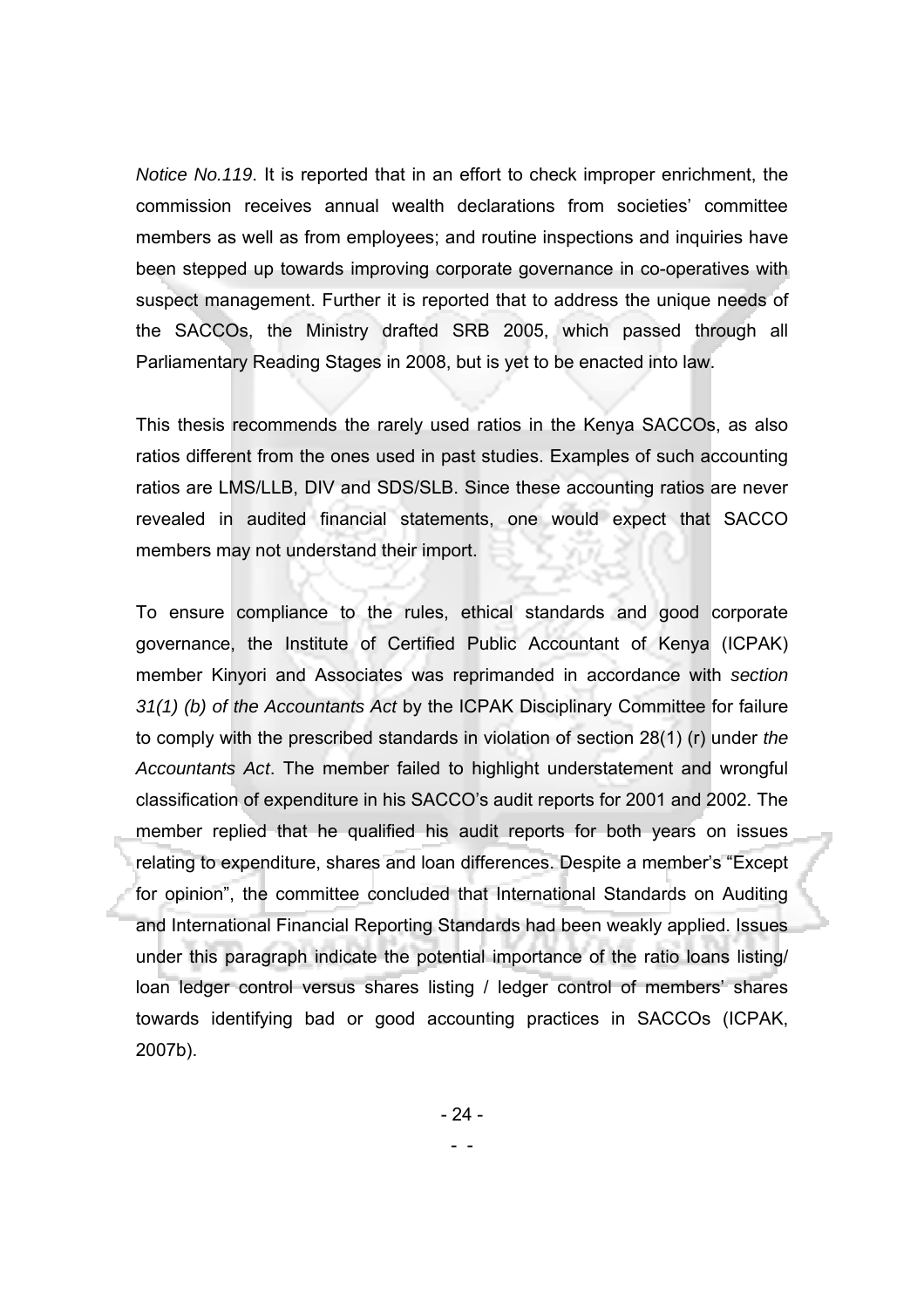The 44 quantitative standard financial ratios proposed by the World Council of Credit Unions, Inc. (WOCCU) facilitate an integral analysis of the financial conditions of any financial institutions (David, 2002); twelve such ratios, earlier mentioned, were purposely chosen and incorporated into the study.

SACCOs with 1000 or more members should offer front office services and a closely monitored supervision by the regulator to safeguard depositors' money; front office saving activities, however, attracts small savers who are charged small interest rates compared to commercial banks lending rates (Okal, 2004). Okal's study covered five SACCOs from Kisumu District. The sample consisted of 105 members purposely selected from the five SACCOs offering front office services.

Kalu (2004) says that *Ukaguzi SACCO Kenya Limited* is not seriously affected by non remittances of SACCO funds to it by common bond employers. This study concludes that delay in employers' remittances to the SACCO has no effect on the society's performance; this finding was supported by the steady growth in membership, share capital and loans to members. Kalu's case study covered a sample of 55 members (inclusive of nine management team and the SACCO's four employees) out of a total SACCO membership of 1090.

In *A case of Co-operative Bank of Kenya Limited* on the predictive ability of information contained in financial statements of co-operative societies, Macharia (2003) concludes that financial ratios can be relied upon to separate performing co-operative societies from non performing ones, in terms of the loan portfolio offered by banks to performing and non performing co-operatives. The discriminant analysis was subjected to variables of 24 ratios calculated from a sample of 64 co-operatives studied. Ratios that exhibited significant differences at 95% degree of confidence were: current asset ratio, liabilities/total assets, income/fixed assets, and working capital/total assets.

- 25 -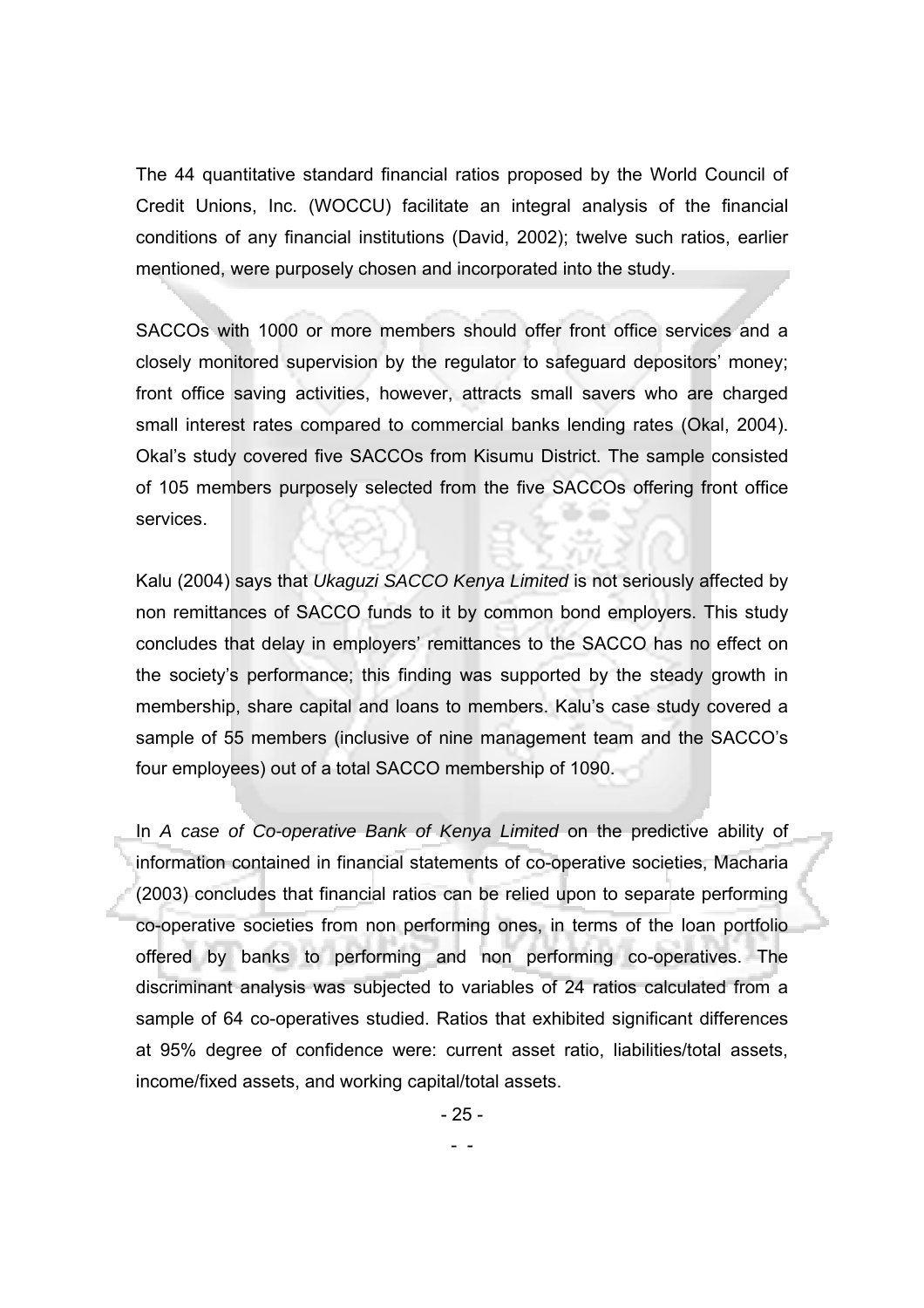It should be noted that financial ratios are defined as transformations of financial statement data allegedly made by statement users to aid in decision making (Rick, 2001b). Hence ratio usage is not restricted to FFR detection as examined in this paper.

The instances of falsification of financial statements by SACCOs in Kenya are significant, and therefore detection and prevention of fraud is necessary and mandatory in SACCOs as in any other organization.

## 3.2 Formulation of testable hypotheses

Based on Spathis, 2002; Kathleen et al. 2004; Persons, 1995; and Keige, 1991, beside the performance indicators or ratios discussed above, the general null hypothesis is:

 $H0<sub>1</sub>$ : Financial ratios do not detect fraudulent financial reporting (FFR) by SACCOs.

The alternative hypothesis is then:

 $HA_1$ : Financial ratios do detect FFR by SACCOs.

Specific ratios do have power to reveal FFR. Since SACCOs do not compute these ratios, they will not detect FFR using the ratios they use. The specific ratios are:

## Net profit/total assets-

It is a measure of efficiency in employing total assets. Higher results indicate better efficiency. But this may not be the case in SACCOs, because their income possibility is restricted. A minimal profit acts as incentive to management to overstate income or understate costs. Hence the null hypothesis is:

H02: A higher net profit/total assets ratios does not reveal FFR.

The alternative hypothesis is then:

- 26 -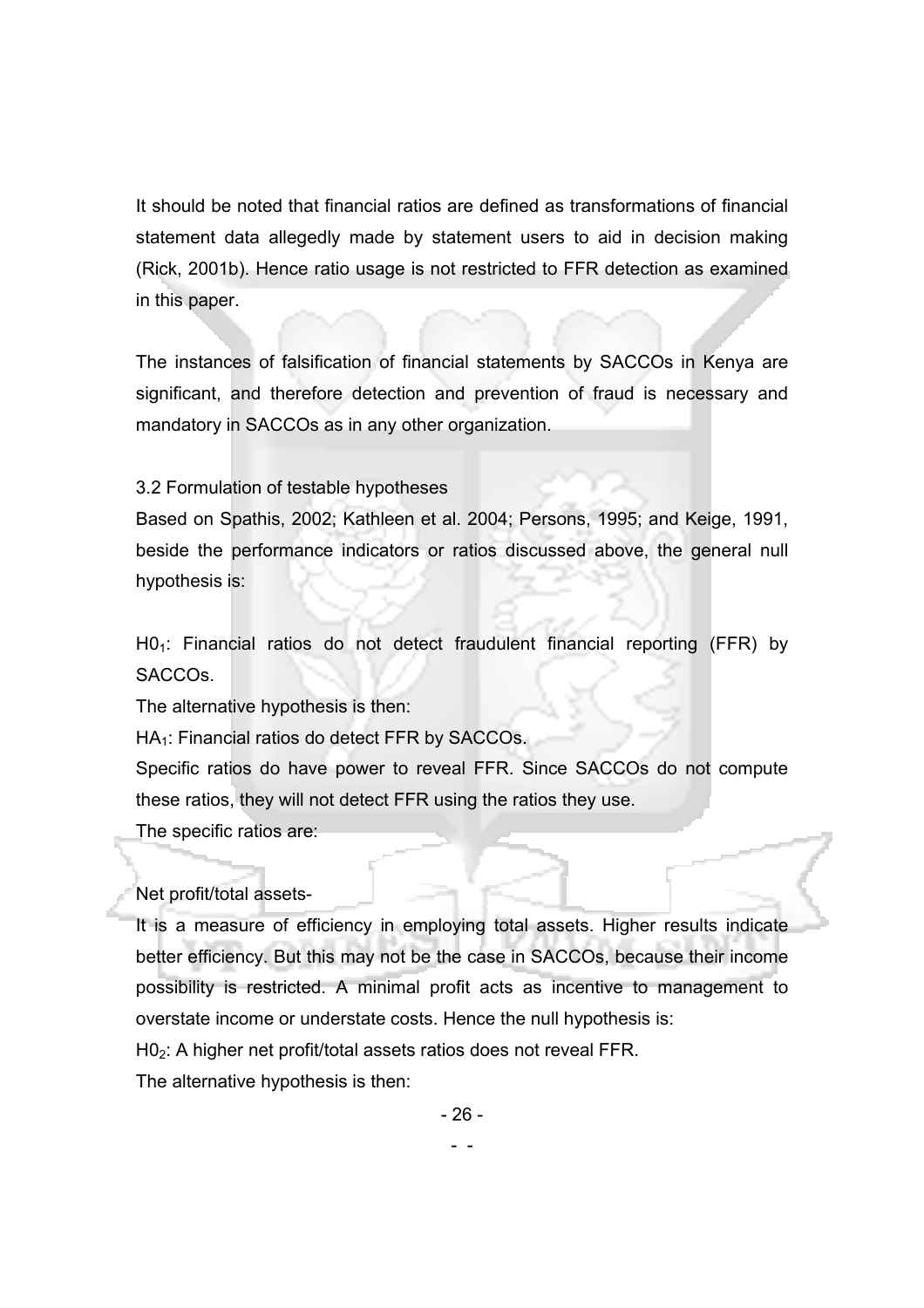HA2: A higher net profit/total assets ratios reveals FFR.

Dividend return ratio-

A minimal dividend payout (average of 50 %) allows a good portion of profits to be ploughed back into SACCOs to stimulate internal growth. Very high dividend payouts (100 % and above) is not sustainable. It always impacts negatively on the growth potential of a company. The null hypothesis is therefore:

H0<sub>3:</sub> A higher dividend return ratio reveals FFR by SACCOs.

The alternative hypothesis is then:

HA3: A higher dividend return ratio does not reveal FFR by SACCOs.

## LMS/LLB ratio-

When the ratio of loans to members listing/loan ledger control balance is reconciled, internal controls are known to be working. A ratio of 1:1 is a sign of efficient controls. A key weakness is that members respond faster to shares balance errors than to loan balance errors. This is expected, especially when errors are unfavourable to the society as a whole and not to individual members. Thus the members' independent check for loan errors is in most cases lacking. Furthermore, a higher loan schedule or listing balance is more favourable to the SACCOs than the loan ledger balance. The null hypothesis is:

H04: A higher balance of loans to members listing/loan ledger control balance is a sign of FFR.

The alternative hypothesis is then:

HA4: A higher balance of loans to members listing/loan ledger control balance is not a sign of FFR.

Financial investment/total assets ratio-

Measures the level of total assets invested in securities or shares in other institutions and companies. A high financial investment to total assets ratio of

 <sup>- -</sup>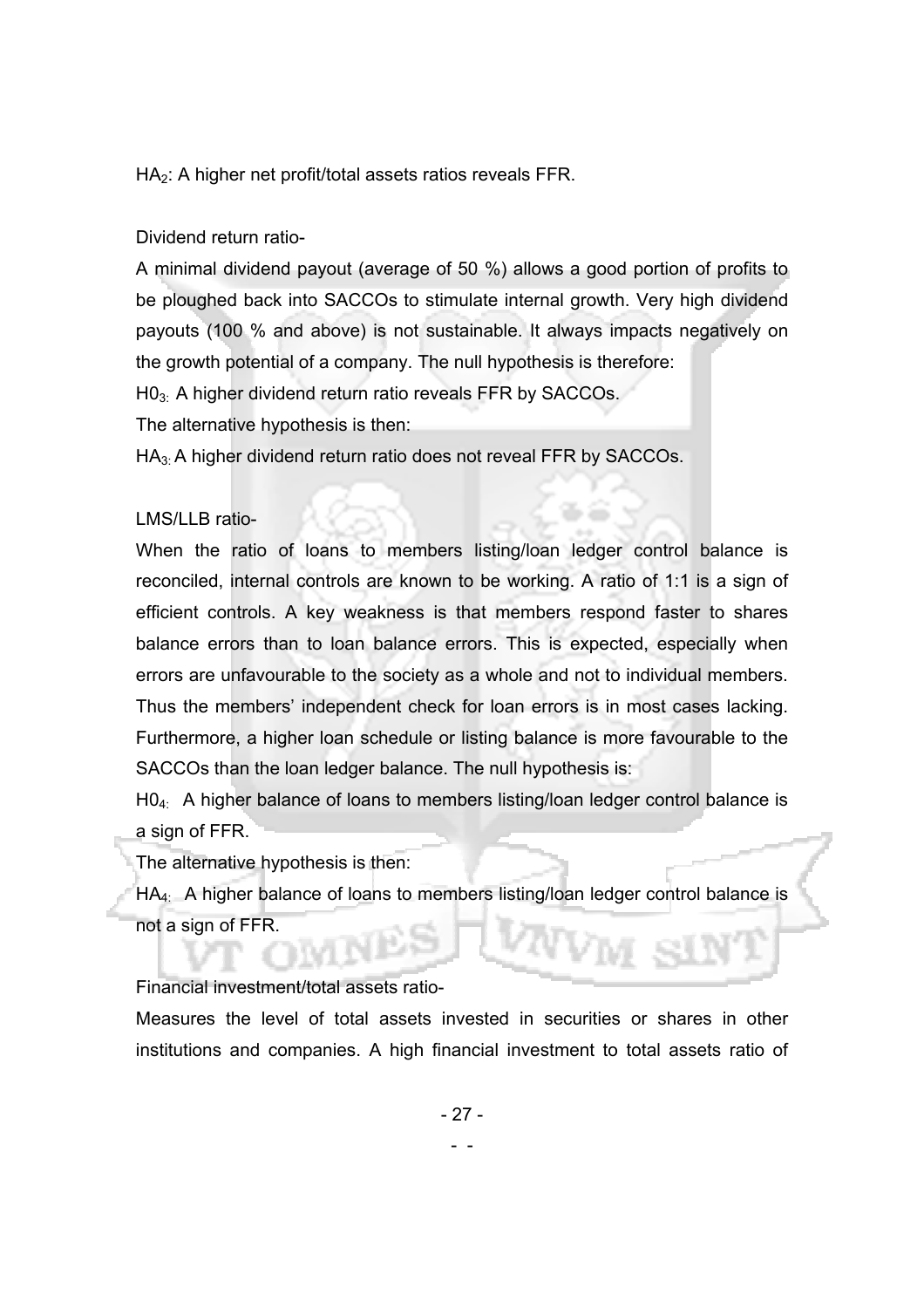over 10% is uneconomical according to WOCCU standards. Hence the null hypothesis is:

 $H0_{5}$ : A higher ratio financial investment/total assets does not indicate FFR. The alternative hypothesis is then:

HA5: A higher ratio financial investment/total assets indicates FFR.

Non earning liquid assets/total assets ratio-

Measures the percentage of total assets invested in non earning liquid accounts (current and cash accounts). A ratio of 1% or more is uneconomical as per WOCCU ratios standards. A SACCO with too much idle cash compared to total assets is a sign of poor performance, possibly due to mismanagement and cash misuse. The null hypothesis is:

 $H0_6$ : The higher the ratio the fewer are the cases of FFR.

The alternative hypothesis is then:

 $HA<sub>6</sub>$ . The higher the ratio the more are the cases of FFR.

Liquid investments+liquid assets-short term creditors/member deposits-

This is one of the liquidity indicators in SACCOs. It measures the adequacy of liquid cash to settle immediate obligations of less than one month. A minimum of 15% is acceptable. A member leaving a SACCO, whose deposits are settled or refunded on demand, reaps from a SACCO the performance of good management. The opposite is considered a symptom of fraud. The null hypothesis is:

H07: A high ratio signifies FFR.

The alternative hypothesis is then:

 $HA_{7}$ : A high ratio does not signify FFR.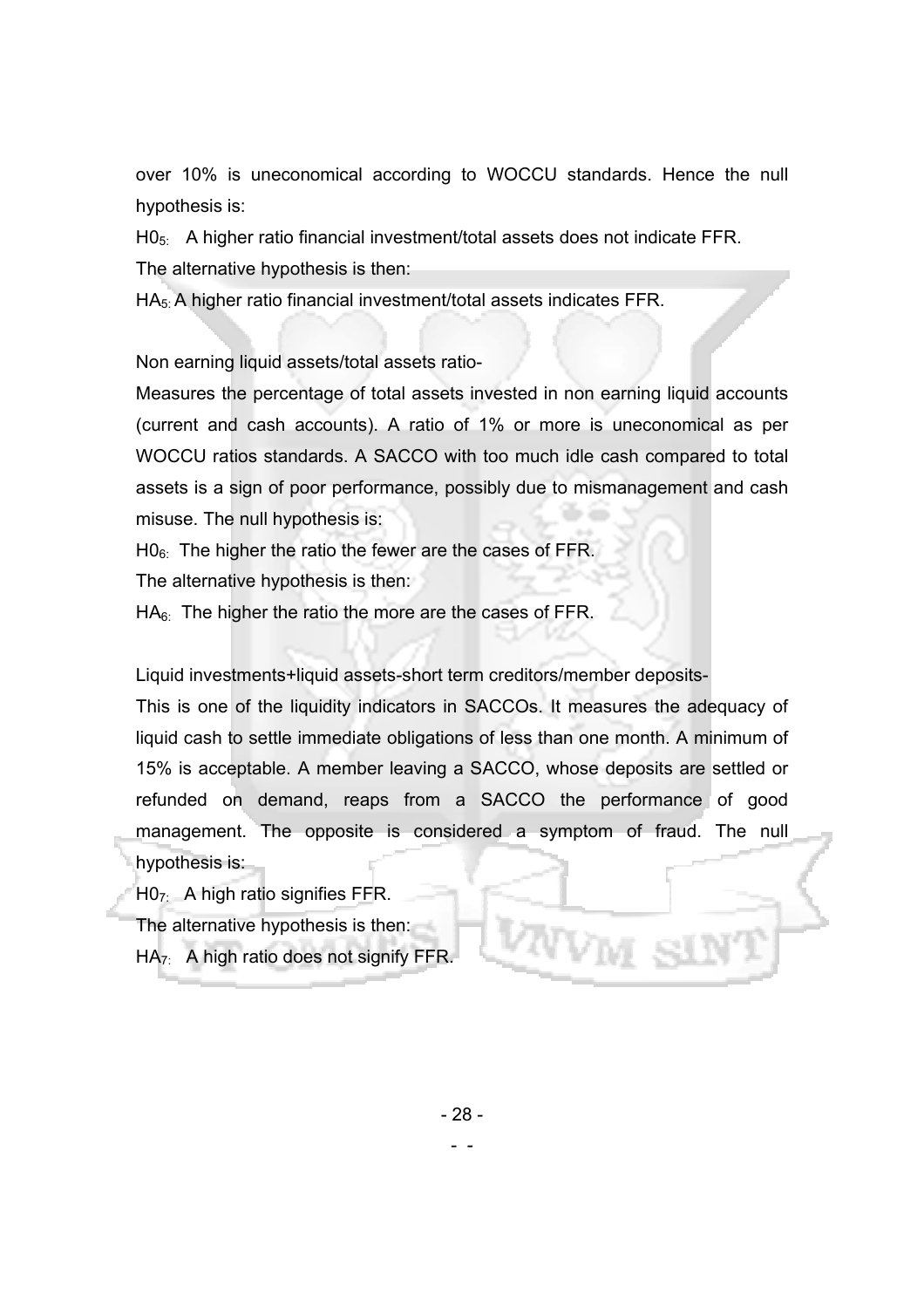Net member loans/total assets-

 Measures the level of total assets invested in the loan portfolio, after deducting loan losses. An average level of 75% is acceptable; any extreme deviation is not acceptable and points to mismanagement. The null hypothesis is:

 $H0<sub>8</sub>$ . A relative extreme deviation of less than 70% or greater than 80% from the average is not a sign of FFR.

The alternative hypothesis is then:

 $HA<sub>8</sub>$ . A relative extreme deviation of less than 70% or greater than 80% from the average is a sign of FFR.

Gross member loans/total assets-

Loan losses are unproductive. When they are nil and the ratio falls within the average of 75%, it is a sign of very good performance compared to a similar scenario under the E1 ratio (net members loan/total assets) discussed earlier. Non-recovery of loans is a sign of poor loaning policy. Loan losses may well indicate fraud. The null hypothesis is:

 $H0<sub>9</sub>$ . A relative deviation of less than 70% or greater than 80% from the average is not a sign of higher chances of FFR.

The alternative hypothesis is then:

 $HA_{9}$ : A relative extreme deviation of less than 70% or greater than 80% from the average is a sign of higher chances of FFR.

#### Members deposits/total assets-

This ratio measures the percentage of total assets financed by members' deposits. An average rate of 75% is acceptable. An extreme deviation from the average points to fraud. The null hypothesis is:

 $H0_{10}$ : A relative extreme deviation of less than 70% or greater than 80% from the average is not a sign of higher chances of FFR.

The alternative hypothesis is then: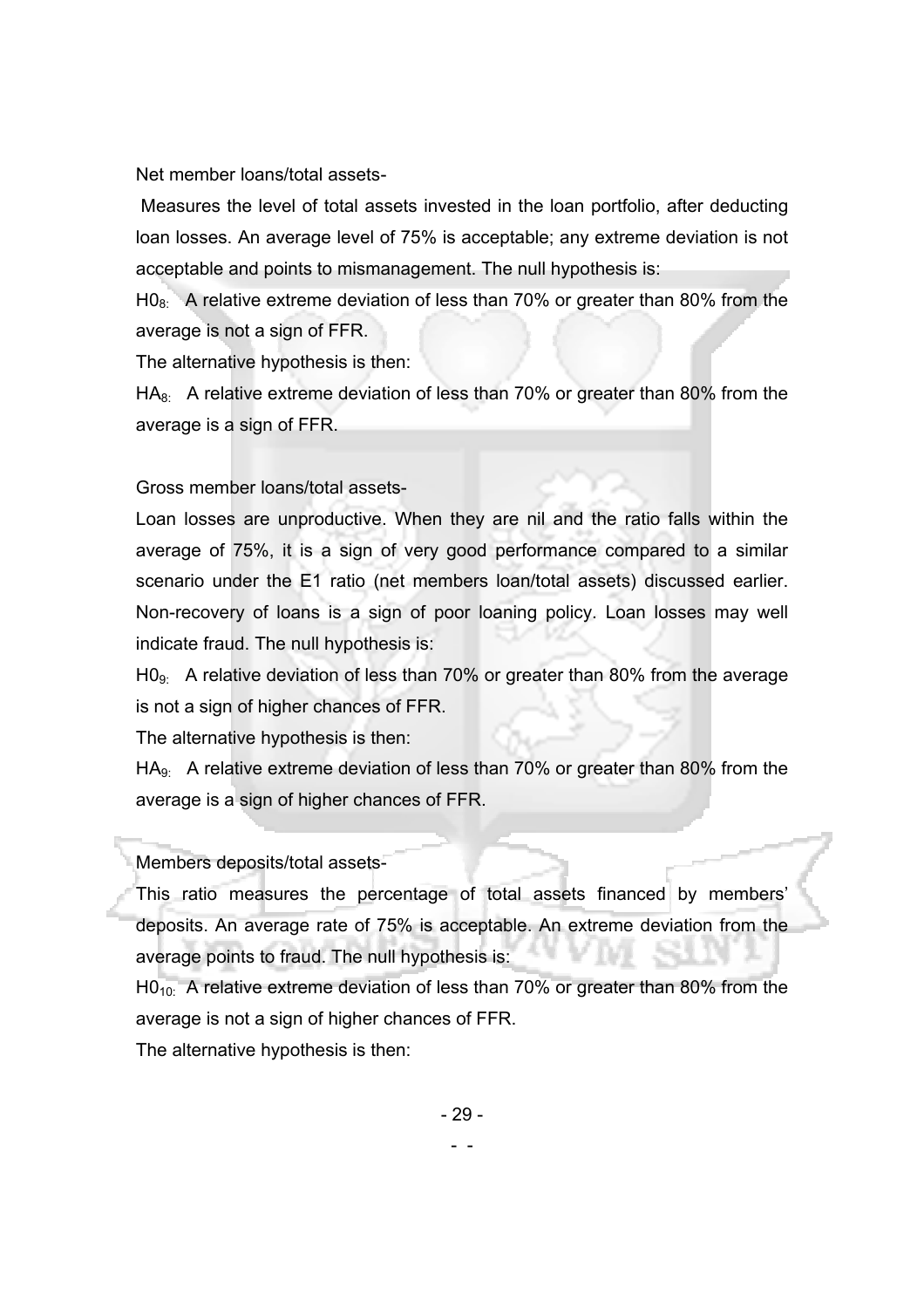$HA_{10}$ : A relative extreme deviation of less than 70% or greater than 80% from the average is a sign of higher chances of FFR.

Total operating expenses/average total assets-

This ratio measures the level of operational efficiency of a SACCO management. A percentage of 10% or more is a sign of inefficiency. The null hypothesis is:

 $H0_{11}$ : A higher than 10% ratio does not signify FFR.

The alternative hypothesis is then:

 $HA_{11}$ : A higher than 10% ratio is a sign of FFR.

## Growth in member loans-

The long term viability of the SACCOs is measured with this rate. According to WOCCU ratio analysis, when growth in member loans (S1) is increasing then the growth in total assets (S11) must be greater than S1. Thus an S1 growth rate, less than S11, holding inflation and defaulting incidence factors constant, is a sign of proper management, and the opposite is also true. The null hypothesis is: H<sub>012</sub>: A higher growth rate signifies FFR.

The alternative hypothesis is then:

 $HA_{12}$ : Higher growth rates do not signify FFR.

## Working capital/total assets-

In practice lower liquidity is an incentive for managers to commit fraud; to manipulate the accounting records. Companies affected by fraud tend to have low liquidity. The null hypothesis is:

 $H0_{13}$ : A higher ratio is a sign of FFR.

The alternative hypothesis is then:

 $HA_{13}$ : A higher ratio is not a sign of FFR.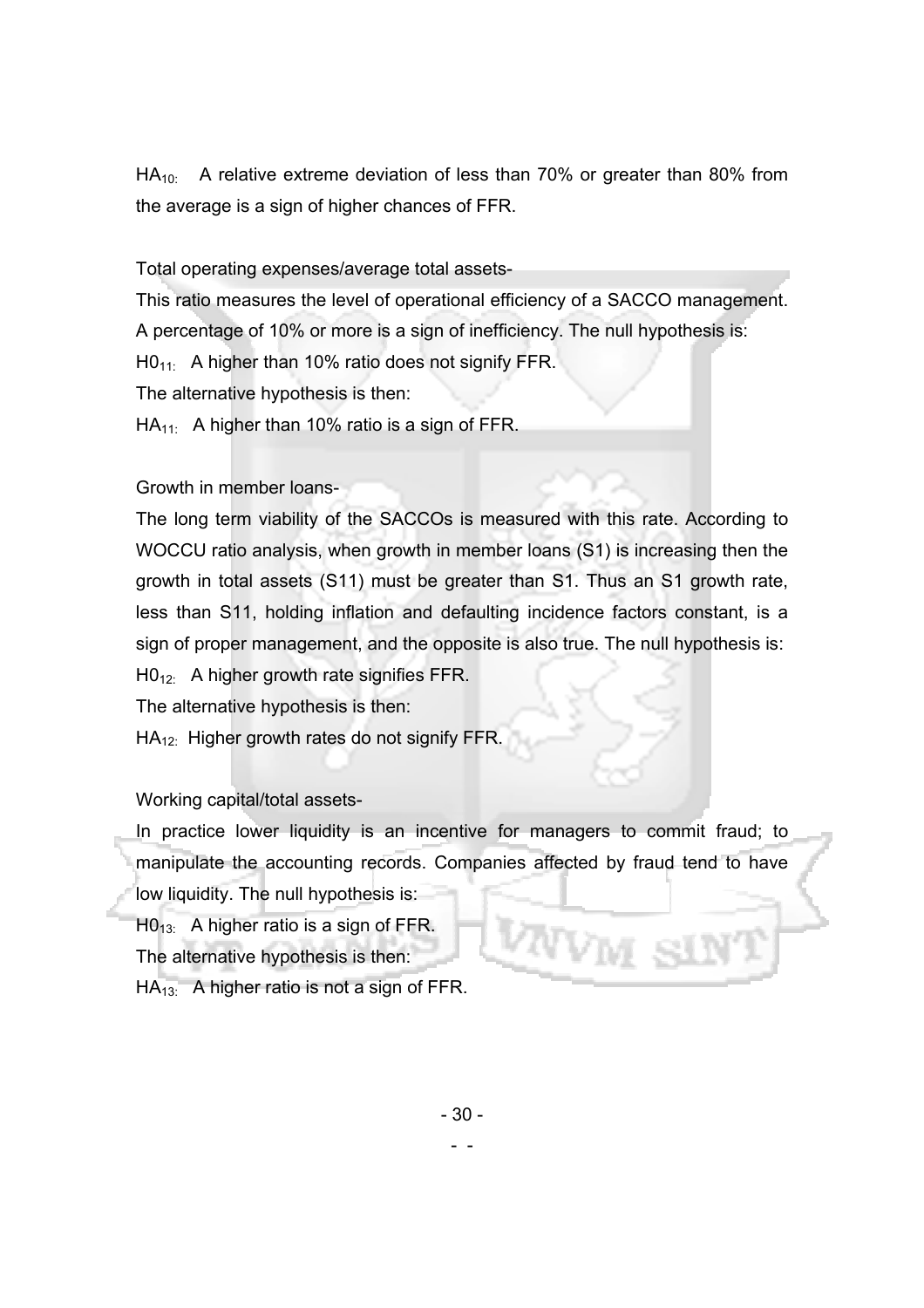Cash flow/net profit-

According to Schilit (2000), a sufficient net cash flow from day-to-day operations to cover both expenditures and debt repayment is a sign of lack of earnings management, the opposite being also applicable. The null hypothesis is:

 $H0_{14}$ : A higher ratio is a sign of FFR.

The alternative hypothesis is then:

 $HA_{14}$ : A higher ratio is not a sign of FFR.

As can be seen, there are two schools of thought regarding the power of financial ratios towards detecting fraud in financial reporting: one argues that financial ratios are helpful in such detection (Spathis, 2002; Persons, 1995); the other (Kathleen et al. 2004), that financial ratios are less useful. In this writer's opinion, the method of discriminant analysis (DA) used by Kathleen et al. is inferior to the method of logistic regression used by Spathis and Persons. DA assumes the existence of linearity and normality of functions or financial ratios, but in practice financial ratio or functions behave non-linearly and are not necessarily normally distributed. On the contrary, logistic regression assumes the non-linearity of functions or ratios, and its predictors do not have to be normally distributed. This study has made use of logistic regression and to a lesser extent of DA. McLeay pointed out that failed predictions are not normally distributed and that random sampling is hardly met with under failure prediction. Further, the FFR sample for this study was not randomly but purposely selected, and the matched-pair technique utilized. DA was used to sort out the FFS from non-FFS.

The next chapter four discusses the methods confirming or rejecting the null hypotheses highlighted above and chapter five discuss the hypotheses tests results.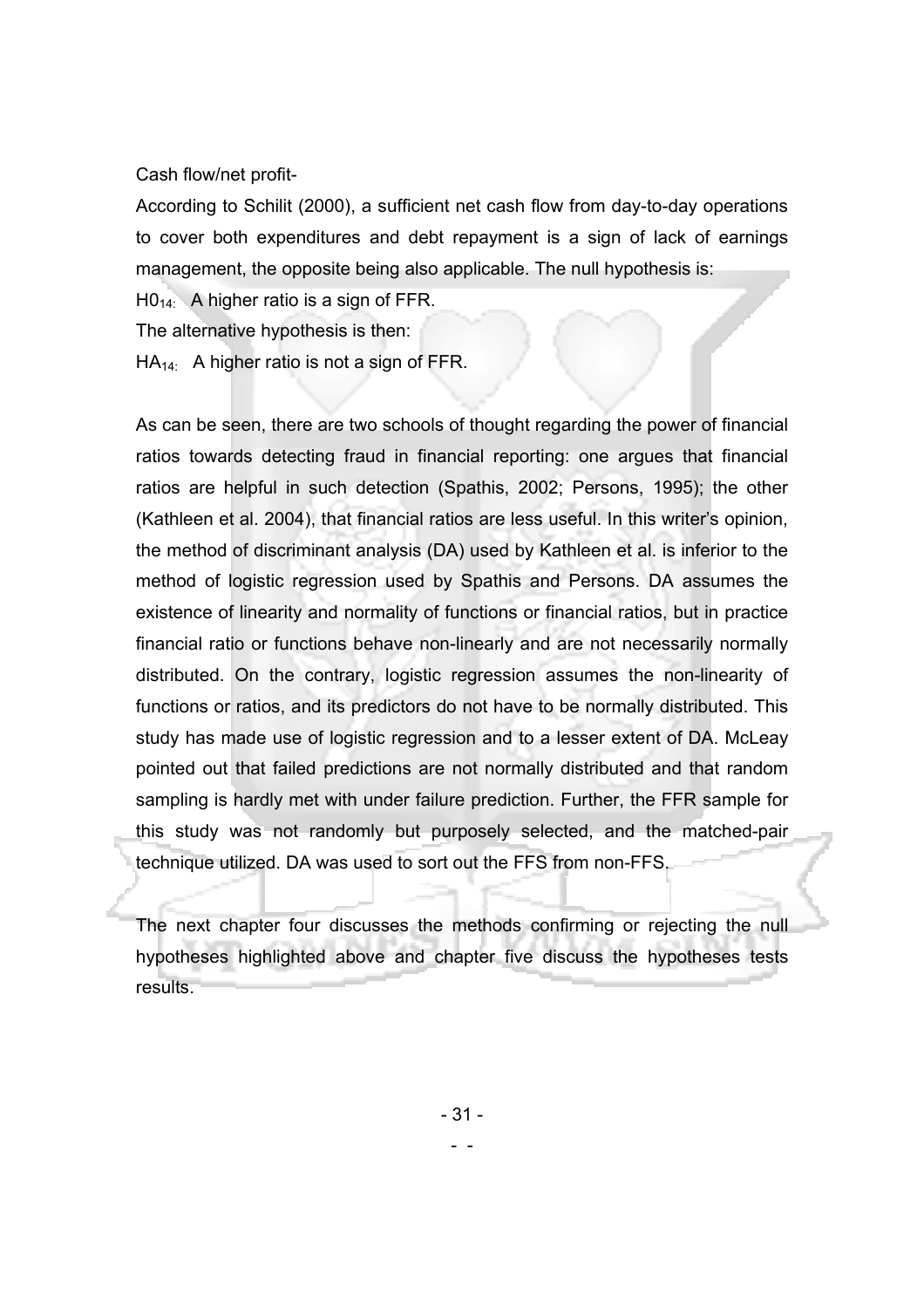### **CHAPTER 4**

## METHODOLOGY

The construction of models can help in detecting fraud. Pragmatic proponents argue that models should be chosen for a specific purpose (Keane and Wolpin, 2006). It is otherwise difficult to identify the number of SACCOs involved in FFR.

## 4.1 Study design

This study is consistent with the prior work of Spathis (2002), Miller (2006), Kathleen et al. (2004), and Persons (1995). SACCOs' financial information or data are used to calculate the financial ratios of fraudulent financial statements (FFS) and non-FFS. Details are below.

## 4.2 Data collection

Secondary data were collected from FFS for the year ended on 31<sup>st</sup> December 2006. In order, they were:

- The financial reports disclosures, plus the qualification of audit reports.
- The inspections and inquiries by the regulator, the MOCDM, over fraud carried out during the years 2006 and 2007. On average, the time between the perpetration of fraud and its discovery is 36.24 months (Summers and Sweeney, 1998b).

The non-FFS control group is for the year 2006, which ended without any audit report qualification or fraud inquiry. The secondary data (audited financial statements) were solicited either from MOCDM or from SACCO management.

## 4.3 Data analysis and measurement

In Kenya, SACCOs often compute two ratios: current assets/current liabilities and total expenses/turnover. Both form part of the mandatory statistical page of

 <sup>- -</sup>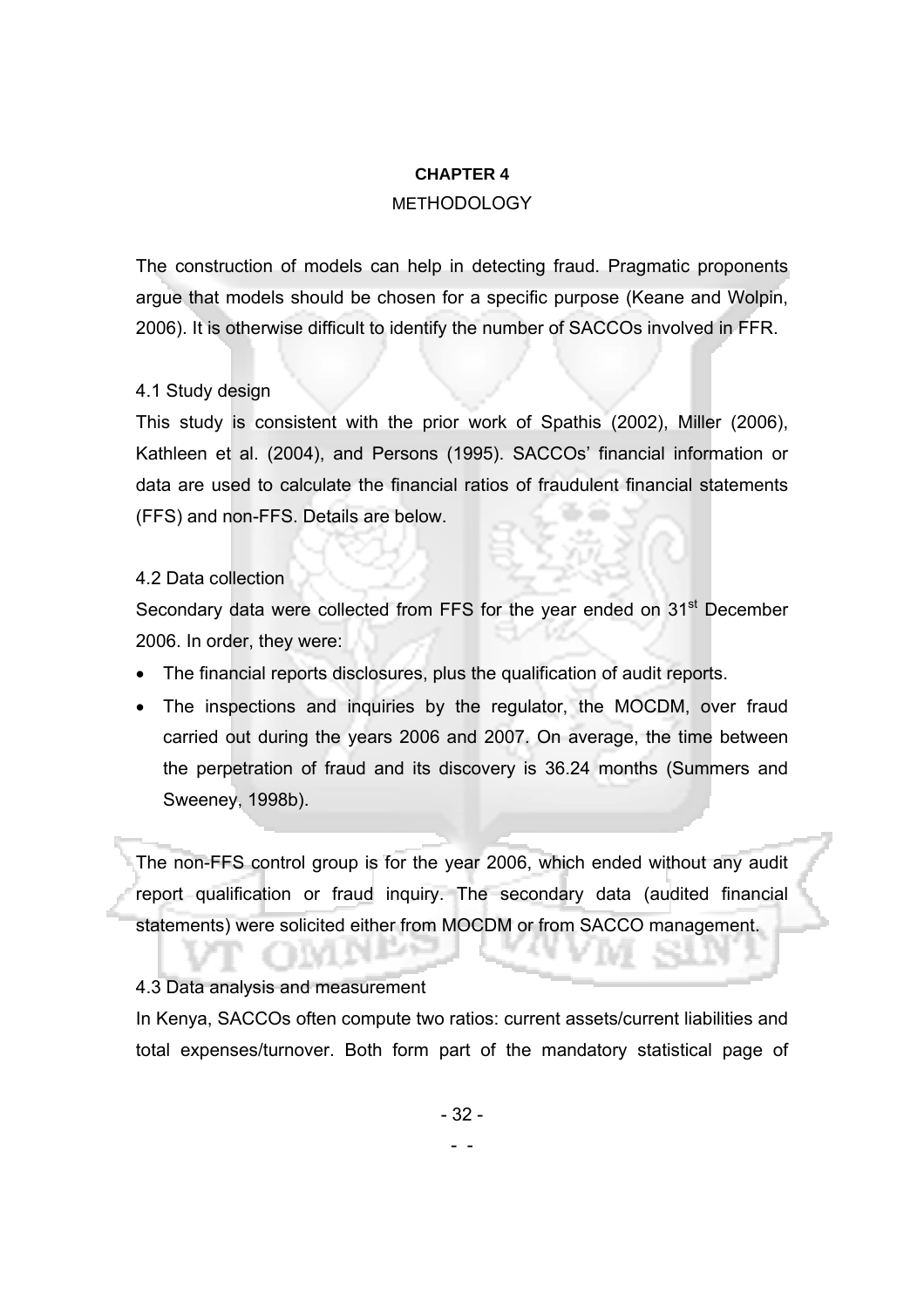audited accounts. In this page, the composition of ratios is optional and may differ according to the wishes of a given SACCO.

This study tries to identify statistically significant differences in some final accounts, by making use of a sample t-test to sort out FFS from non-FFS. The sampled SACCOs are further analyzed for earnings quality by using the Pearson correlation test, so as to identify the susceptibility of the two categories of SACCOs in practicing earnings management. It is more likely that a legitimate SACCO practice may develop into unacceptable financial reporting or aggressive earnings smoothing (AES), motivated by meeting debt obligations, management committee claims to honoraria and the cashing of dividend returns.

Thomas et al. (1991) maintain that discriminant analysis (DA) is an appropriate statistical technique for testing the hypothesis that the group fraud is equal to the group non-fraud. Further, multiple or multivariate DA is a method for determining a linear combination of the independent variables that best discriminates between the two classes. It satisfies the assumption that ratios in SACCOs tend to be normally distributed within each group. This is accomplished by computing a linear function for difference between the averages of the variables for each group. A stepwise logistic regression (LG) called forward selection procedure is also used in this research. This method permits to remove variables with the largest p-value (statistical significance criterion).

It may be more natural to use LG (which is not based on the assumption of a normal distribution of financial ratios) when the response variable is dichotomous, and use DA to discriminate between the two groups.

Fraud investigators make use of three information layers in constructing or assessing fraud: a) the law (supporting postulates or principles); b) hypotheses (propositions); and c) evidence (facts). In fraud construction, probabilistic logic is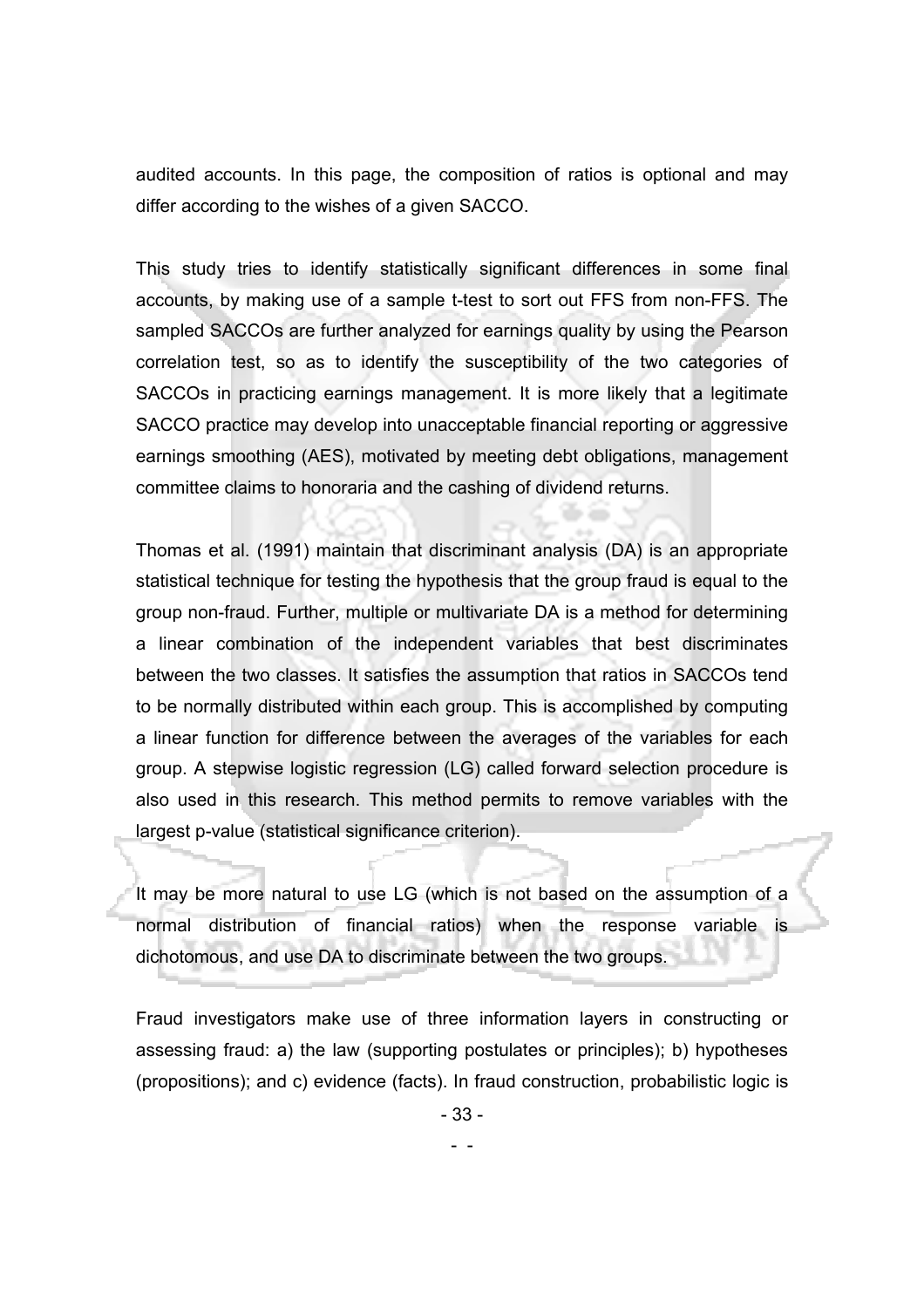applied based on the available evidence. According to Leary et al (2003) the relationship between facts and the law is often non-linear, which concurs with preferring logistic regression to ordinary least square (OLS) in this study.

Ward and Foster (1997); Spathis (2002); and Persons (1995), made use of logistic regression; they confirmed the ability of financial ratios to detect FFR or predicting financial distress. Kathleen et al (2004), on the other hand, by using discriminant analysis (DA), supported a limited ability of financial ratios to detect fraudulent financial reporting. This contradiction over the ability of financial ratios to detect fraud in reports offers grounds for further research.

DA assumes that: a) independent variables have multivariate normal distribution; and b) samples are randomly drawn. However, financial ratios used to predict failure are not normally distributed, and the random assumption is hardly met with under failure prediction (McLeay, 1986). This finding supports the inferiority of DA over non-linear probit and logit models (Lennox, 1999).

The 27 financial ratios (predictors or independent variables) identified in Table III have been chosen. In Spathis (2002), ten ratios were found significant. This paper includes them, except the ratios inventories/total assets and gross profit/total assets. The first rarely feature in SACCOs' financial reports. Based on their studies of forward stepwise regression, Bendel and Afifi (1977) suggested that a 0.05 p-value is too low and often excludes important variables from the model. Instead, they recommended that a statistical significance criterion be included in a range from 0.15 to 0.20. In exploratory research, as opposed to theory testing, there tends to be a greater emphasis on finding good predictors than on eliminating bad ones. This researcher appreciates and agrees with the above argument, that variables not significant in the aggregate may still be useful indicators for a particular case.

- 34 -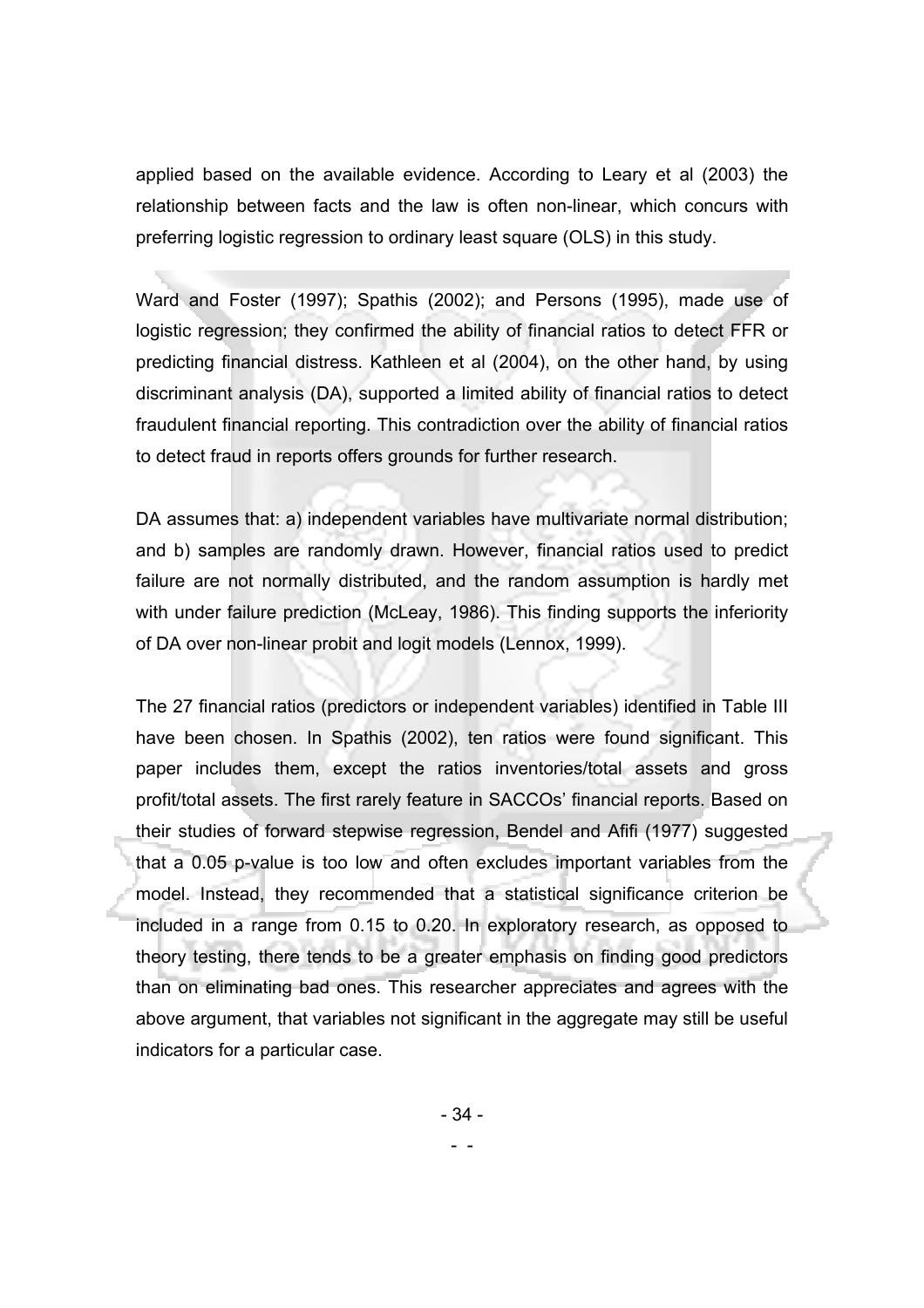The logistic regression model [Menard (1995) and Morgan and Teachman (1988)] is formulated using financial ratios (independent variables) from the SACCOs to identify which of them were related to non-FFS and FFS. The dependent variable is dichotomous: FFS may take the value **0** with probability of success (a SACCO with fraudulent accounts) and **1** with probability of failure (non-FFS). The paper then examines how the probability of non-FFS relates to various independent variables.

The model selected (Spathis,2002;Person,1995) is then: p(Non FFS/DIV, ML/TA,TD/TA,Z,…)=exp{bo+b1(DIV)+b2(ML/TA)+b3(TD/TA)+b4(Z)+…..+b27S11 }÷1+exp{bo+b1(DIV)+b2(ML/TA)+b3(TD/TA)+b4(Z)+………….……….+b27S11}. Where: p (Non FFS/ DIV, ML/TA, TD/TA, Z...); is the probability that the non-FFS given independent variables DIV, ML/TA, TD/TA, Z etc., and ''exp'' is exponential function. Non-FFS= (1-FFS).

The logistic regression model generally is of the form:

Log(NonFFS/DIV,ML/TA,TD/TA,Z,…...................................................................)= bo+b1(DIV)+b2(ML/TA)+b3(TD/TA)+b4(Z)+……………......................+b27S11+ę. Where:  $b_0$ =the constant;  $b_i$ = regression coefficients of independent variables (i.e. in brackets); ę=Error factor*;* z=z-score; FFS=**0**, if FFS discovered group, **1** otherwise.

In this study the Z-score, similar to that in Spathis 2002, is tested under two hypotheses, one incorporating it in the model and the other excluding it. This is because the Z-score is made up of five ratios. It thus correlates from high to low with the five ratios stated below:

Z-Score Altman (1968, 1983) was used to investigate the corporate bankruptcy and corporate financial distress:

Z= 1.20(working capital/total assets) + 1.40(retained earnings/total assets)

+ 3.30(earnings before interest and taxes/total total assets)

```
 - -
```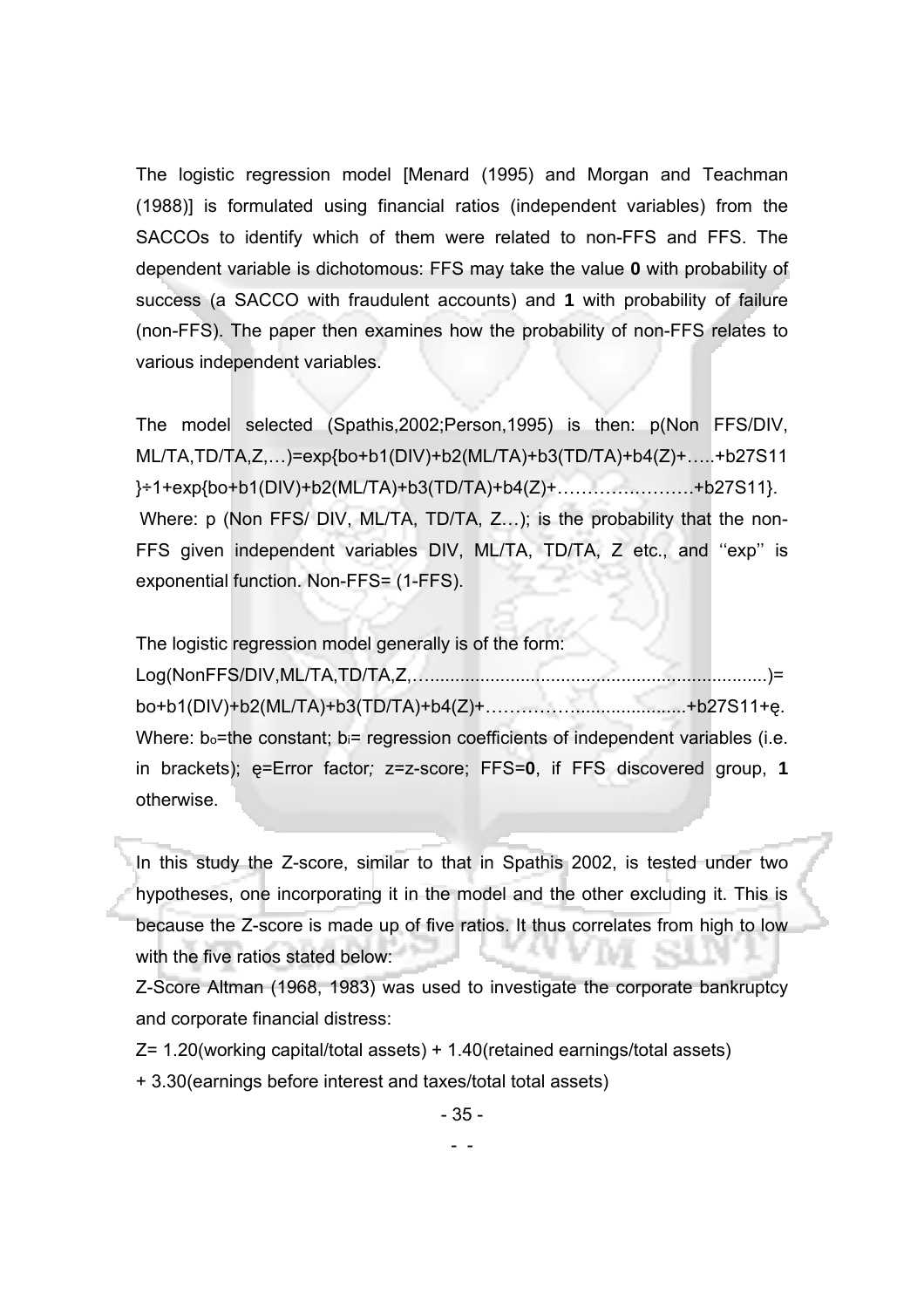+ 0.06(market value of equity or book value of equity/ book value of total debt) + 1.00(turnover/ total assets).

The equation for logistic regression does not directly predict that the indicator equals 1. It predicts it for long term observations. The odds of an event are defined as the ratio of the probability of its occurrence to the probability of its failing to occur. Log odds (natural logarithm of the odds) are symmetric and lie in the range  $\sim$  to  $+\infty$  Gerard (2001). For example, if the log odds of a FFS equal -1.3994, those of non-FFS equal +1.3994. The importance of logistic regression lies in identifying important predictive variables.

Based on the above-mentioned equation, SACCOs are classified into either FFS or non-FFS after making use of the financial ratios identified in this study. The accuracy level of the statistical product of this study depends on discriminant linear analysis. The result is discussed in next chapter.

#### 4.4 Variable Definition

A purposefully selected sample of 27 ratios is computed out of 46 audited annual accounts for the year ended on  $31<sup>st</sup>$  December 2006, at times referring to the accounts for 2005. The author purposefully selected a majority of independent variables according to their use in Ward et al. (1997); Spathis (2002); Kathleen et al. (2004); and David (2002) beside the researcher's careful consideration of the sector's operations. The dependent variable for  $FFS = 0$ ; for non- $FFS = 1$ . This choice follows Spathis (2002) for FFS=1; and Ward, 1997 for DIST=0 as the dependent variable of healthy firms.

#### 4.5 Sample Selection

The MOCDM inquiry and inspection records were reviewed for the periods 2006 to 2007. The original sample indicated 59 SACCOs where fraud was detected without being suspected of being involved in pyramid schemes activities. The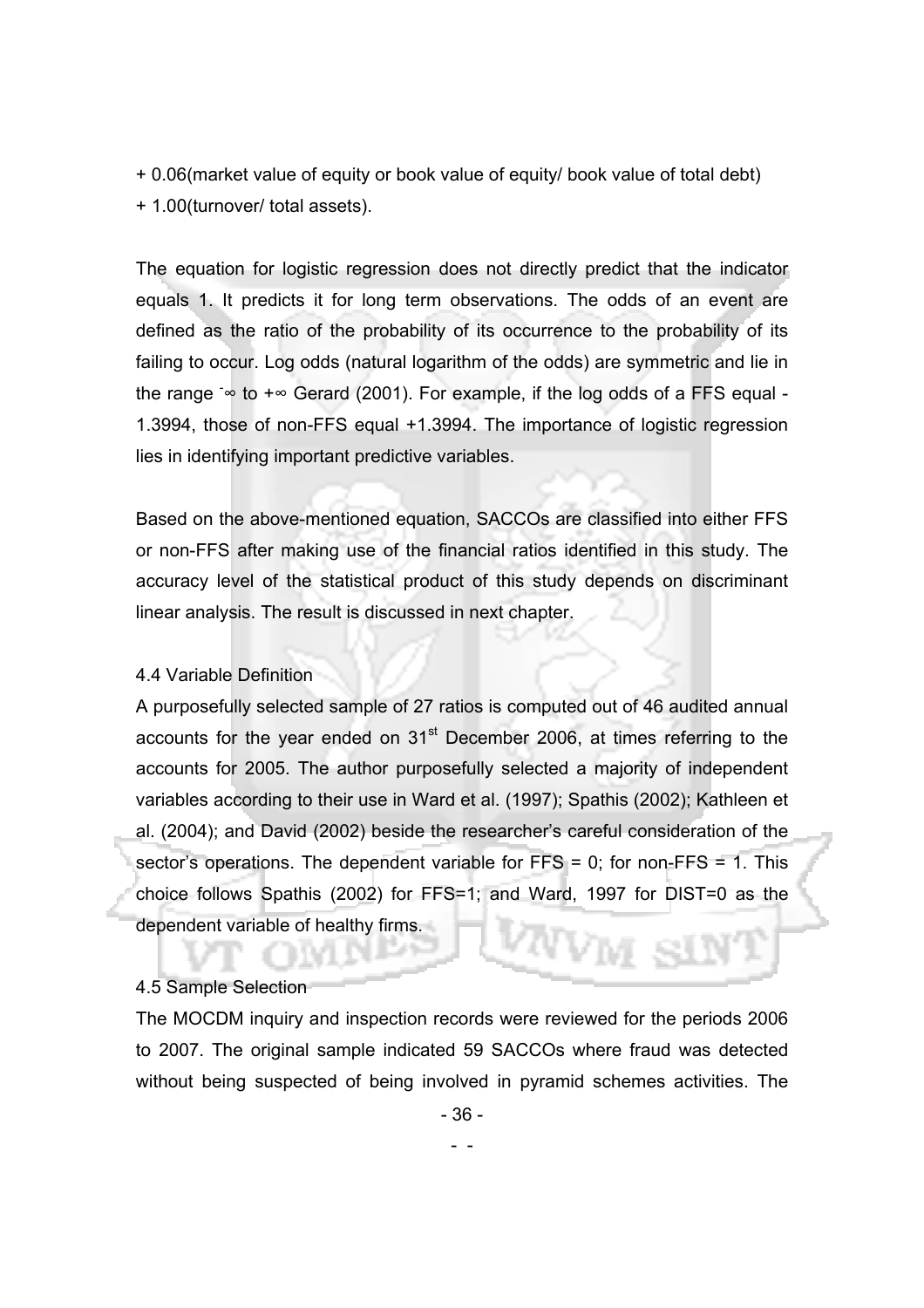final sample includes 23 SACCOs under FFS group and 23 under non-FFS as shown under Table IX.

The samples were taken from the final accounts of audited SACCOs in Kenya, for the year ended on  $31<sup>st</sup>$  December 2006. The reports were either qualified (with fraud reporting), or unqualified, or under fraud investigation. This study utilized the matched-pair technique, not the random sample method. The purposive sample of 23 FFS was matched with that of 23 non-FFS.

The sample of non-FFS is carefully selected and matched, to ensure that the SACCOs are of comparable size and for the same year ending on 31.12.2006. Table VIII provides the characteristics of the financial statements elements that support this study. Fraudulent SACCOs with incomplete data, non-accessed financial statements, suspicion of engaging in pyramid schemes, and duplicated data were excluded from the sample. Table VIII summarizes a statistically significant difference in external loan (t=2.78, p≤0.007); current asset (t=2.46, p≤0.017); share capital (t=2.40, p≤0.019); and long term financial investment (t=2.45, p≤0.017). Total sales, net profit, members' loans, retained earnings, working capital, and total assets differences are not included for not being statistically significant. Spathis (2002) concludes that the mean differences for manufacturing companies were statistically significant for working capital, equity, sales and net profit; they were not statistically significant for total assets.

The foregoing assessment provides supporting evidence that on average, SACCOs affected by fraud are of a size comparable to that of non affected ones. There are no significant differences in key measures of total assets, members' loans, net profit, and sales. Table VIII reveals a 95% confidence interval: the lack of difference between FFS and non-FFS includes zero. Further, the t- statistics of 0.33, with p-value of 0.741 and 68 degree of freedom-two tailed, indicate lack of difference between the two groups of FFS and non-FFS.

- 37 -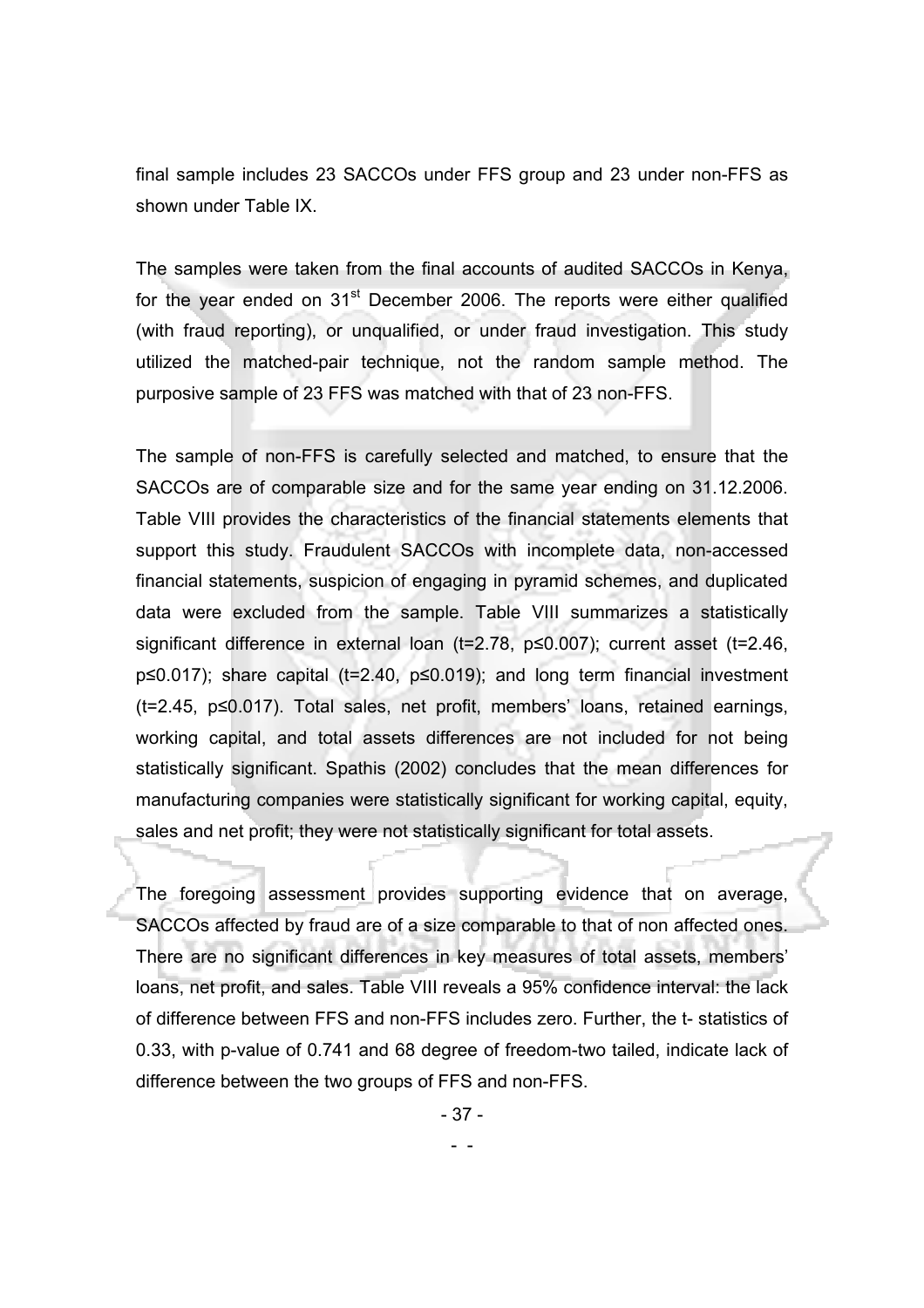# **CHAPTER 5**  RESULTS

#### 5.1 Introduction

Data analyzed were: two sample t–test difference of the averages in the measure of balance sheet elements; a stepwise logistic regression in the measure of ratios; DA for the dichotomous variables of FFS and non-FFS; and an analysis of the quality of earnings, using accruals and net cash flows.

Table VIII indicates that there is no statistically significant difference between FFS and non-FFS. Statistically significant differences appear in current assets (t=2.46, p≤0.017); external loan (t=2.78, p≤0.007); share capital (t=2.40, p≤0.019); and long term financial investment (t=2.45, p≤0.017). The equity, sales, net profit and working capital have been found to be significantly different in Spathis (2002). Other moderately significant differences in this study are retained earnings, net cash flow from operation, problem assets, and dividend payout. This excluded the non-statistically significant differences where p-values were at least 0.20 (Bendel and Afifi, 1977). Among these were included sales (t=-0.04, p≤0.967); total assets (t=0.33, p≤0.743); member loans (t=-0.35, p≤0.729); working capital (t=0.47,  $p≤0.643$ ) and net profit (t=0.81,  $p≤0.423$ ).

The stepwise regression models calculated from the independent variable characteristics are as shown under Table IV and V. The hypotheses tests using stepwise logistic regression; results are as follows:

5.2 Regression tests results

- -

**1. DIV (Dividend return ratio):** SACCOs with high DIV values ( $b_1 = 0.037$ ,  $P \leq$ 0.055) have a greater probability of being classified with non-FFS SACCOs (exp*0.037*=1.04 or 104%), i.e. a one unit increase in DIV increases the odds of belonging to non-FFS by 104%, other covariates of the model being held under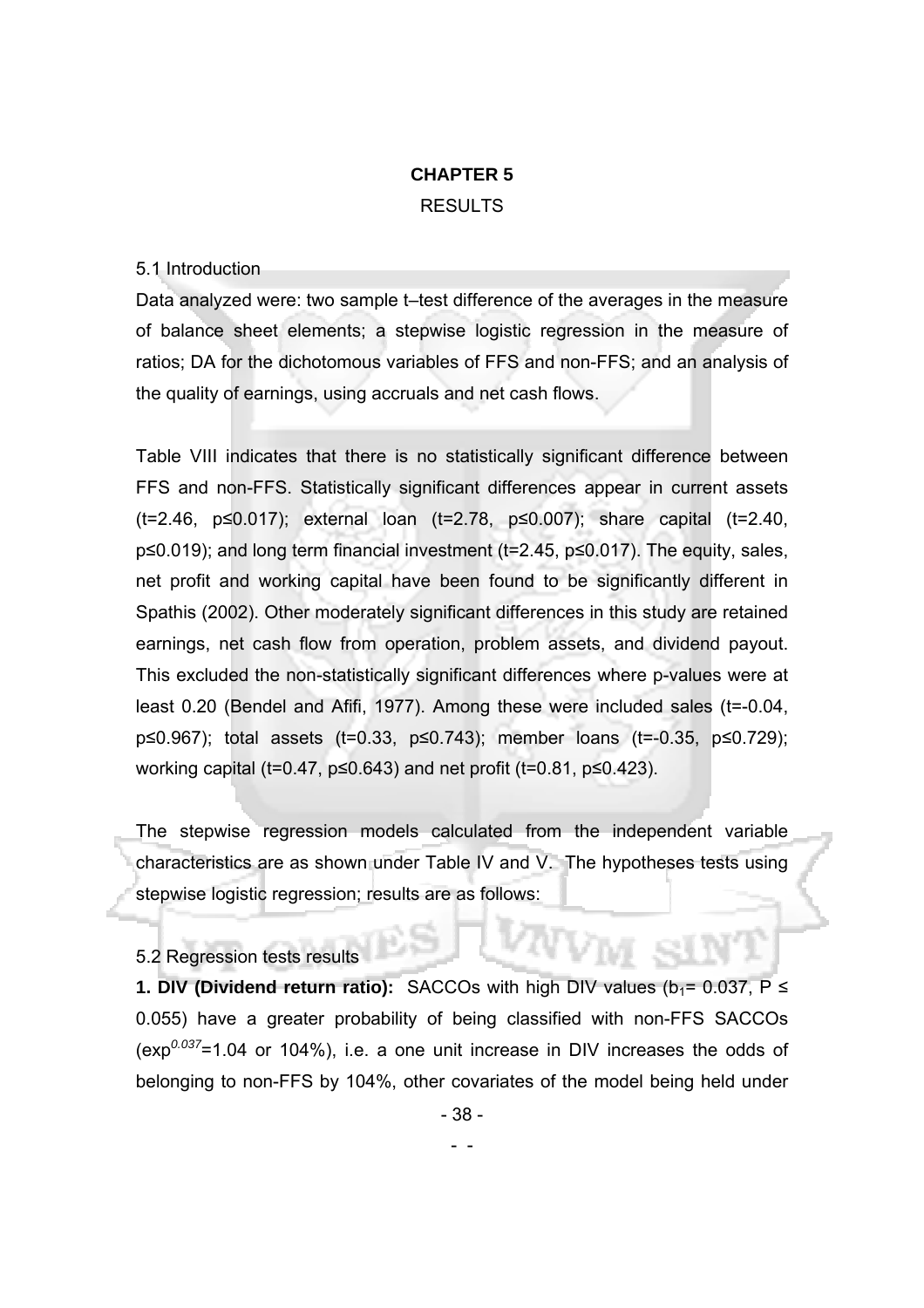control. The power of this ratio consists in its ability to uncover earnings management as illustrated under Table VI. The null hypothesis  $H0<sub>3</sub>$  is therefore rejected.

**2. LMS/LLB ratio:** SACCOs with a high LMS/LLB ratio ( $b_{12}$ = 0.68, P imes 0.059) have an increased probability of being classified with Non FFS SACCOs (exp<sup>0.68</sup>) =1.97 or 197%), because a one unit increase in LMS/LLB increases the odds of being classified as non-FFS by 197%, other covariates being held under control. The null hypothesis H04 is therefore rejected.

**3. E3 (financial investment/total assets):** This ratio (b<sub>15</sub>=-3.2, P≤ 0.005) has a negative effect: SACCOS with an increased financial investment to total assets have a greater probability of being classified with FFS SACCOS. Here exp*-3.2*  =0.0408 or 4.08%, so that a one unit increase in E3 decreases the odds of non-FFS by 4.08%, other covariates being held under control. The null hypothesis  $H0<sub>5</sub>$  is rejected.

**4. L3 (non earning liquid assets/total assets):** SACCOs with a ratio of (b<sub>19</sub>=-5.0, P≤0.002) have a greater probability of being classified as non-FFS. It has a negative effect: SACCOs with a greater ratio of non-earning liquid assets to total assets have a high probability of being classified as FFS. Here exp*-5.0*=0.0067 or 0.67%, meaning a one unit increase in L3 decreases the odds of non-FFS by 0.67%, other covariates being held under control. The null hypothesis  $HO_6$  is rejected.

**5. L1 (liquid investment + Liquid assets-short term creditors)/(savings member deposits):** SACCOs with a high L1 ratio has a greater probability of being classified as non-FFS ( $b_{18}$ =1.3, P≤0.021). For them  $exp^{1.3}$ =3.67 or 367%: a one unit increase in L1 increases the odds of being classified as non-FFS by

- 39 -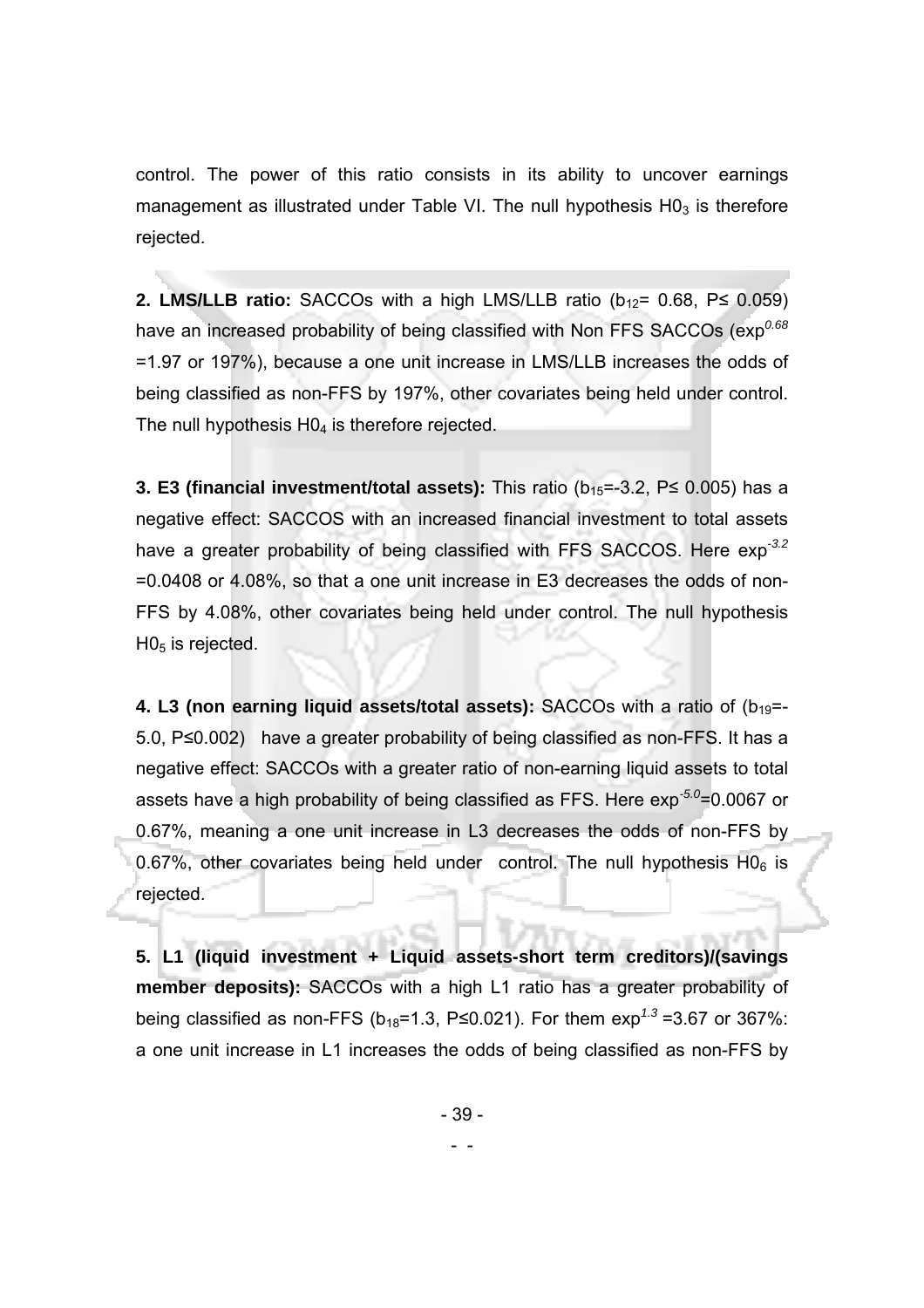367%, other covariates being held under control. The null hypothesis  $H0<sub>7</sub>$  is rejected.

**6. NP/TA (net profit to total assets):** A SACCO with a high NP/TA ratio has a moderate probability of being classified as non-FFS ( $b_{11}$ = -1.4, P ≤0.625). Here exp*-1.4* =0.247 or 24.7%: a one unit increase in NP/TA decreases the odds of non-FFS by 24.7%, other covariates being held under control. This result confirms a SACCO's restricted income possibilities. As mentioned earlier, if this ratio is above a certain number it is likely that the SACCO's financial statements are fraudulent, since the profit figure is likely to be smoothed (see: Table VI for the details). The null hypothesis  $H_0$  is therefore rejected. According to WOCCU, the performance target for this ratio should be at least 10%.

**7. ML/TA (members loans to total assets):** a SACCO with a high ML/TA ratio has a greater probability of being classified as non-FFS ( $b_2$ =2.09, P 
section 2.001). Its effect is positive (exp<sup>2.09</sup> = 8.08 or 808%): a one unit increase in ML/TA increases the odds of non-FFS by 808%, other covariates being held under control. A gross performing loan portfolio is a productive asset of SACCOs. Subject to the lack of loan defaulting possibility, the null hypothesis  $H0<sub>9</sub>$  is accepted.

**8. E1 (members loans net of provision for bad loans/total assets):** a SACCO with a high E1 has a greater probability of being classified as non-FFS ( $b_{14}$  = -2.07, P ≤0.001). Its effect is negative (exp*-2.070*=0.126 or 12.6%): a one unit increase in E1 decreases the odds of non-FFS by 12.6%, other covariates being held under control. The level of the SACCOs' ratio net loan/total assets is normally restricted. Loan defaulting possibility is a function of FFS, thus the null hypothesis  $H0_8$  is rejected.

**9. E5 (savings deposits/total assets):** a SACCO with a high E5 has a greater probability of being classified as non-FFS ( $b_{16}$  = 0.94, P  $\leq$ 0.004). The ratio has a

- 40 -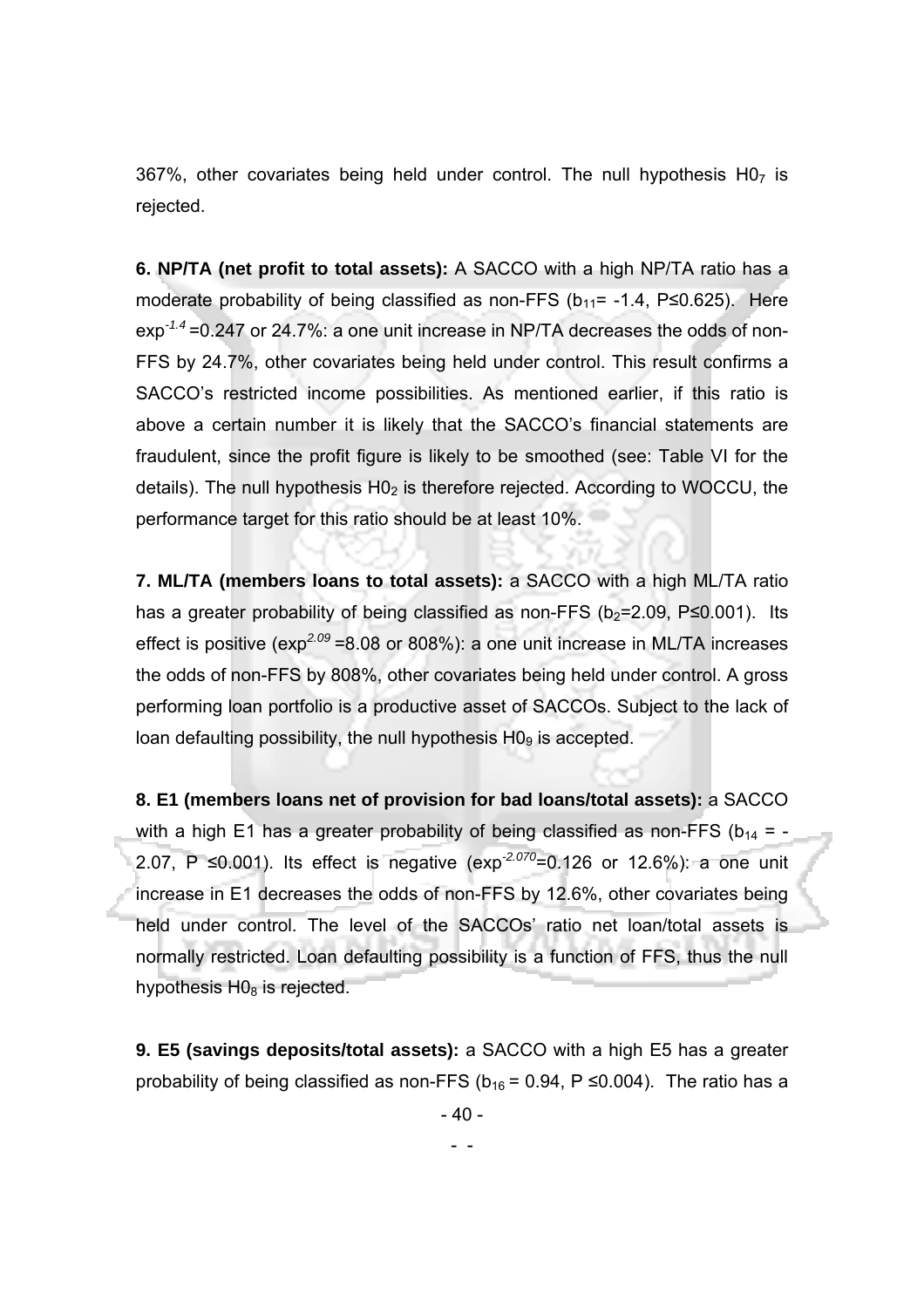positive effect (exp*0.94*=2.56 or 256%): a one unit increase in E5 increases the odds of non-FFS by 256%, other covariates being held under control. Subject to WOCCU ratio restriction and explanation above, the null hypothesis  $HO_{10}$  is accepted.

**10. R9 (total operating expenses/average total assets):** a SACCO with a high R9 has a moderately greater probability of being classified as non-FFS ( $b_{17}$  = -7.5, P ≤0.164). Its effect is negative (exp*-7.5*=0.0006 or 0.06%): a one unit increase in R9 decreases the odds of non-FFS by 0.06%, other covariates being held under control. The null hypothesis  $H0<sub>11</sub>$  is rejected.

**11. S1 (growth in member loans):** a SACCO with a high S1 has a moderately greater probability of being classified as non-FFS ( $b_{20}$ = -0.24, P  $\leq$ 0.176). Its effect is negative (exp*-0.24*=0.79 or 79%): a one unit increase in S1 decreases the odds of non-FFS by 79%, other covariates being held under control. Loan repayment is a key factor in the management of loans issued to members. Excessive growth in loans may indicate a poor recovery record, subject to a low S11. The null hypothesis  $H0_{12}$  is accepted.

**12. CFFO/NP and WC/TA:** Both ratios have a low significance. SACCOs with a P-value of 0.304 and 0.378 respectively and a t-value of -1.04 and 0.89 respectively, nearly fit into the model. Including or excluding CFFO/NP and WC/TA in a model is largely immaterial. Similarly, the impact of Z score is nil. Given the positive t-value of WC/TA the null hypothesis  $HO_{13}$  is rejected. For the CFFO/NP, subject to the restrictions of net profits and a negative t-value, the null hypothesis  $H0_{14}$  is accepted.

**13. SDS/SLB:** It is not clear whether this ratio implies that a SACCO is showing it has a possibility of being classified as non-FFS or not. It indicates no significant manipulation of shares and members' deposits in the balance sheet compared to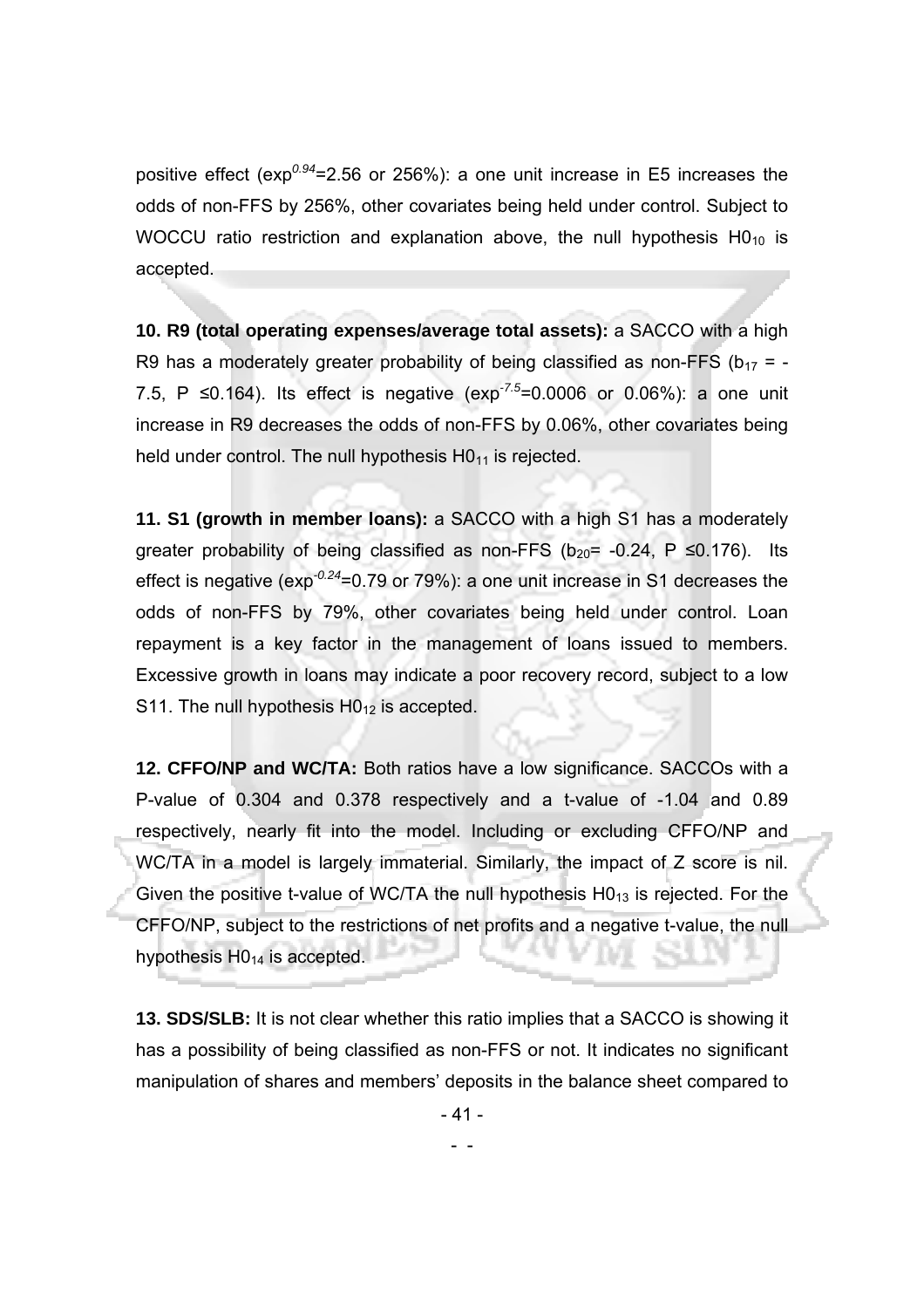loan balances. This is possible because this ratio can easily and independently be checked by members wishing to ascertain the status of their savings at any given time. The dividend return rate is also based on this figure: its likely correctness is relatively high except for the possible manipulation of earnings. A further independent check is possible through the payroll records of a third party employer, especially when the society's record is suspect of manipulation.

#### 5.3 Correlation test results: Table VI

The correlation between ACL and CFL is -0.980 for FFS SACCOs and -0.999 for non-FFS ones, which suggest a greater smoothing of earnings for the non-FFS despite the insignificant difference. Firms with a less smoothing of earnings exhibit a smaller negative correlation between ACL and cash flow. It is argued that a larger negative correlation indicates smoothing of earnings because management respond to weak CFL outcomes by increasing ACL, and vice versa. ACL reverses over time, so that ACL and cash flow tend to be negatively correlated even in the absence of earnings management (Barth et al., 2007).

#### 5.4 Results summary

The result was as follows: log (Non FFS / DIV, LMS/LLB...) =  $-0.79+0.037$ DIV+0.68LMS/LLB -3.2E3 -5.0L3 +1.30L1 -1.4NP/TA -2.07E1 +2.09ML/TA +0.94E5 -7.5R9 -0.24S1. The significant ratios were: E3 (p ≤0.005), L3 (p ≤0.002), L1 (p ≤ 0.021), E1 (p ≤0.001), ML/TA (p≤ 0.001), DIV (p≤ 0.055), LMS/LLB ( $p \le 0.059$ ), and E5 ( $p \le 0.004$ ). Tables IV-V has the details. Out of 27 ratios, eight identified under the study's logistic regression equation can with high probability be used to detect fraud. Two other ratios: Working capital/total assets and net cash flow/net profit are weak in detecting fraud.

As analyzed in Table V, the significance of the ratio net profit before tax to total assets (NP/TA), considered significant in Spathis (2002), was confirmed as being of moderate strength because of possible earnings management and income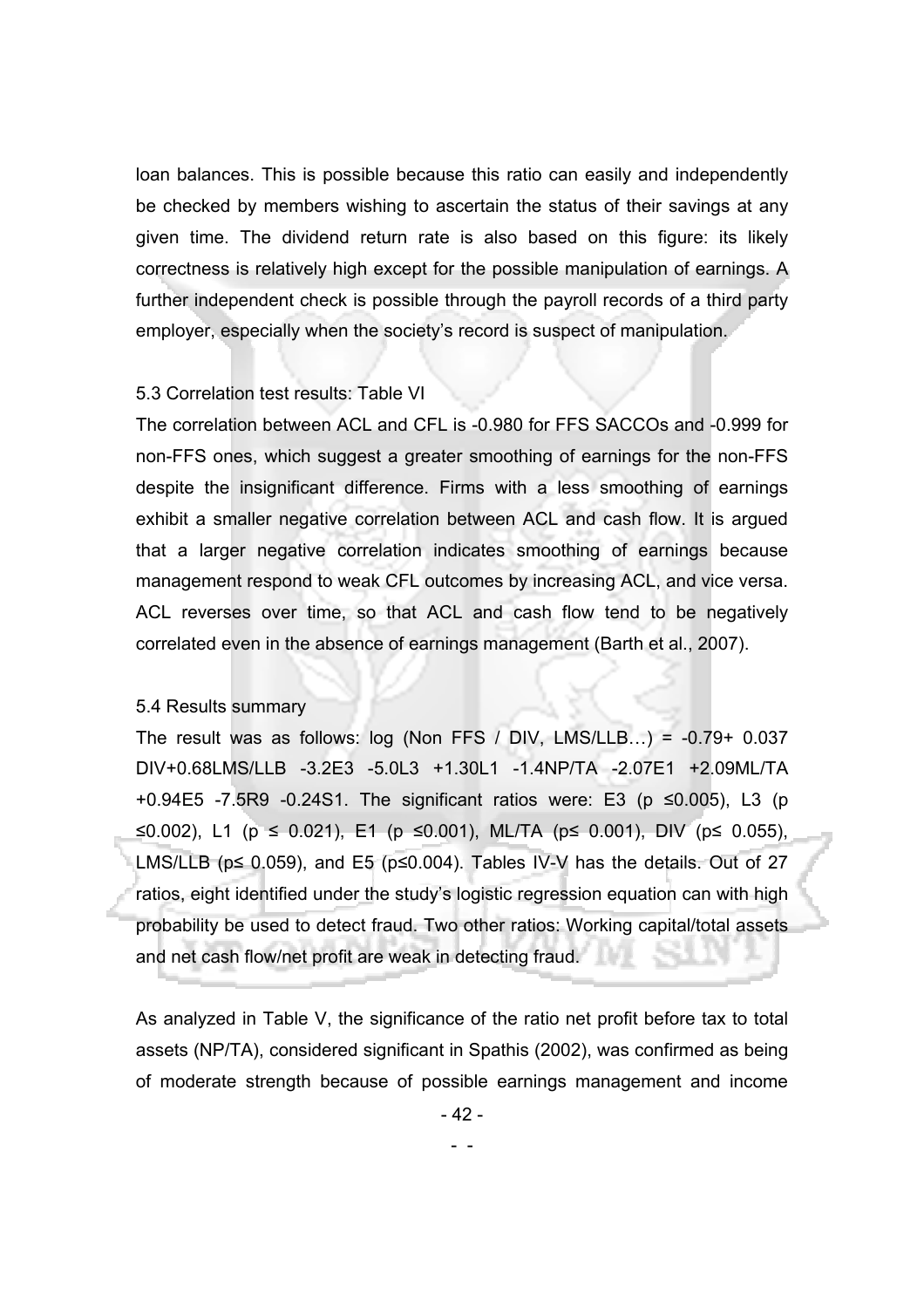restrictions. Ratios seen as moderately able to detect fraud include a) total operating expenses/average total assets (R9), and b) growth in loans to members (S1). Kathleen et al. (2004) reckon that the ratio NP/TA is more significant at 5% level, in the second year after the perpetration of fraud but insignificant during the fraud year; an opposite scenario was reported for the ratio working capital/total assets.

When using discriminant analysis (DA) summarised in Table X, the independent variables or financial ratios of FFS are correctly classified at 100% (95.7% for non-FFS). The higher relative cost of type I to type II error ratio is considered in prior studies as 30:1, and as 1:1 for naive strategy (i.e. classifying all firms as non fraud firms) [Persons, 1995b]. The relative cost of a higher type I than type II error is considered more risky by decision makers and potential investors in any firm. Persons (1995) correctly identified a large percentage of fraud firms and misclassified a relatively small percentage of non fraud firms; the same scenario is reflected in this study.

The univariate two-sample t-tests were also conducted as earlier reported, to determine if the means of the elements of the final accounts' fraud sample differs from the non-fraud ones. Results of t-tests are reported under Table VIII: at 5% level of significance the matched characteristics of FFS and non-FFS were not significantly different at degree of freedom (df) of 68 and (t=0.33, p≤0.741).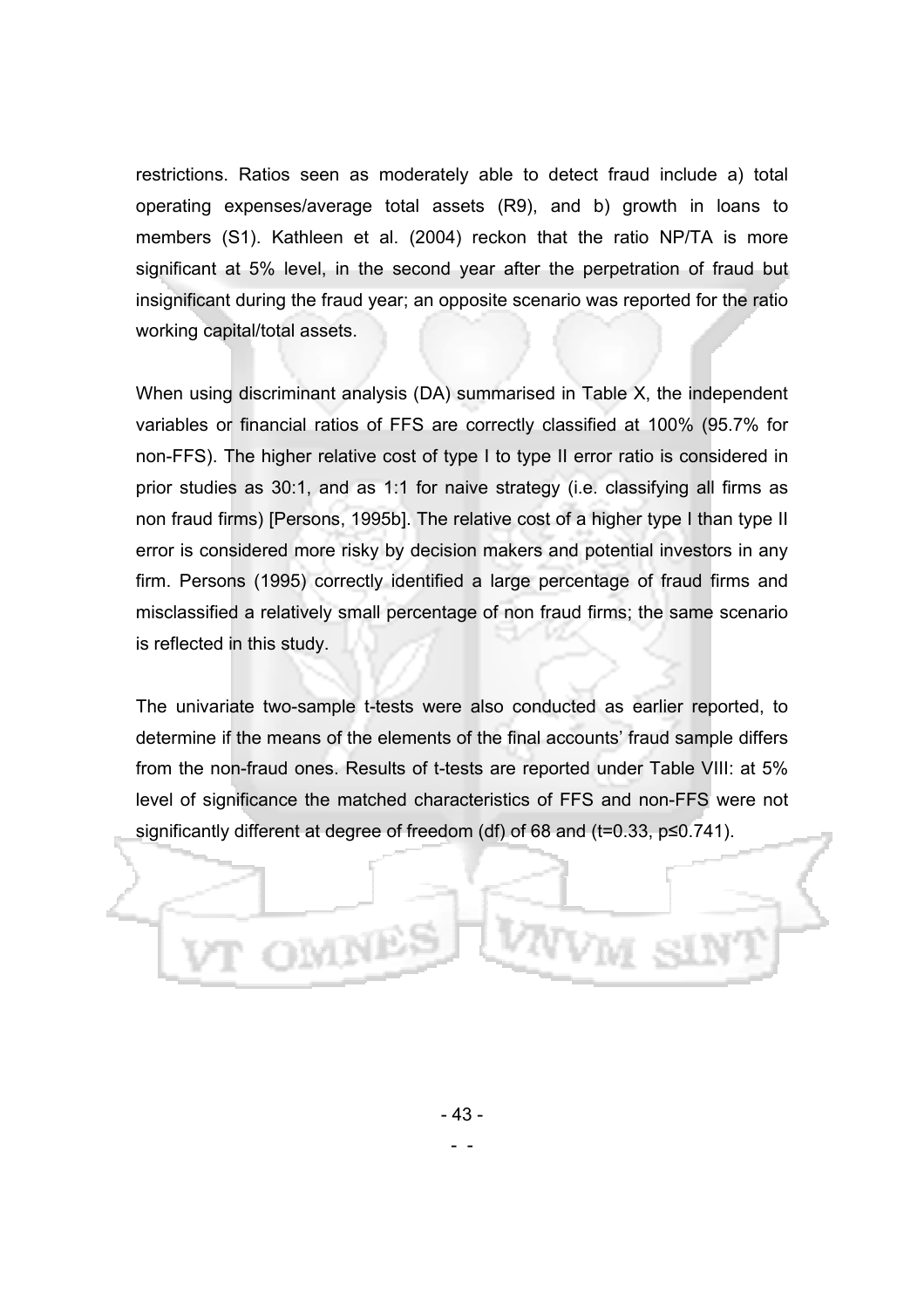### **CHAPTER 6**

#### **CONCLUSION**

#### 6.1 General

The purpose of this study was to investigate the fraud detection capabilities of a number of SACCOs' financial statements ratios.

The results provide empirical evidence of the significant ability of financial ratios to detect fraud in financial reporting. Discriminant analysis (DA) on average identified 45 out of 46 (97.85%) financial statements ratios; the probability of correctly classifying fraudulent financial statements (FFS) was higher (23/23 or 100%) than was the probability of correctly classifying non-FFS (22/23 or 95.7%). The prior studies: Kathleen et al.(2004), DA misclassification of fraud firms ranged between 58% and 98%; Spathis (2002),correct classification of the models exceeded 84%; and Persons (1995), 97% type I error correct classification of fraud firms' models was identified.

The ratios identified by this paper as significantly capable of detecting fraud are: members loan schedule balance/loan ledger balance (LMS/LLB); dividend return ratio (DIV); financial investment/total assets (E3); non earning liquid assets/total assets (L3); liquid investment + liquid assets-short term creditors of less than 30 days/total assets (L1); members net loans/total assets (E1); members loans/total assets(ML/TA); savings members deposits/total assets(E5).

Less significant fraud detectors were the ratios net profit before tax/total assets (NP/TA); total operating expenses/average total assets (R9); and growth in member loans (S1). Spathis, 2002 identified five ratios: net profit/total assets, total debt/total assets, z-score, working capital/total assets and inventory/saleswith significant coefficients as being determinants of fraudulent reports. On the other hand Kathleen et al., 2004 conclude that significant ratios for the second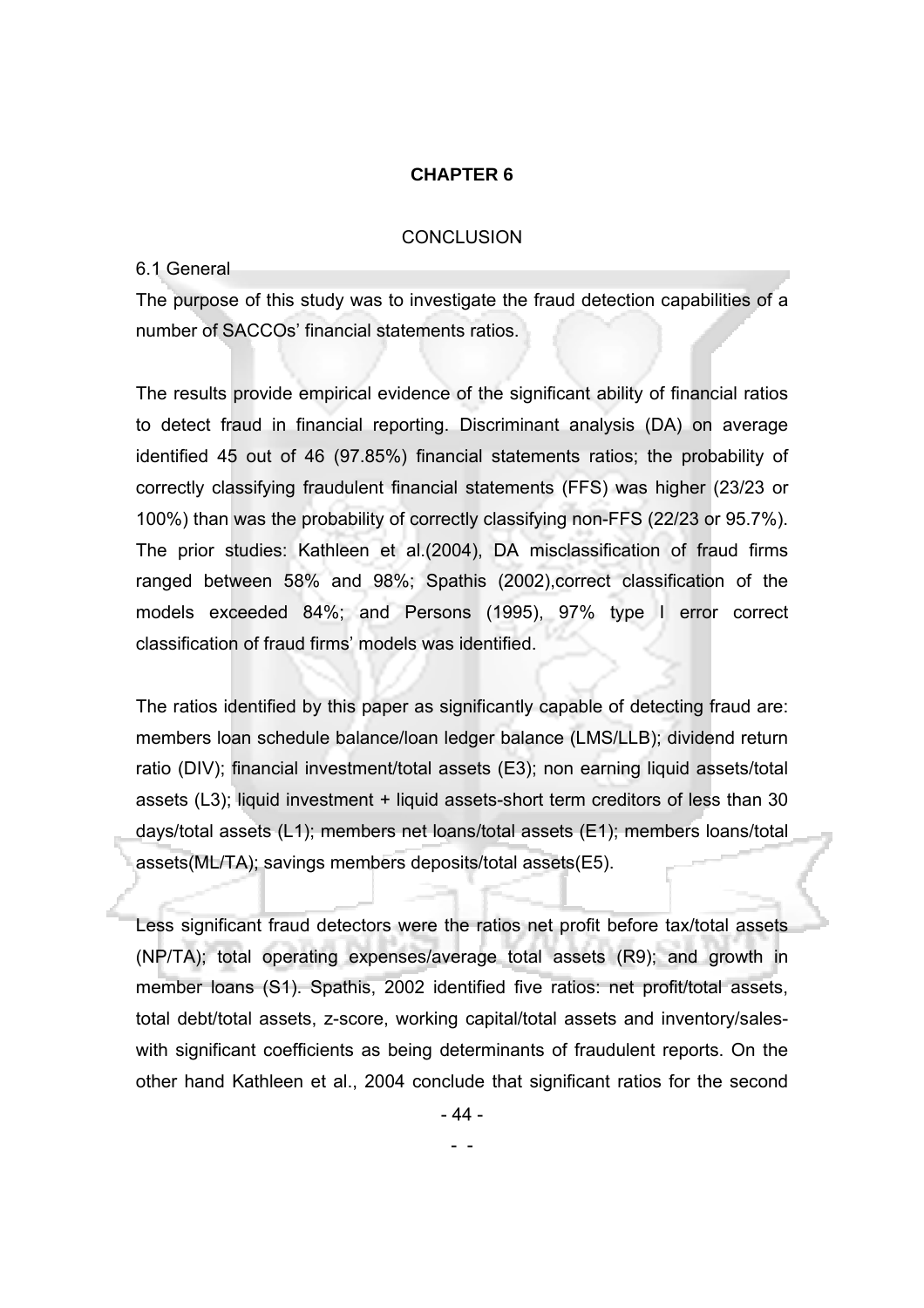and third year after fraud are: retained earnings/total assets and net income/total assets. Further, during the year of fraud the significant ratios were: total liabilities/total assets and working capital/total assets. Person, 1995 concludes that financial leverage, capital turnover (or sales/total assets), asset composition and firm size were significant factors associated with fraudulent reports. The strength of the ratio of net profit/ total assets is evident in above stated studies except for Persons's study.

The study confirms that out of 27 ratios, the power of financial ratios in detecting fraudulent financial reporting reside strongly in eight and moderately in three ratios, given the coefficient of determination adjusted -  $R<sup>2</sup>$  of 68.02% or non adjusted  $R<sup>2</sup>$  of 75.84%. This agrees with the accepted alternative hypotheses:  $HA_{1}$ , HA<sub>2</sub> HA<sub>3</sub>, HA<sub>4</sub>, HA<sub>5</sub>, HA<sub>6</sub>, HA<sub>7,</sub> HA<sub>8</sub>, HA<sub>11</sub>, HA<sub>13;</sub> and with the rejected alternative ones  $HA_{9}$ ,  $HA_{10}$ ,  $HA_{12}$ , and  $HA_{14}$ . This indicates that specific financial ratios do detect fraudulent financial statements of SACCOs in Kenya and that they are different from ones currently used on average in measuring performance. Furthermore, it justifies the fact that the utilized ratios can be of important use to auditors, to the Kenya Revenue Authority, to MOCDM, to researchers, other investors and regulators.

A SACCO management is made up of members. This strengthens the application of the stewardship theory against agency theory in most SACCOs. The roles of executive committee chairman and SACCO manager (chief executive) are ''essentially combined'' in the majority of SACCOs. Such structure is likely to encourage the management's fiddling with accounting figures to maintain a high dividend return ratio (DIV) for instance, or a low loan listing (schedule) balance to loan ledger balance (LMS/LLB) ratio.

In the writer's opinion, the agency theory game may continue for as long as the SACCO committee's or top-management's benefits and shareholders' wealth is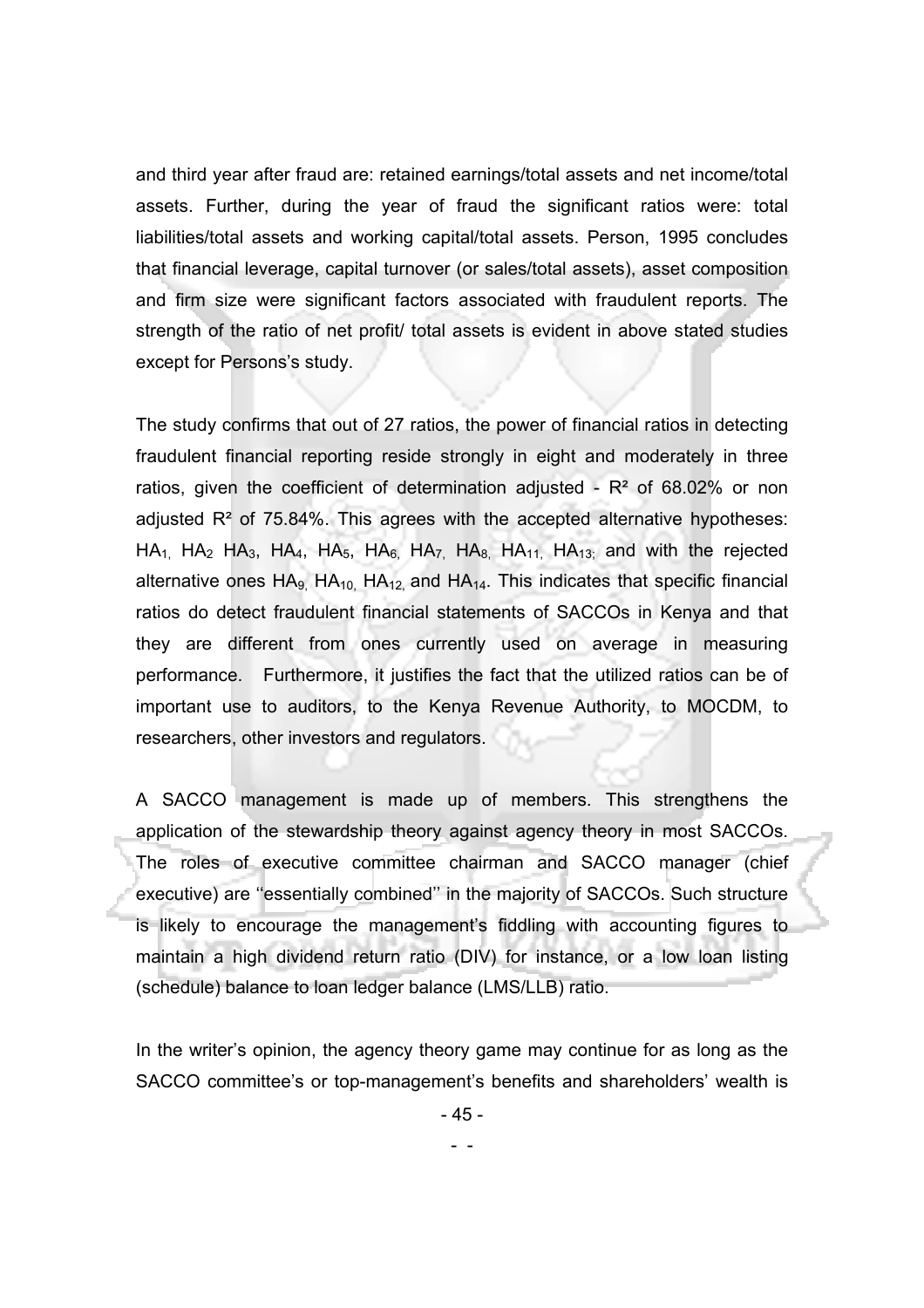maximized. The continuity of such agency theory assumption is likely to be undone, other factors being held constant, often by enlightened members in annual general meetings and through the regulator's oversight role in the sector. Briefly, the internationally recognized co-operatives principles ICA (2009), fraud theory and the earlier stated corporate governance theory are significant in understanding the basis of fraudulent financial statements in SACCOs. Essentially fraudulent financial reporting (FFR) are prepared by top management in order to ingratiate themselves to stakeholders and so stay in power.

#### 6.2 Limitations

The samples of fraudulent and non-fraudulent financial statements of SACCOs are limited to reported cases, either by the regulator or by the auditors. Financial fraud, even if occurred, might not have been detected by the investigators. One cannot conclude that the used ratios are the only ones able to detect FFS. Additionally, some financial reports could not be used because of incomplete information or inadequate financial reporting structure. Such defective structures could not allow rational and practical assumptions for computing specific ratios. Difficulty in accessing some financial statements was another limitation.

#### 6.3 Suggestions for further research

A further study may be carried out using other types of co-operatives' financial reports, for instance marketing co-operative societies and multi purpose cooperative societies. In the area of SACCOs, a further research with a larger sample than the one used in this paper would validate its results. Another study may be carried out covering the prediction of SACCOs' failure, and examining the extent of management earnings practices in the Kenya SACCOs movement. The ratio members' loan schedule balance/loan ledger balance (LMS/LLB) is viewed as key. This researcher suggests a larger sample for a more critical examination.

- 46 -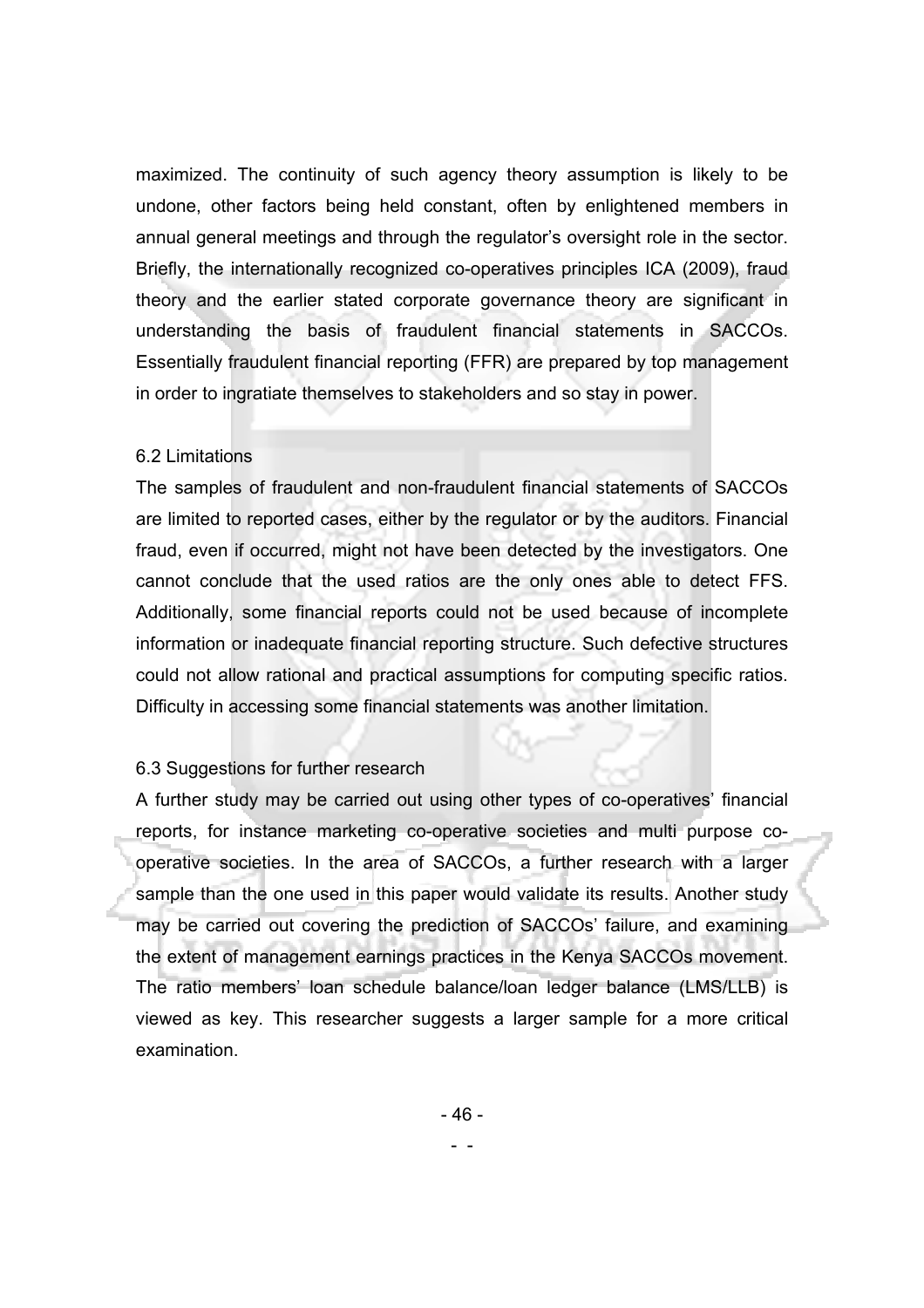#### **REFERENCES**

Abbot, J.L., Park, Y., and Parker, S. (2000), *The effects of audit committee activity and independence on corporate fraud*, Managerial Finance, Vol. 26, No.11, pp. 55-67.

ACFE (2007), *Fraud examiners manual: supporting the profession, educating the professional*, Association of Certified Fraud Examiners, Austin, Texas, USA, United States edition.

Afya SACCO (2005), Afya SACCO Society limited, Homepage, *http://www.afyaSACCO.com/* , accessed on 6 March 2008.

Altman, E. (1968), Financial ratios, discriminant analysis and the prediction of corporate bankruptcy, Journal of Finance, September issue, pp.589-609.

Altman, E. (1983), Corporate financial distress: a complete guide to predicting, avoiding, and dealing with bankruptcy, John Wiley, New York, NY.

Arthur,J.D., and Busenitz, L. W.(2003), The boundaries and limitations of agency theory and stewardship theory in venture capitalist/ entrepreneur relationship, Winter , Baylor University.

Barth, M. E., Landsman, W., and Lang, M. (2007), International Accounting Standards and Accounting Quality, Graduate School of Business, Stanford University, Research paper No.1976, *http://papers.ssrn.com* , accessed on 24 May 2008.

- 47 -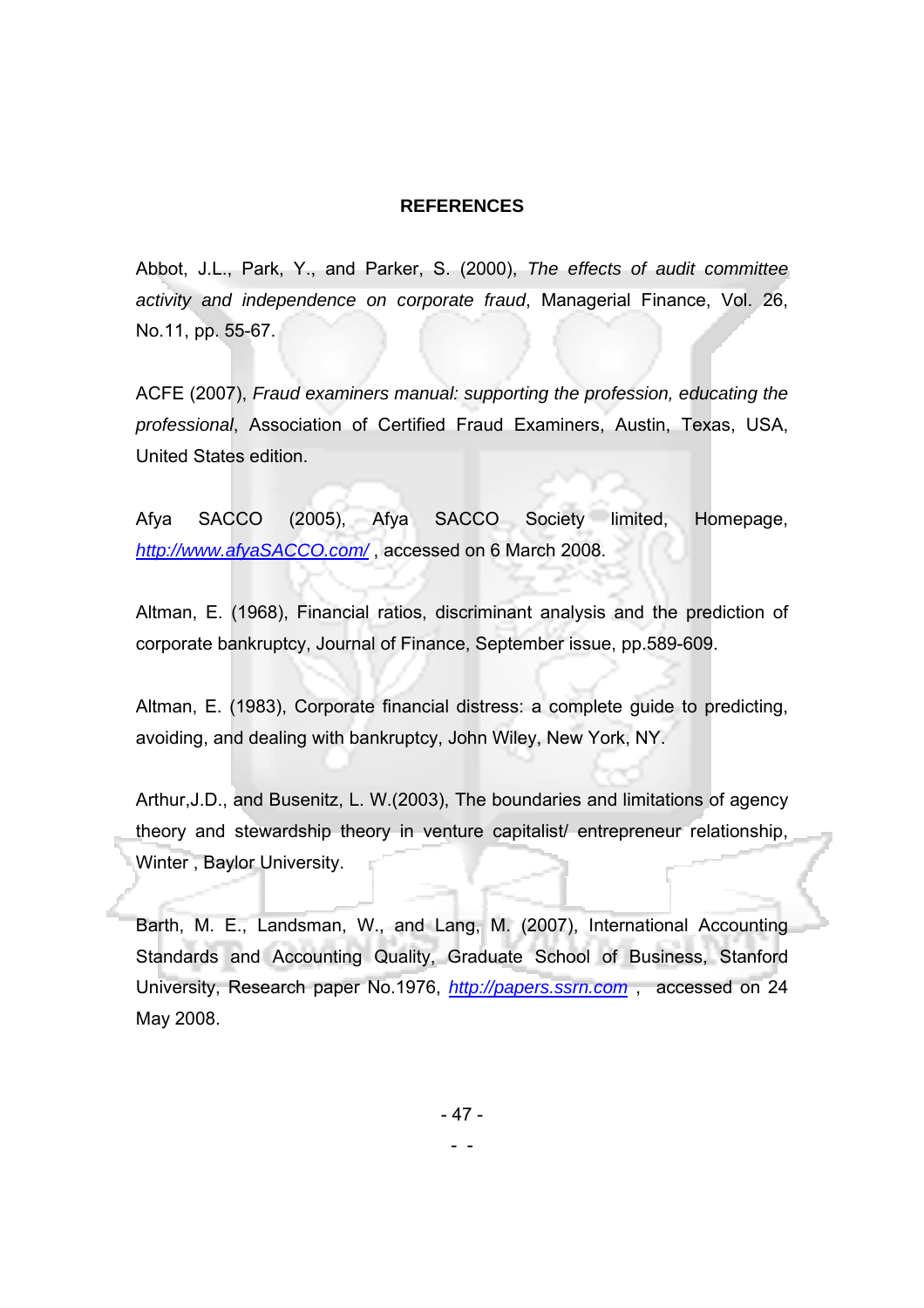Beasley, S.M., Carcello, J.V., and Hermanson, D.R. (1999), Fraudulent Financial Reporting, 1987-1997: an analysis of US public companies, Research Report.

Bendel,R.B., and Afifi,A.A. (1977), Logistic regression model *http://pegasus.cc.ucf.edu/~rcarta/sta6238,* accessed on 7 March 2008.

Beneish, M. (1999), Incentives and penalties related to earnings overstatements that violate GAAP, The Accounting Review, Vol.74, No.4, pp.425-57.

Busenitz, L., Fiet, J., and Moesel, D. (2001), *Signalling theory and new venture evaluations,* paper presented at the Babson- Kaufman Research *Conference*, Jonkoping, Sweden.

Busta, B., and Randy, W. (1998), *Using Benford's law and neural networks as a review procedure,* Managerial Auditing Journal, 13 June.

Bruton, G., Fried, V., and Hisrich, R.D. (2000), *CEO dismissal in venture capital– backed firms: further evidence from an agency perspective*, entrepreneurship theory and practice, VOL 24(4), pp .69-77.

CBSK (2006),Central Bureau of Statistics of Kenya, Consumer Price Indices and Inflation, *http://www.knbs.go.ke*, accessed on 15 February 2008.

Colbert, L.J. (2000), *International and US standards: error and fraud*, Managerial Auditing Journal, Vol.15, No. 3, pp.97-107.

Comer, J.M. (1998), *Corporate Fraud, 3rd ed*., Gower Publishing, Aldershot.

- -

Daily Nation (2007), A Public Press Release by MOCDM during Co-operative International Day, Nation Media Group, Kenya, p.29, 7 July.

- 48 -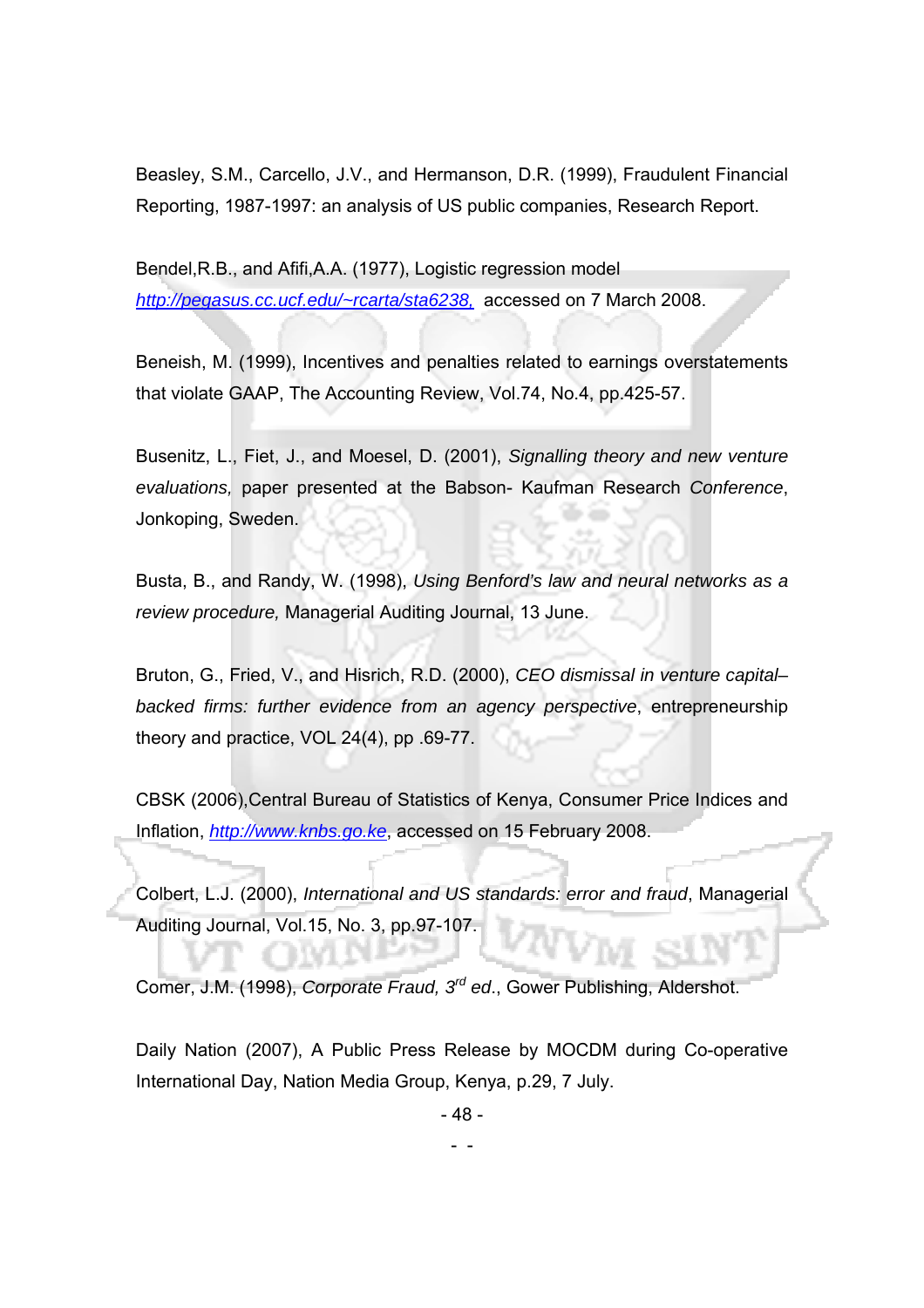David, C. R. (2002), *PEARLS Monitoring system*, World Council of Credit Unions (WOCCU) toolkit series No.4, pp.1-30, October.

Davis, J.H., Schoorman, F.D., and Donaldson, L. (1997a and 1997b), *Toward a stewardship theory of management,* Academy of Management Review, Vol. 22(1), PP.20-47.

Donaldson, L., and Davis, J.H. (1991), *Stewardship theory or agency theory: CEO governance and shareholders returns*, Australian Journal of Management, Vol.16, No.1, pp.49-65, June.

Firth, M., Mo, P.L.L., and Wong, R.M.K. (2005), *Financial statement frauds and auditor sanctions: an analysis of enforcement actions in China*, Journal of Business Ethics, Vol. 62, pp.367-381.

Gerard, E.D., Ph.D. (2001), Logistic-regression, *http://www.tufts.edu* , accessed on 20 February 2008.

Healy, P.M., and Wahlen, J.M. (1999), A review of the earnings management literature and its implications for standard setting, Accounting horizons, pp.365- 383, October.

Heminway, M.J. (2003), Enron's tangled web: complex relationships; unanswered questions, University of Cincinnati Law Review, Vol.71, p.1167, *http://papers.ssrn.com/abstract=491962* ,accessed on 19 January 2009.

ICA (2009), International Co-operative Alliance, *http://www.ica.coop/coop/principles-revisions* , accessed on 6 January 2009.

- 49 -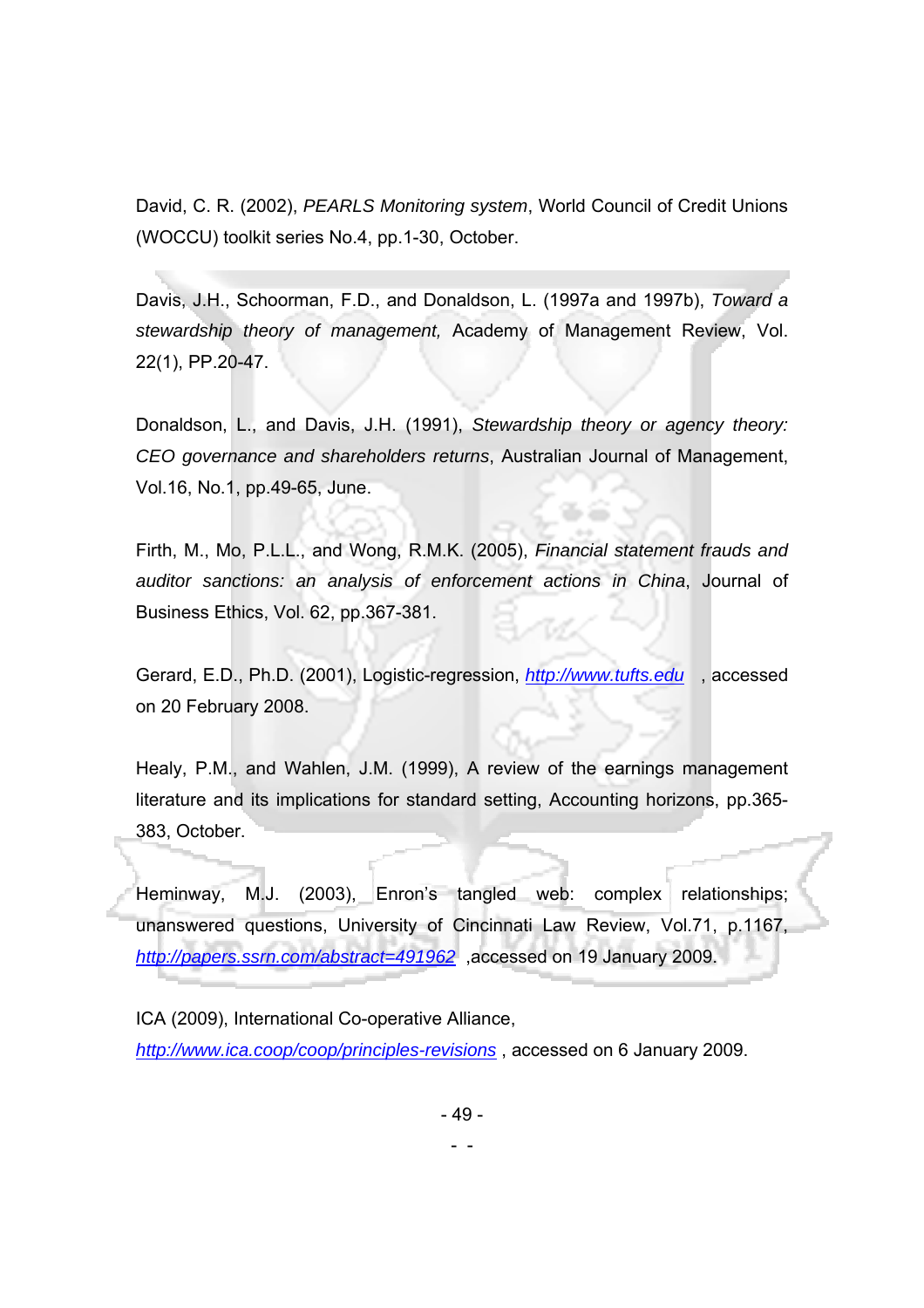ICPAK (2007a and 2007b), *Institute of Certified Public Accountants of Kenya, disciplinary matters*, The Accountants Journal, pp.8-9, January-February.

IFAC (2006a), International Federation of Accountants -International Standards on Auditing (ISA) No.200, Auditor's plan and programs, *Handbook of International Auditing, Assurance, and Ethics pronouncement, International Federation of Accountants*, New York, USA.

IFAC (2006b), International Federation of Accountants -International Standards on Auditing (ISA) No.240,Auditor's responsibility to consider fraud in an audit of financial statements, *Handbook of International Auditing, Assurance and Ethics pronouncement*, New York, USA.

Jensen, M.C., and Meckling, W.H. (1976), Theory of the firm: managerial behaviour, agency costs and ownership structure, Journal of Financial Economics Vol.3, No.4, *http://ssrn.com/abstract=94043* , accessed on 16 June 2009.

Kalu, W.K. (2004), *Effects of non remittance of SACCOS: a case study of Ukaguzi SACCO*, Unpublished Master of Business Administration- School of Business and Economics-Research and Publications, projects, Moi University, Eldoret, Kenya, *http://www.mu.ac.ke/academic/schools/ebm/research/mba,* accessed on 23 May 2008.

Kathleen, A. K., Sterling, T. W., and Liming, G. (2004), *Can financial ratios detect fraudulent financial reporting*, Managerial Auditing Journal, Vol.19, No.1, pp.15- 28.

- 50 -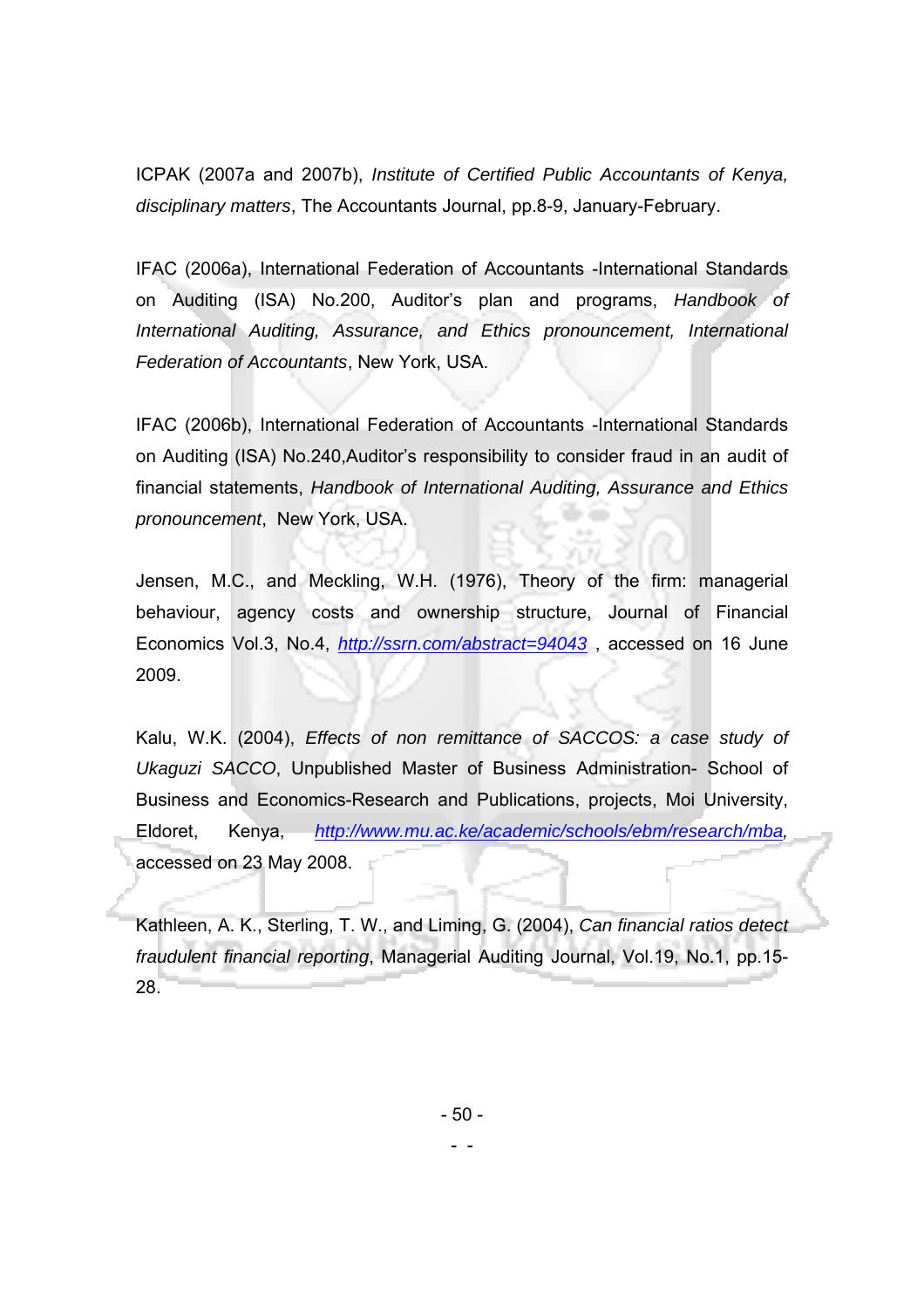Keane, M.P., and Wolpin, K.I. (2006), Exploring the usefulness of a non –random holdout sample for model validation: welfare effects on female behaviour, revised edition, University of Pennsylvania, April.

Keige,P.N. (1991), *Business failure prediction using discriminant analysis*, unpublished Master of Business Administration Thesis, University of Nairobi.

KGS (2004a and 2004b), *Kenya Gazette Supplement No.70*, Legal Notice No.122, Legislative Supplement No.46, 5 November, pp.307-313.

KGS (2009), *Kenya Gazette Supplement No.98*, The SACCO Societies Act, 2008, 9 January, p.307.

Kluger, B.D., and Shields, D. (1989), *Auditor changes, information quality and bankruptcy prediction*, Managerial and Decision Economics, Vol.10, pp.275-282.

Land, J., and Lang, M. (2002), Empirical evidence on the evolution of international earnings, *The Accounting Review*, Vol.77, pp.115-134.

Leary, R.M., Vandenberghe, W., and Zeleznikow, J. (2003), *Towards a financial fraud ontology a legal modeling approach,* Provisional Version Workshop Paper, Joseph Bell Centre for Forensic Statistics and Legal Reasoning School of Law, University of Edinburgh.

Lennox, C. (1999), *Identifying failing companies: a revaluation of the logit, probit and DA approaches*, Journal of Economics and Business, Economics Department, Bristol University, Bristol, England Vol.51, pp. 347-364.

- 51 -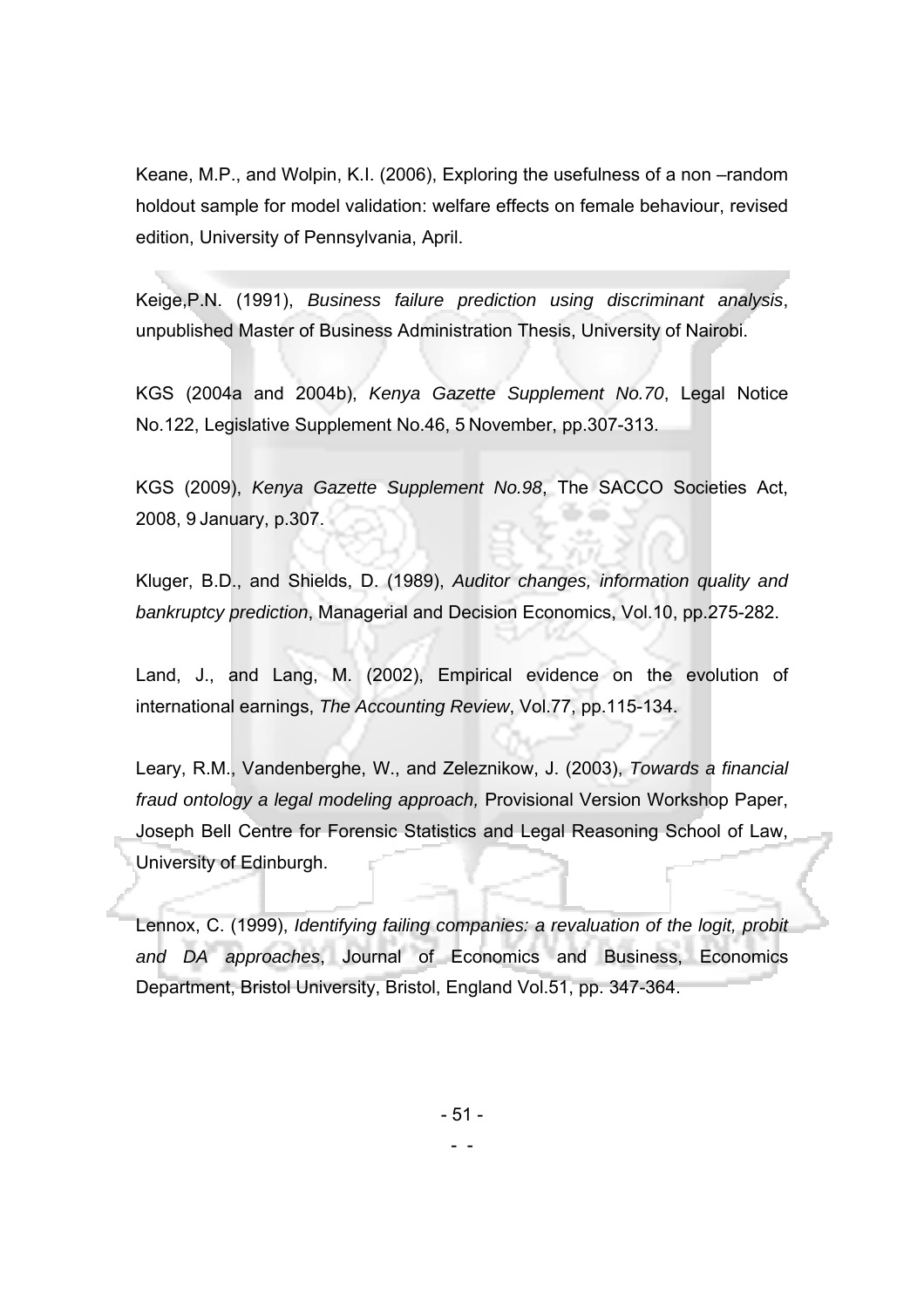Lewis, E.E. (1937), A critique of consumer co-operative theory and practice, American Academy of Political and Social Science, *http://www.jstor.org/pss/1019878* , accessed on 7 January 2009.

Macharia, C.W.(2003), Predictive ability of information contained in financial statements of co-operative societies - a case of Co-operative Bank of Kenya Limited, unpublished Master of Business Administration Thesis, University of Nairobi.

Maddala,G.S. (1991), A perspective on the use of limited dependent and qualitative variables models in accounting research, Accounting Review, Vol.66, No.4, pp.788-807, October.

Mallin, A.C. (2007), *Corporate governance*, Oxford University Press Inc., New York, second ed., pp.11-19.

Matsumura, M.E., and Tucker, R.R. (1992), *Fraud detection: a theoretical foundation*, The Accounting Review Vol.67, No.4, pp.753-782, October.

Mcleay, S.S. (1986), *Student's t and the distribution of financial ratios*, Journal of Business Finance and Accounting Vol.13, No.2, pp.209-222.

Mehran, H.N.G., and Schwartz, K. (1998), *CEO incentive plans and corporate liquidation policy,* Journal of Financial Economics, Vol.50, pp.320-349, December.

Menard, S. (1995), *Applied logistic regression analysis*, Sage University Papers, series on quantitative applications in social sciences, Thousand Oaks, CA.

- 52 -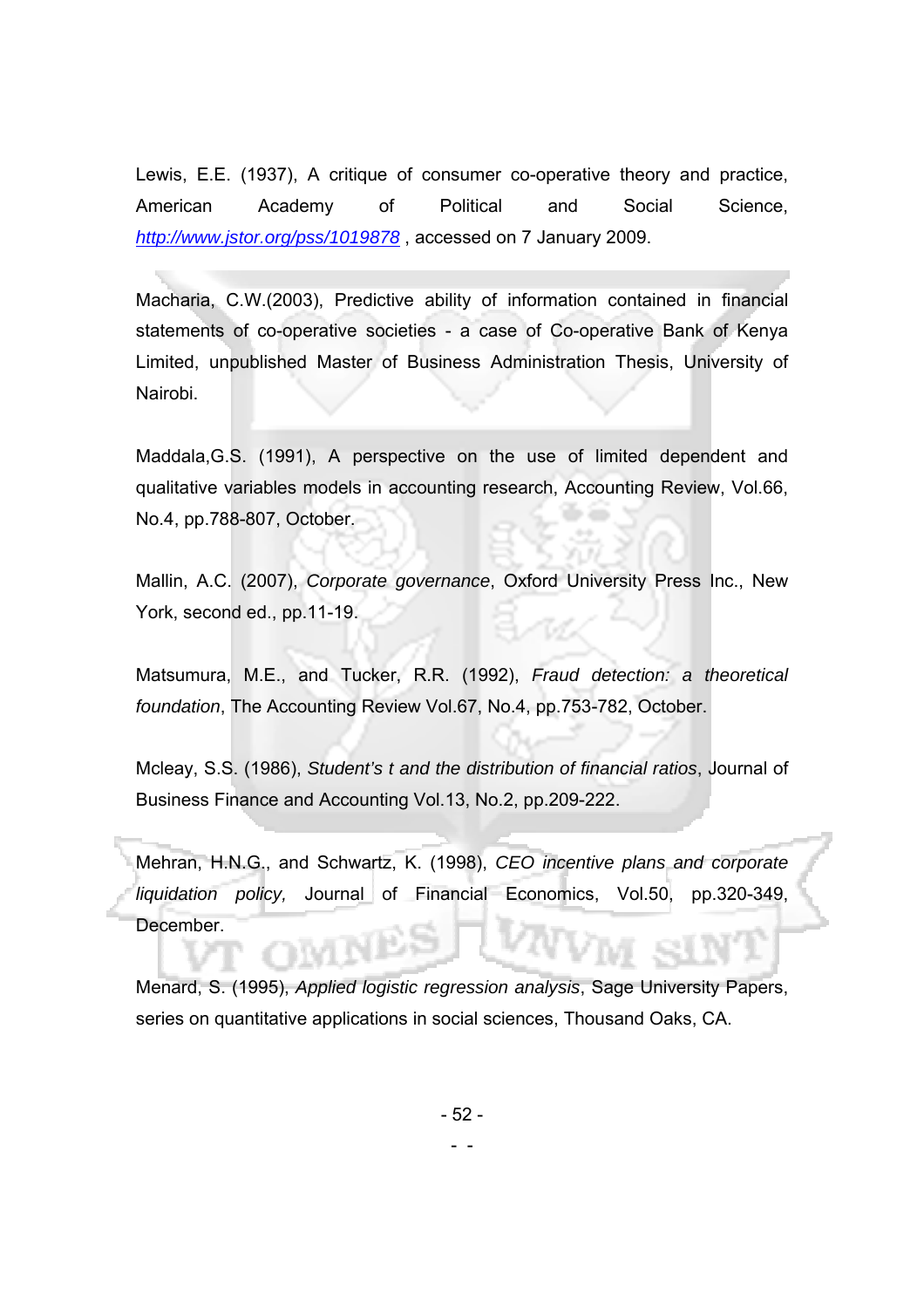Miller,G.S. (2006),*The press as a watchdog for accounting fraud*, Journal of Accounting Research,Vol.44,No.5,5 December.

Mitnick, B.M. (2006), Origin of the theory of agency: an account by one of the theory's originators, Social Sciences Research Network, working paper series, University of Pittsburgh, January, *http://www.ssrn.com/abstract=1020378* accessed on 6 January 2009.

MOCDM (2008), Homepage - achievements, frequently asked question (FAQS) *http://www.cooperative.go.ke*, accessed on 6 March 2008.

Morgan, S.P., and Teachman, J. D. (1988), *Logistic regression: description, examples, and comparisons*, Journal of Marriage and the Family, No.50, pp.929- 936, November.

Morris, P. (2006), Fraud survey–fraud risks management, KPMG, Australia, *http://www.finance.gov.au/comcover/docs/KPMG,* accessed on 7 March 2008.

Moyes, G. D., and Iftekhar, H. (1996), *An empirical analysis of fraud detection likelihood*, Managerial Auditing Journal, Vol.11, No.3, pp.41-46.

Myers, L.A., and Skinner, D.J. (2002), *Earnings momentum and earnings management working paper,* University of Michigan.

Nelson, M.N., John A. E., and Robin L. T. (2003), *How are earnings managed? examples from auditors*, Forthcoming Accounting Horizon.

Nilsson, (2001), Organizational principles for co-operative firms, department, of economics, Scandinavian Journal of Management, Swedish University of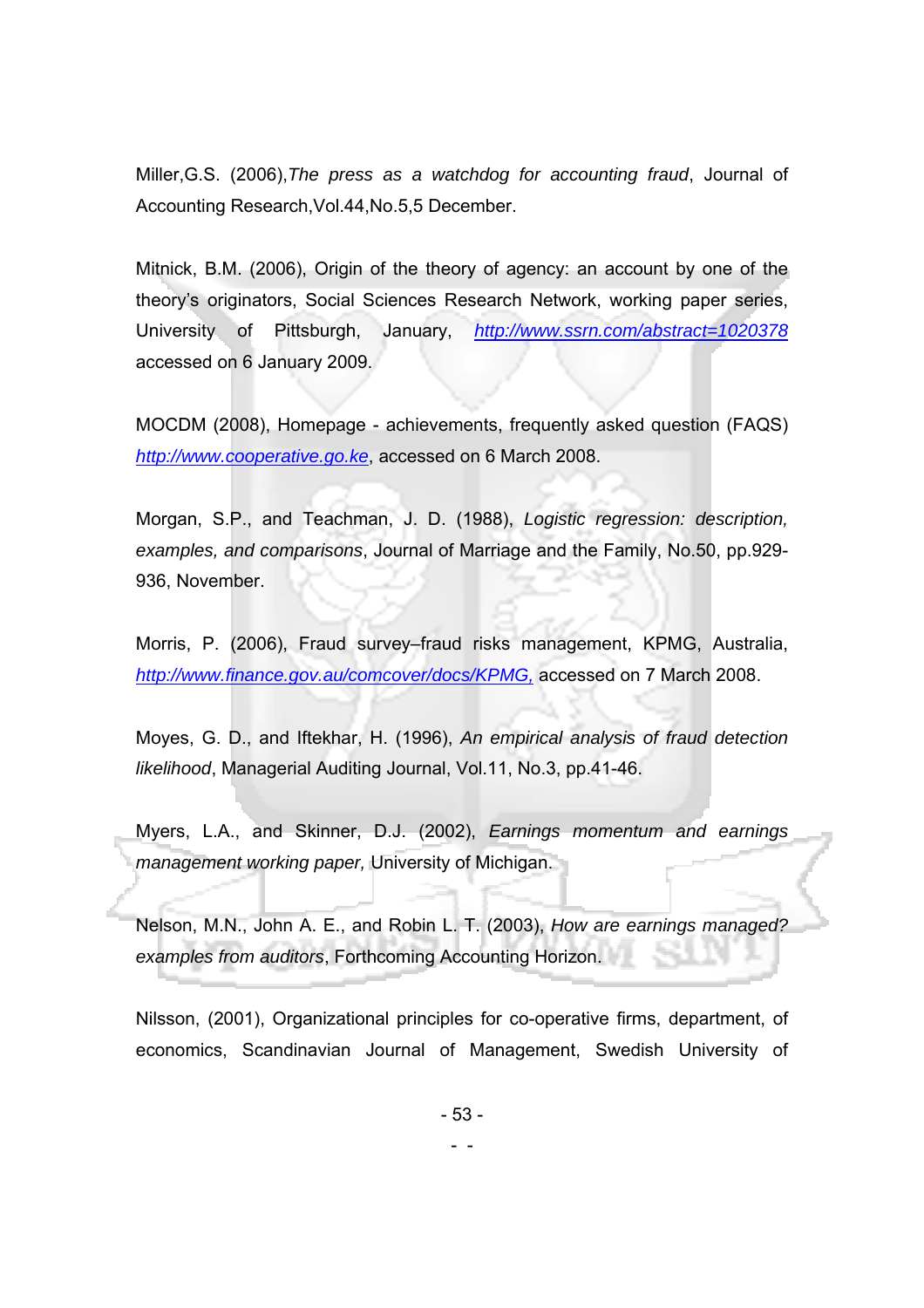Agricultural Sciences, *http://www.sciencedirect.com/science?\_ob*, accessed on 7 January 2009.

Okal, J.O. (2004), A survey of front office savings activities on financial intermediation: a case study of the co-operative movement in Kisumu District-Kenya, Master of Business Administration- School of Business and Economics-Research and Publications, projects, Moi University, Eldoret, Kenya, *http://www.mu.ac.ke/academic/schools/ebm/research/mba*, accessed on 23 May 2008.

Palliam, R., and Shalhoub, Z. (2003), *The phenomenology of earnings management within the confines of agency theory*, International Journal of Value –Based Management, Kluwer Academic Publishers-Netherlands, Vol.16, pp. 75-88.

Paradis, G. (2001), Presentation on governance in savings and credit cooperatives, on occasion of the fourth seminar on new development finance, Development international Desjardins, Frankfurt, 7 September.

Pastoriza, D., and Arino, M.N. (2008), When agents become stewards: introducing learning in stewardship theory, Working Paper Series, 1st IESE Conference, Humanizing the Firm and Management Profession, University of Navarre, 1 December, *http://ssrn.com/abstract=1295320*, accessed on 20 January 2009.

Persons, O. (1995a and 1995b), Using financial statement data to identify factors associated with fraudulent financing reporting, Journal of Applied Business Research, Vol.11, No.3, pp.38-46.

- 54 -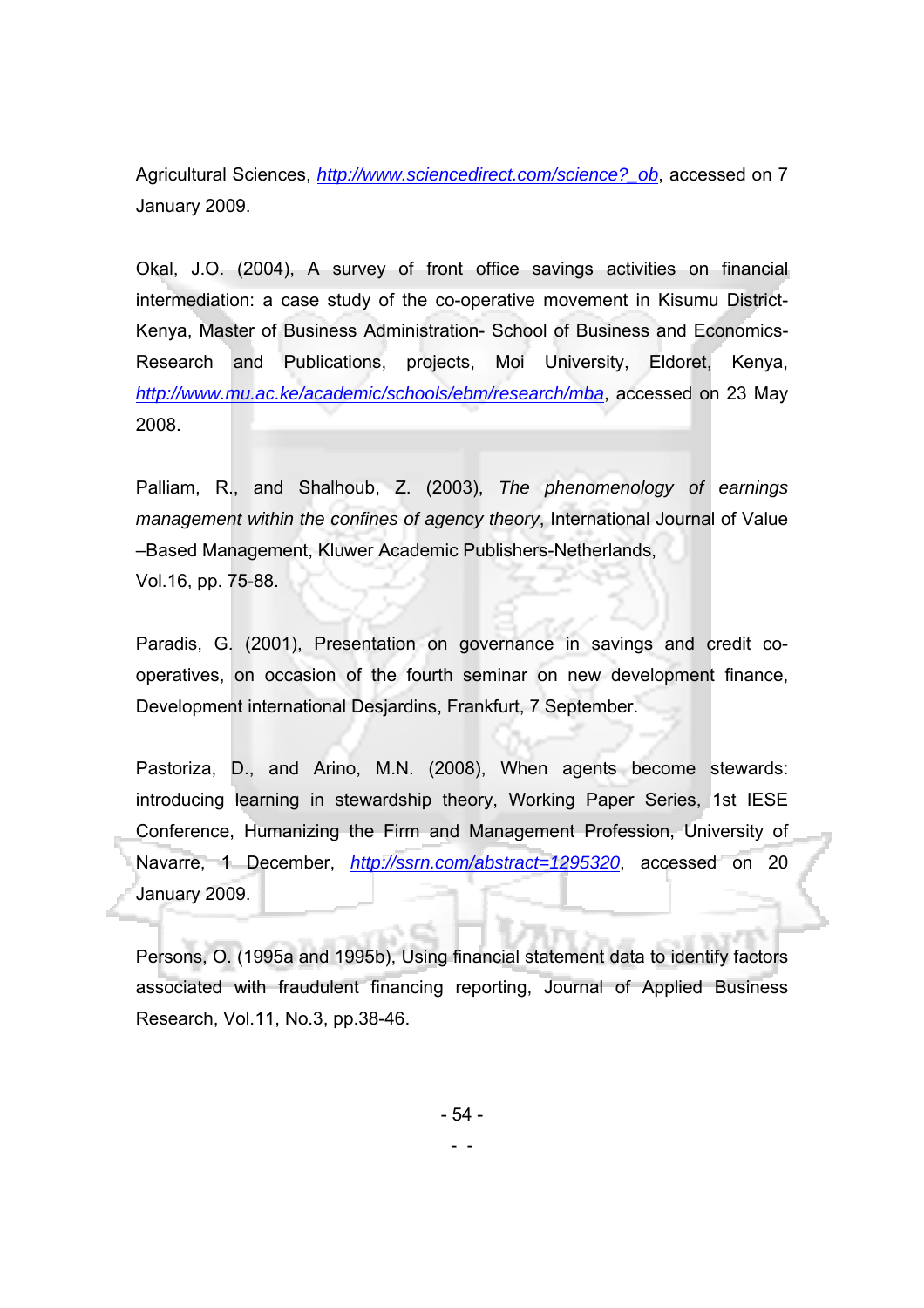Pierce, J.L., Rubenfeld, S.A., and Morgan, S. (1991), *Employee ownership: a conceptual model of process and effects,* Academy of Management Review, Vol.16 (1), pp.121-144.

Reinstein, A., Lander, G.H., and Jennigs, P.J. (2001*), Auditor independence: an agency theory perspective*, Academy of Business Conference, November.

Rick, E. (2001a and 2001b), *The effect of lease data on the predictive ability of financial ratios,* 1974 American Accounting Association manuscript Contest, Copyright, University of Missouri-Columbia, p.25-42.

Robinson, D.H., and Santore, R. (2008), *Managerial incentives, fraud and monitoring*, Working Paper Series, *http://ssrn.com/abstract=770924* , accessed on 19 January 2009.

Rosplock, M. F. (2001), Advanced forensic financial analysis, Association of Certified Fraud Examiners (ACFE), Fraud Magazine-ACFE Article, September-October.

Schilit, E. (2002), Financial shenanigans, 2nd Ed., How to detect accounting gimmicks and fraud in financial reports, McGraw-Hill, New York, NY, pp.185-205.

Singleton, T. F. M., and Richard, T. (2003), *Survey on correlation between ethical environment and fraud in co-operatives*, United States Department of Agriculture (USDA), Rural Co-operatives Magazine, Vol.70, No.4, July-August.

Song, J., and Windram, B. (2004), *Bench marking audit committee effectiveness in financial reporting*, International Journal of Auditing, Vol.8, pp.195-205.

- 55 -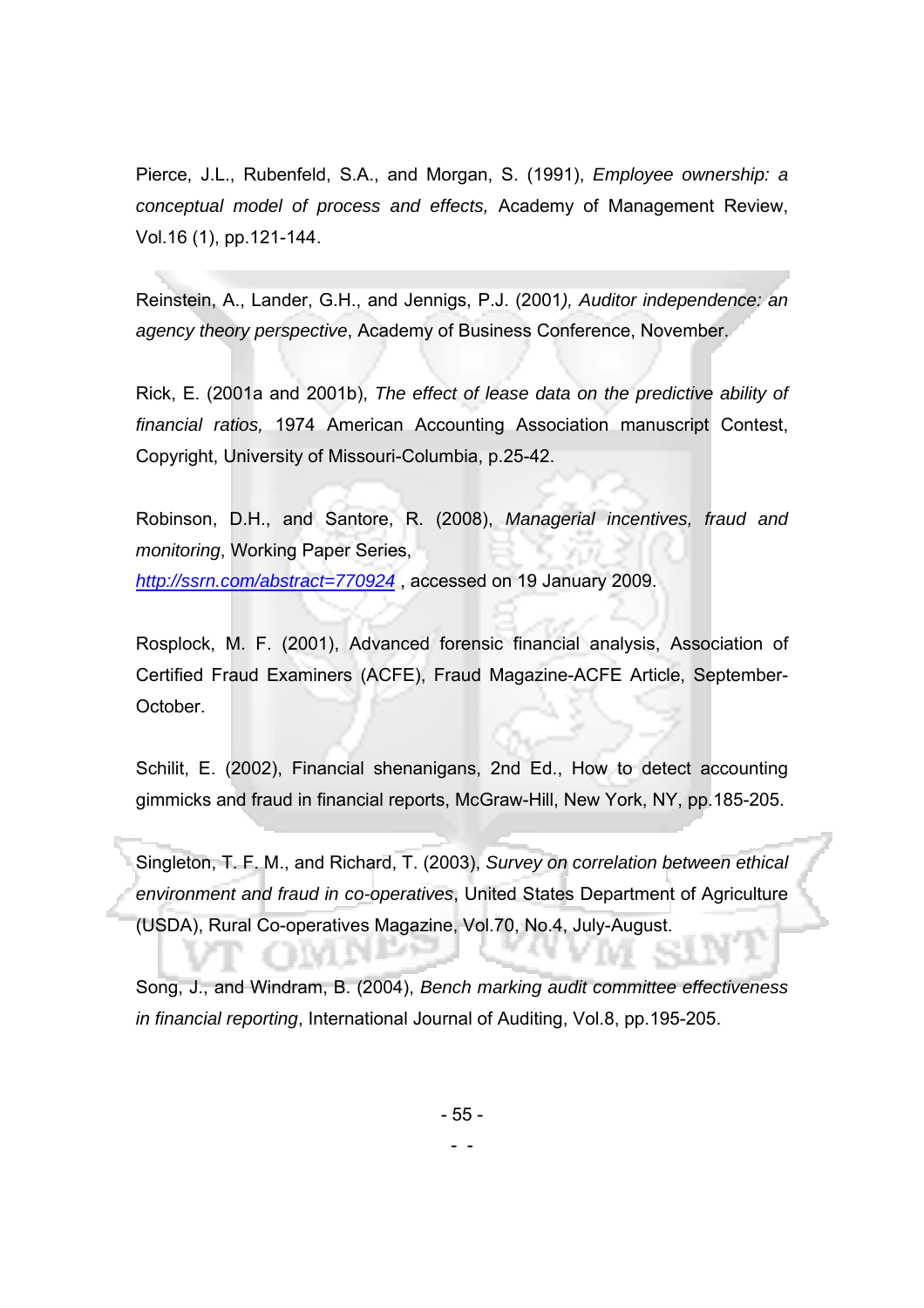Spathis, C.T. (2002), Detecting false financial statements using published data: some evidence from Greece, Managerial Auditing Journal, Vol.17, No. 4, pp.179- 191.

Sridharan, U.V., Caines, W.R., Mcmillan, J., and Summers, S. (2002), *Financial statement transparency and auditor responsibility: Enron and Andersen*, International Journal of Auditing, Vol.6, pp.277-286.

Stone, M., and Rasp, J. (1991), Tradeoffs in the choice between logit and OLS for accounting choice studies, Accounting Review, Vol.66, pp.170-187.

Summers, S.L., and Sweeney, J.T. (1998a and 1998b), *Fraudulently misstated financial statements and insider trading: an empirical analysis*, The Accounting Review, Vol.73, No.1, January.

Thomas, W. O., and Robert, F.W. (1991), Variable selection to discriminate between two groups: stepwise logistic regression or stepwise discriminant analysis, The American Statistician, Vol.45, No.3, pp.187-193, August.

Thornhill, W.T. (1995), *Forensic accounting-how to investigate financial fraud*, Richard D. Irwin, New York, NY.

Wallace, W.A. (1995), *Auditing,* South Western College Publishing, Cincinnati, OH.

Ward, T.J., and Foster, B.P.(1997), *A note on selecting a response measure for financial distress*, The Journal of Business Finance and Accounting,Vol.24,No.6, pp.869-879,July.

- 56 -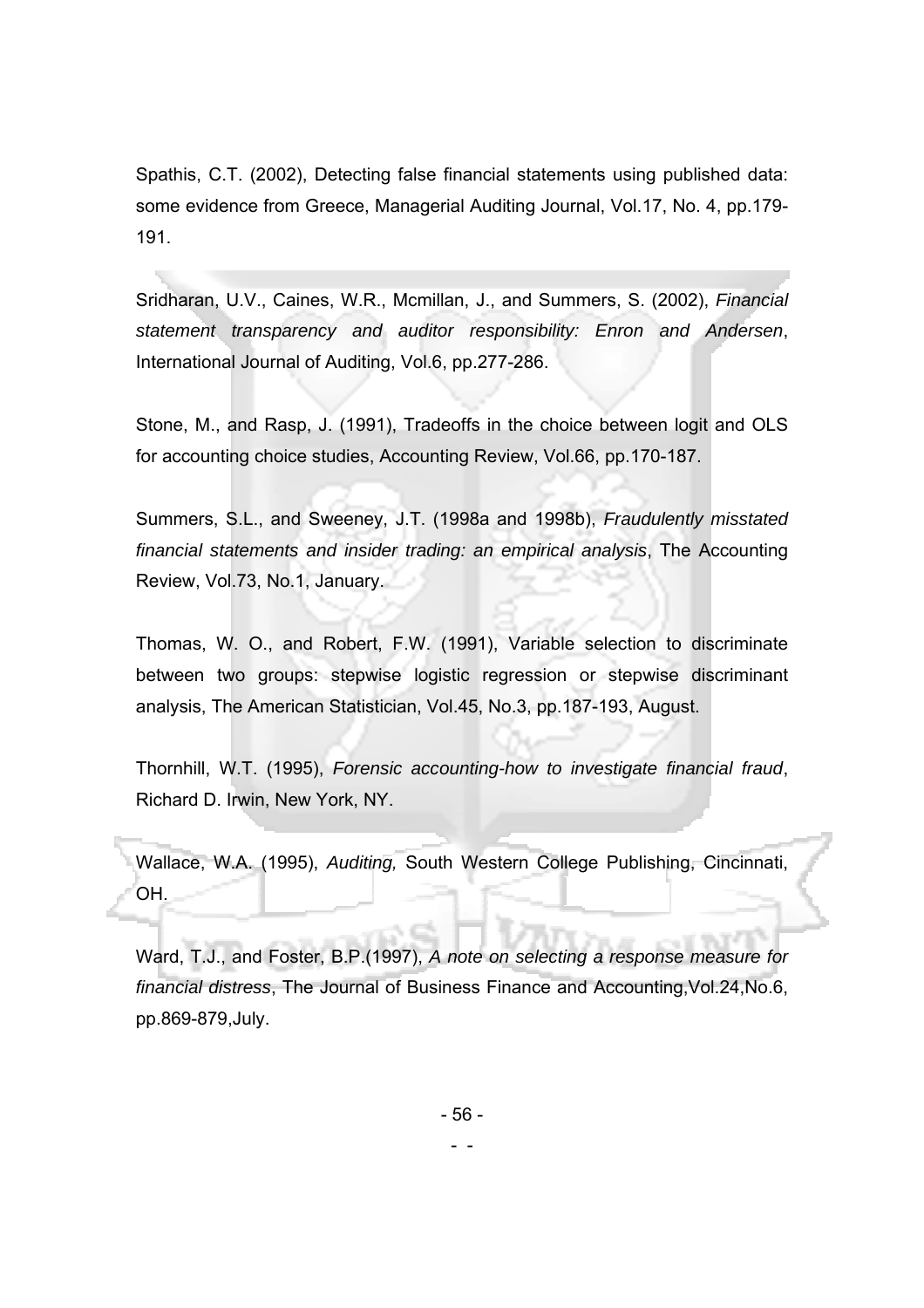Wells, K.J. (2003), Fraud exposed: what you don't know could cost your company millions, John Wiley and Sons, Inc.pp.52-74.

Worthy, F.S. (1984), Manipulating profits: how is it done? Fortune, Vol. 25, pp.79- 83.

Zabihollah, R. (2002), *Financial statement fraud prevention and detection*, John Wiley and Sons, Inc., New York, Chichester, Weinheim, Brisbane, Singapore, Toronto.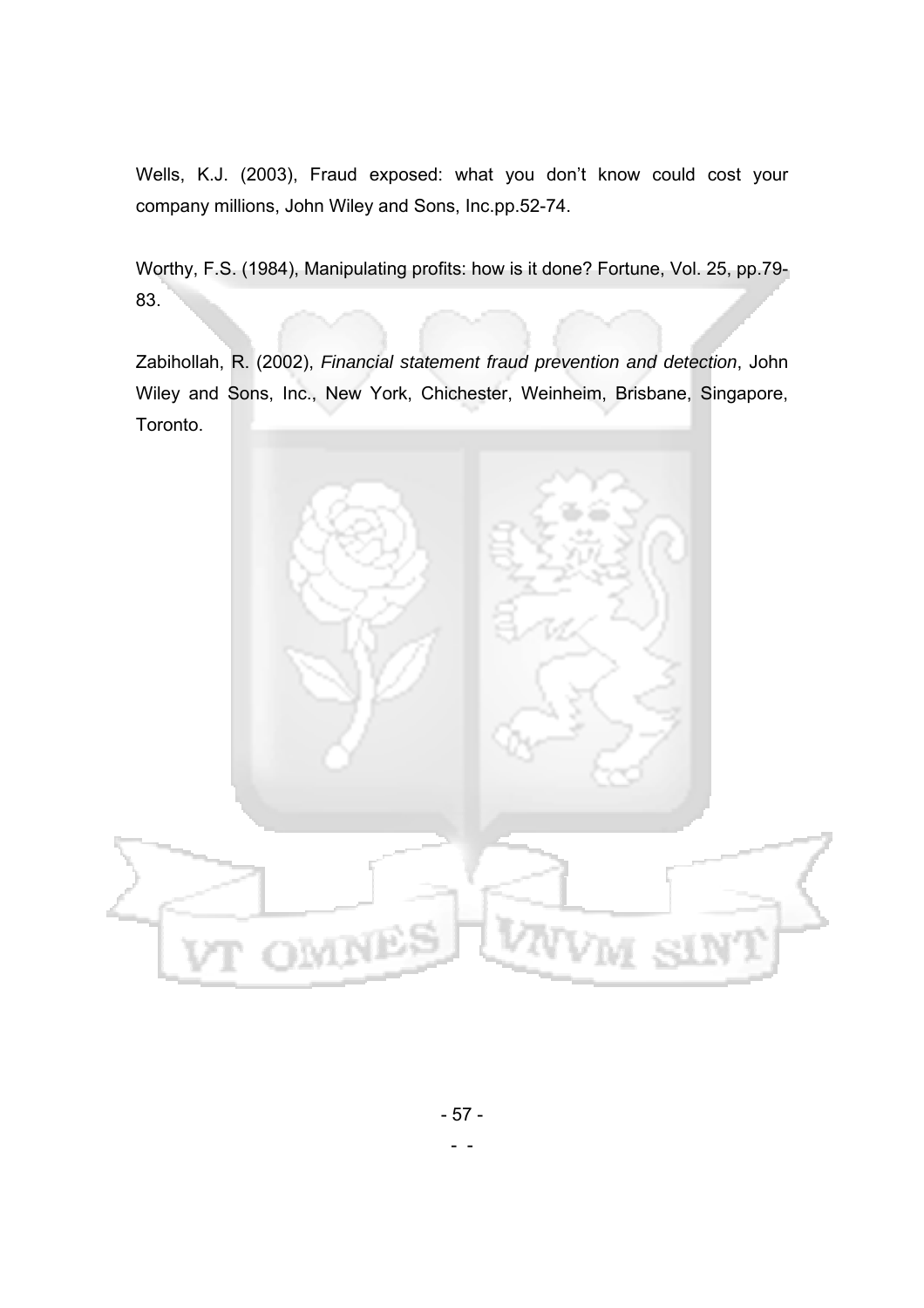# **APPENDIX:**

| <b>Table I: WOCCU Ratios:</b>                                              |                             |
|----------------------------------------------------------------------------|-----------------------------|
| <b>Protection</b>                                                          | <b>Performance - Goals</b>  |
| 1. Allowances for Loan Losses / Delinguent. >12 Mo.=P1                     | 100%                        |
| 2. Net Allowance for Loan Losses / Delinguent. 1-12 Mo.=P2                 | 35%                         |
| 3. Total Write-off of Delinguency > 12 Mo.=p3                              | 100%                        |
| 4. Annual Loan Write-offs / Average Loan Portfolio=P4                      | Minimal                     |
| 5. Accumulated Loan Recoveries/ Accumulated Loan Write-offs=P5             | 100%                        |
| 6. Solvency (Net Value of Assets/Total Shares & Deposits)=P6               | $>=110%$                    |
| <b>Effective Financial Structure</b>                                       | Goals                       |
| 1. Net Loans / Total Assets=E1                                             | Between 70 - 80%            |
| 2. Liquid Investments / Total Assets=E2                                    | Max 20%                     |
| 3. Financial Investments / Total Assets=E3                                 | Max 10%                     |
| 4. Non-financial Investments / Total Assets=E4                             | 0%                          |
| 5. Savings Deposits / Total Assets=E5                                      | Between 70 - 80%            |
| 6. External Credit / Total Assets=E6                                       | Max 5%                      |
| 7. Member Share Capital / Total Assets=E7                                  | 10-20%                      |
| 8. Institutional Capital / Total Assets=E8                                 | Min 10%                     |
| 9. Net Institutional Capital / Total Assets=E9                             | Min 10% - Same as E8        |
| <b>Asset Quality</b>                                                       | Goals                       |
| 1. Total Loan Delinquency / Gross Loan Portfolio=A1                        | $\leq$ 5%                   |
| 2. Non-earning Assets / Total Assets=A2                                    | $\leq$ 5%                   |
| 3. Net Zero Cost Funds / Non-earning Assets=A3                             | $>200\%$                    |
| <b>Rates of Return and Costs</b>                                           | Goals                       |
| 1. Net Loan Income / Average(Avg.) Net Loan Portfolio=R1                   | <b>Entrepreneurial Rate</b> |
| 2. Total Liquid Investment Income(Inv.) /Avg. Liquid Investments=R2        | <b>Market Rates</b>         |
| 3. Fin. Investment Income / Avg. Fin. Investments=R3                       | Market Rates                |
| 4. Non-fin. Inv. Income / Avg. Non-fin. Investments=R4                     | > R1                        |
| 5. Total Interest(Int.) Cost on Savings Deposits / Avg. Savings<br>Dep.=R5 | Market Rates > Inflation    |

```
\sim \sim
```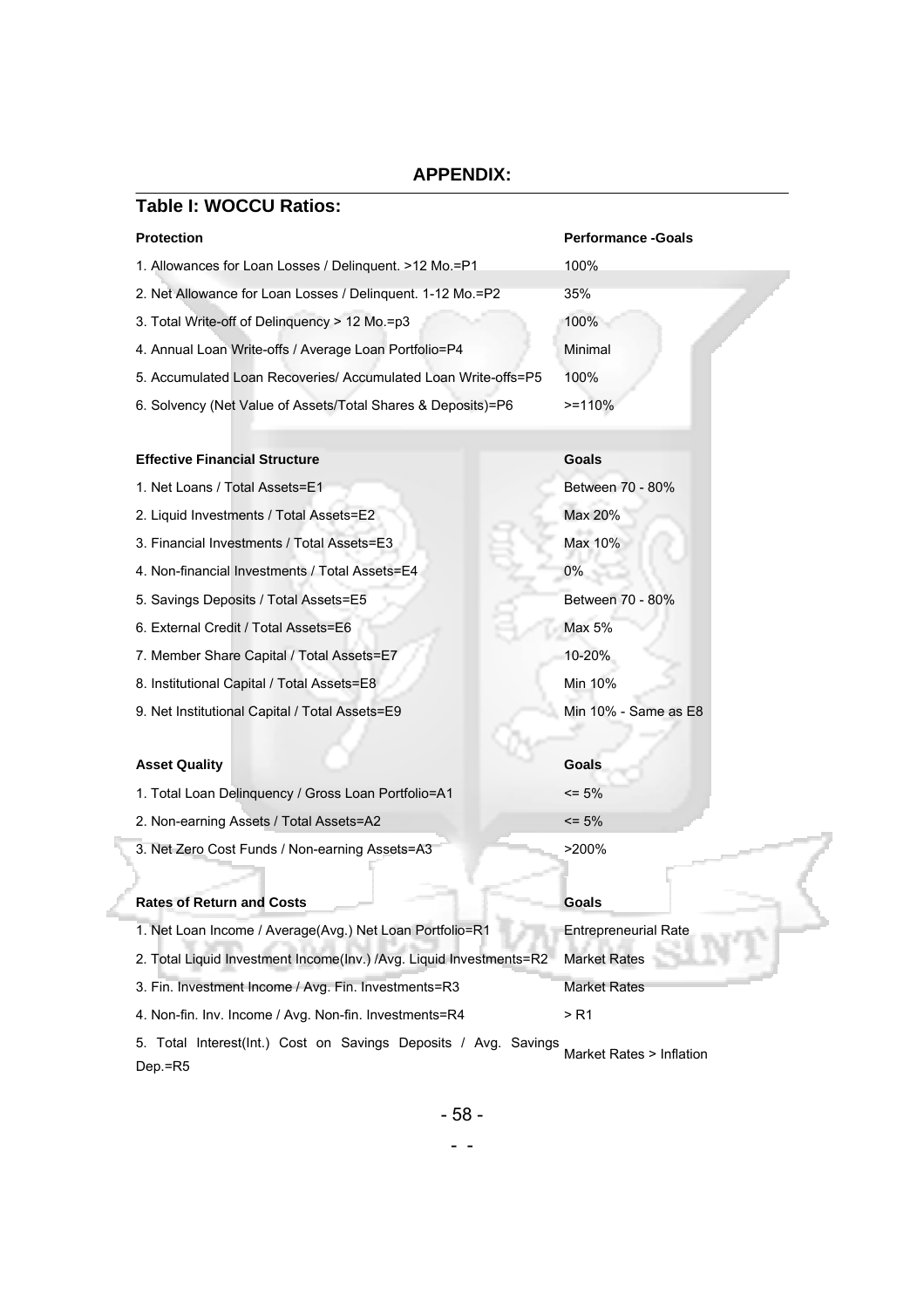| 6. Total Int. Cost on External Credit / Avg. External Credit=R6        | Market Rates                      |
|------------------------------------------------------------------------|-----------------------------------|
| 7. Total Int. or (Dividend) Cost on Shares/Average Member<br>Shares=R7 | Market Rates >= R5                |
| 8. Total Gross Income Margin / Average Total Assets=R8                 | Variable - Linked to R9, R11, R12 |
| 9. Total Operating Expenses / Average Total Assets=R9                  | 5%                                |
| 10. Total Loan Loss Provision Exp. Assets / Avg. Total Assets=R10      | Dependent on Delinquent Loans     |
| 11. Non-recurring Income or Expense / Avg. Total Assets=R11            | Minimal                           |
| 12. Net Income / Average Total Assets=R12                              | Linked to E9                      |
|                                                                        |                                   |
| Liquidity                                                              | <b>Goals</b>                      |
| 1. ST Inv. + Liquid Assets - ST Payables / Savings Deposits=L1         | Minimum 15%                       |
| 2. Liquidity Reserves / Savings Deposits=L2                            | 10%                               |
| 3. Non-earning Liquid Assets / Total Assets=L3                         | $< 1\%$                           |
|                                                                        |                                   |
| Sign of Growth (Year-to-Date Growth)                                   | Goals                             |
| 1. Growth in Net Loans=S1                                              | Dependent on E1                   |
| 2. Growth in Liquid Investments=S2                                     | Dependent on E2                   |
| 3. Growth in Financial Investments=G1                                  | Dependent on E3                   |
| 4. Growth in Non-financial Investments=G2                              | Dependent on E4                   |
| 5. Growth in Savings Deposits=G3                                       | Dependent on E5                   |
| 6. Growth in External Credit=G4                                        | Dependent on E6                   |
| 7. Growth in Member Shares=G5                                          | Dependent on E7                   |
| 8. Growth in Institutional Capital=G6                                  | Dependent on E8                   |
| 9. Growth in Net Institutional Capital=G7                              | Dependent on E9                   |
| 10. Growth in Membership=G8                                            | Minimum 15%                       |
| 11. Growth in Total Assets=G9                                          | $>$ Inflation + 10%               |

# Source: World Council of Credit Unions, Inc. (WOCCU), (2002)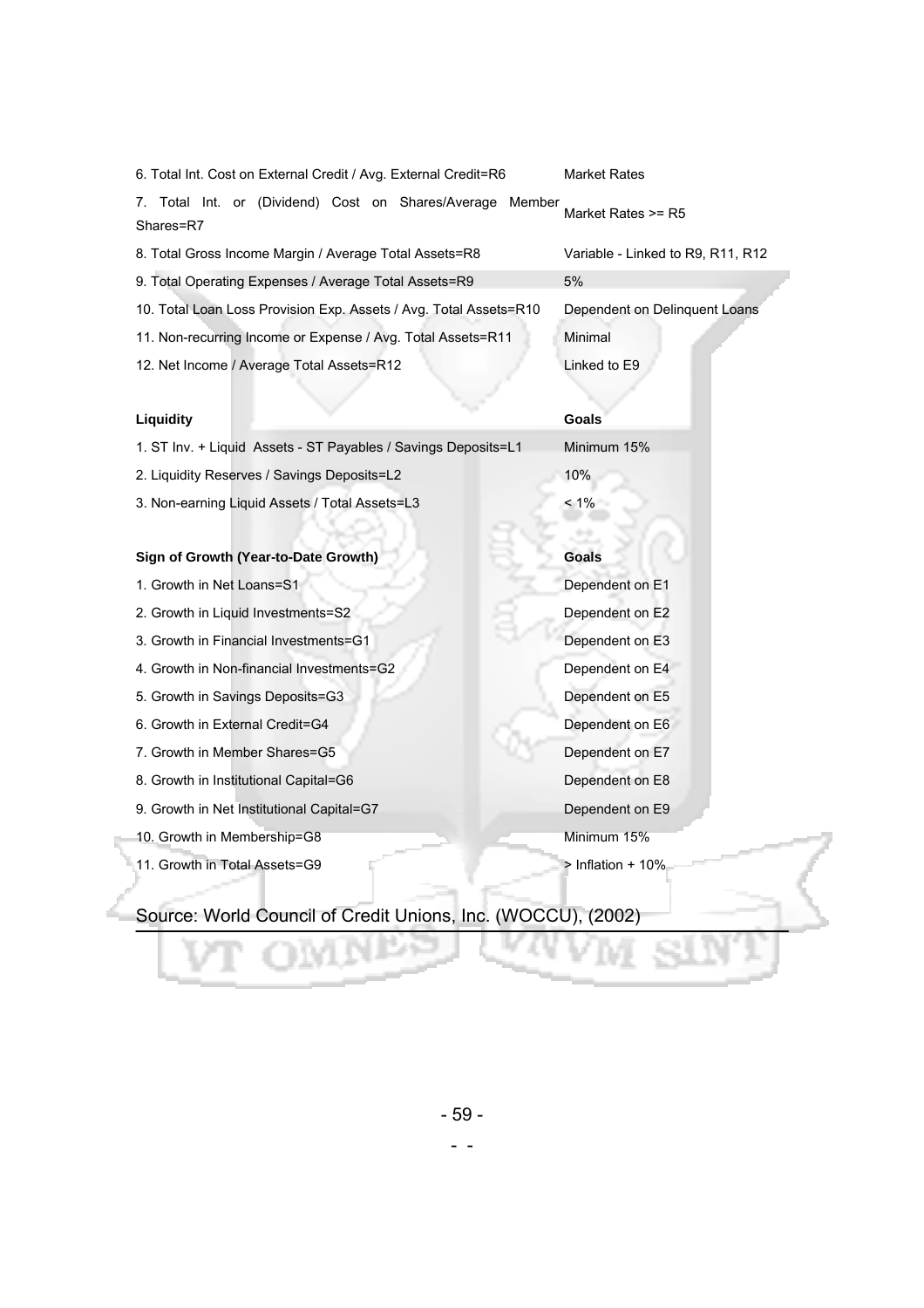## **Table II: How to detect large frauds:**

| Years:                                      | 2006    | 2004    |  |
|---------------------------------------------|---------|---------|--|
|                                             | $(\% )$ | $(\% )$ |  |
| Method:                                     |         |         |  |
| Internal Control                            | 38      | 19      |  |
| Notification by employee                    | 28      | 19      |  |
| Investigation                               |         | 27      |  |
| Notification by external party              | 15      | 14      |  |
| Other                                       | 8       | 3       |  |
| Accident                                    | -       | 7       |  |
| Anonymous letter/call                       | 3       | 6       |  |
| <b>External Audit</b>                       | -1      | Ξ       |  |
|                                             | 100     | 100     |  |
|                                             | ===     | ===     |  |
| Not answered                                | 1       | -       |  |
| Source: KPMG Australia Fraud Survey (2006). |         |         |  |

#### **Table III: Study Ratios:**

- 1. Dividend return ratio=earnings attributable to shareholders/total shares & deposits(DIV)
- 2. Members gross loans/total assets(ML/TA)
- 3. Total liabilities/total assets(TD/TA)
- 4. Net cash flow from operation/net profit before tax (CFFO/NP)
- 5. Loan defaulters/ equity\*\*\*\* (LD/EQ)
- 6. Working capital/total assets(WC/TA)
- 7. Retained earnings/total assets(RE/TA)
- 8. Book value of equity/ total liability(BVEQ/TL)
- 9. Net total income or sales/total assets (NI/TA)
- 10. Net profit before tax/total assets(NP/TA)
- 11. Members loan schedule balance/loan ledger balance(LMS/LLB)
- 12. Members shares & deposits schedule balance/ shares & deposits ledger balance(SDS/SLB)
- 13. Financial distress z-score(bankruptcy prediction system),(Z)
- 14. Net value of assets\*/total shares & deposits(P6)
- 15. Members loans\*\*\*/total assets(E1)
- 16. Financial investment/total assets(E3)
- 17. Non financial investment/total assets(E4)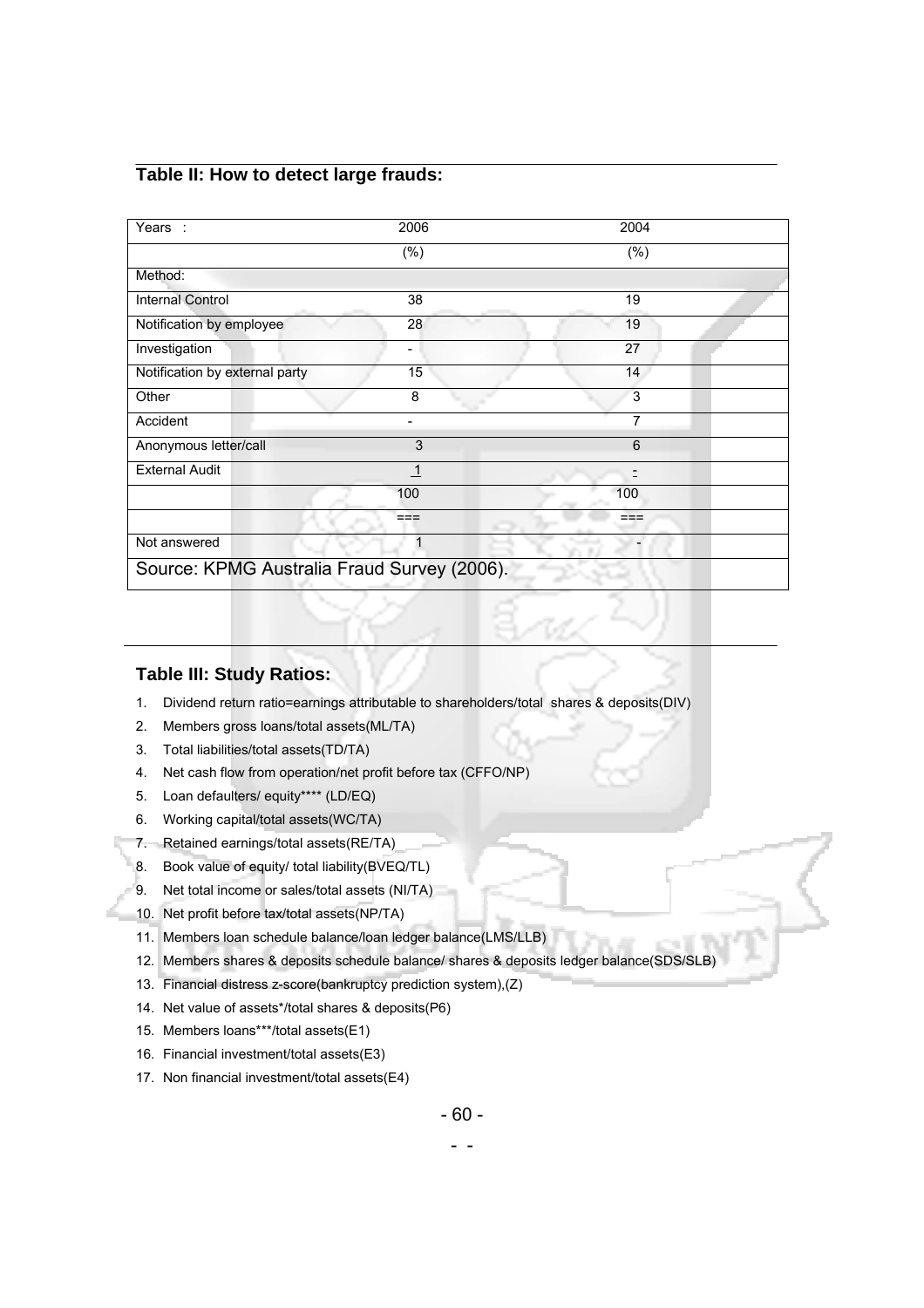- 18. Savings member deposits/total assets(E5)
- 19. Total borrowed funds/total assets(E6)
- 20. Institutional capital\*\*/total assets(E8)
- 21. Total operating expenses/average total assets(R9)
- 22. (liquid investment + liquid assets-short term creditors, of<30days)/total assets(L1)
- 23. Non earning liquid assets/total assets(L3)
- 24. Growth in member loans(S1)
- 25. Growth in total assets(S11)
- 26. Current assets/current liabilities=current ratio(CR)
- 27. Total expenses/ turnover(TET)

\*(Total assets +allowance for risk assets-delinquent long term loans-total liabilities-problem assets to be liquidated +total saving deposits); and short term delinquent loans may be treated as long term in case separation between long term and short term delinquent loans difficulty occurs, given SACCOs reporting structure in Kenya.

\*\*Legal and non distributable reserves, share capital donations and retained earnings.

\*\*\* Net loan after deducting allowance for loan losses.

\*\*\*\*Share capital+ retained earnings.

# **Table IV: Stepwise Regression Model (including Z-scores), 27 predictors: R² (adj.) =68.02%; N= 46; Dependent variable=Non FFS=1; FFS=0**

| Independent    | Coefficient | t-value | P-Value  |
|----------------|-------------|---------|----------|
| variables      |             |         |          |
| <b>DIV</b>     | 0.037       | 1.98    | $0.055*$ |
| <b>LMS/LLB</b> | 0.68        | 1.95    | $0.059*$ |
| E <sub>3</sub> | $-3.2$      | $-2.97$ | 0.005    |
| L3             | $-5.0$      | $-3.27$ | 0.002    |
| L1             | 1.30        | 2.42    | 0.021    |
| <b>NP/TA</b>   | $-1.4$      | $-0.49$ | 0.625    |
| E <sub>1</sub> | $-2.07$     | $-3.47$ | 0.001    |
| <b>ML/TA</b>   | 2.09        | 3.64    | 0.001    |
| E <sub>5</sub> | 0.94        | 3.11    | 0.004    |
| R <sub>9</sub> | $-7.5$      | $-1.42$ | 0.164    |
| S <sub>1</sub> | $-0.24$     | $-1.38$ | 0.176    |
|                |             |         |          |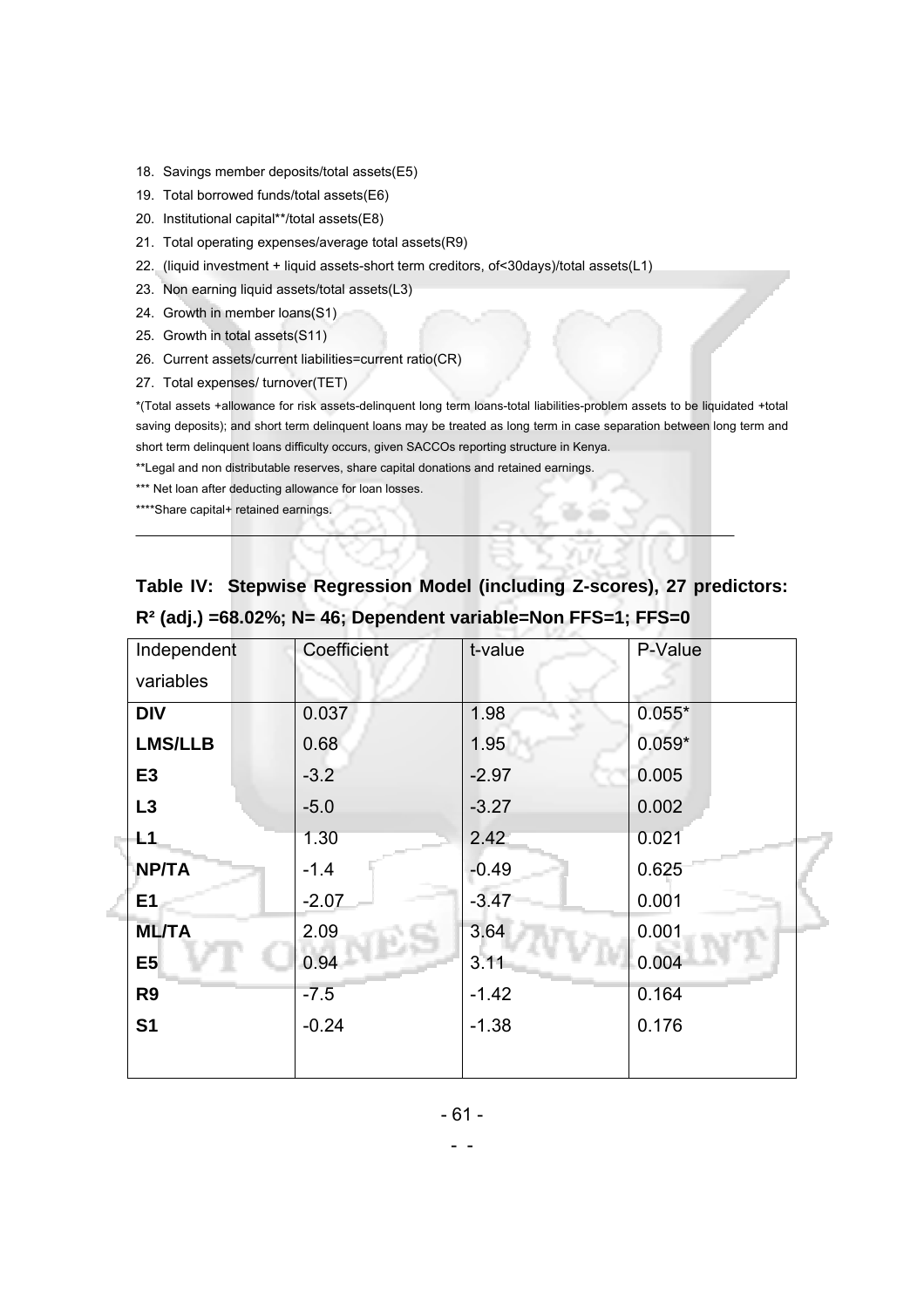| Next two      |                          |         |       |
|---------------|--------------------------|---------|-------|
| Insignificant |                          |         |       |
| independent   |                          |         |       |
| variables:    |                          |         |       |
| <b>WC/TA</b>  | $\,$                     | 0.89    | 0.378 |
| CFFO/NP       | $\overline{\phantom{0}}$ | $-1.04$ | 0.304 |

# **Table V: Stepwise regression model (excluding Z-score), 26 predictors: R² (adj.) =68.02%; N=46; Dependent variable=Non FFS=1; FFS= 0**

| Independent                                                                           | Coefficient | t-value | P-value  |
|---------------------------------------------------------------------------------------|-------------|---------|----------|
| variables                                                                             |             |         |          |
| <b>DIV</b>                                                                            | 0.037       | 1.98    | $0.055*$ |
| <b>LMS/LLB</b>                                                                        | 0.68        | 1.95    | $0.059*$ |
| E3                                                                                    | $-3.2$      | $-2.97$ | 0.005    |
| L3                                                                                    | $-5.0$      | $-3.27$ | 0.002    |
| L1                                                                                    | 1.30        | 2.42    | 0.021    |
| <b>NP/TA</b>                                                                          | $-1.4$      | $-0.49$ | 0.625    |
| E1                                                                                    | $-2.07$     | $-3.47$ | 0.001    |
| <b>ML/TA</b>                                                                          | 2.09        | 3.64    | 0.001    |
| E <sub>5</sub>                                                                        | 0.94        | 3.11    | 0.004    |
| R <sub>9</sub>                                                                        | $-7.5$      | $-1.42$ | 0.164    |
| S <sub>1</sub>                                                                        | $-0.24$     | $-1.38$ | 0.176    |
| Next two                                                                              |             |         |          |
| Insignificant                                                                         |             |         |          |
| independent                                                                           |             |         |          |
| variables:                                                                            |             |         |          |
| <b>WC/TA</b>                                                                          |             | 0.89    | 0.378    |
| CFFO/NP                                                                               |             | $-1.04$ | 0.304    |
| Note:* Significant at $R^2$ (adj.) = 67.19% ; (given, second best Minitab iteration). |             |         |          |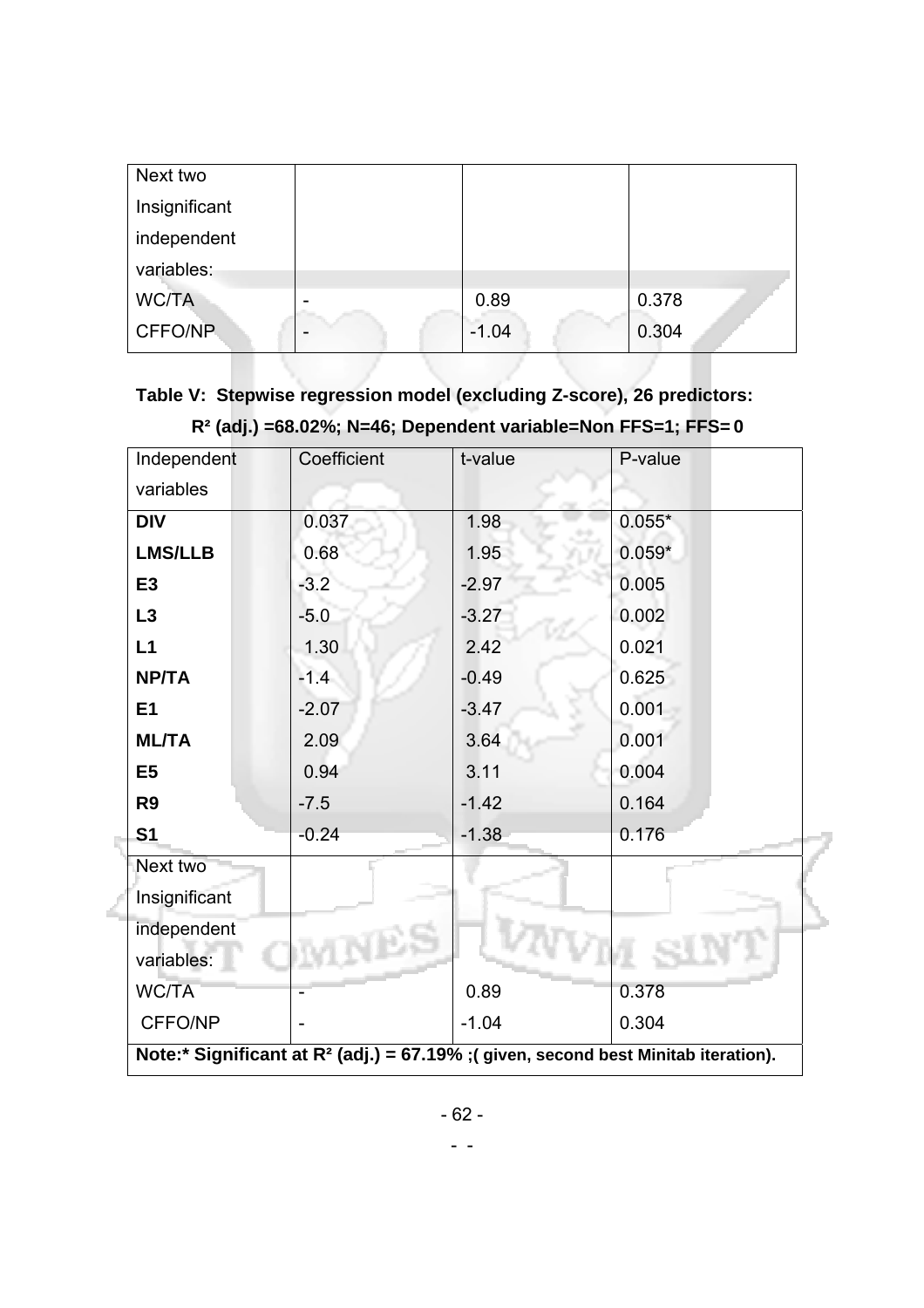**Table VI: The earnings quality analysis of FFS SACCOS and matched non-FFS SACCOS during the year ended 30.12.2006; using ACL and CFL under scenario of FFS and non-FFS:** 

|                        | <b>FFS</b> | Non FFS  |
|------------------------|------------|----------|
|                        | $N = 23$   | $N = 23$ |
| Pearson Correlation of |            |          |
| $ACL1$ and $CFL1$      | $-0.980$   | $-0.999$ |

<sup>1</sup>Not significantly different at 95% confidence level, given 44-degree of freedom with p- values being 0.000 and 0.000 of- Accruals (ACL) and cash flow(CFL): under FFS and non-FFS respectively.

Note: ACL= (NP-CFFO)/TA, CFL=CFFO/TA (see: page 42 for correlation results).

# **Table VII- Research on fraud / bankruptcy or performance detection – outline:**

|                | Scope of study            | Objectives of study           |
|----------------|---------------------------|-------------------------------|
| Keige (1991)   | Involve 10 companies      | <b>Examines business</b>      |
|                | that went bankrupt and    | failure prediction using      |
|                | 10 non bankrupt. Year-    | DA.                           |
|                | 1980-1990.                |                               |
| Persons (1995) | 103 fraudulent firms:     | <b>Examines variables for</b> |
|                | matched with non          | estimating models of          |
|                | fraudulent firms on basis | fraudulent financial          |
|                | of industry and time      | reporting, and                |
|                | period. Fraud period      | assessment of models'         |
|                | covered 1970-1990.        | predictive ability using      |
|                |                           | logistic regression.          |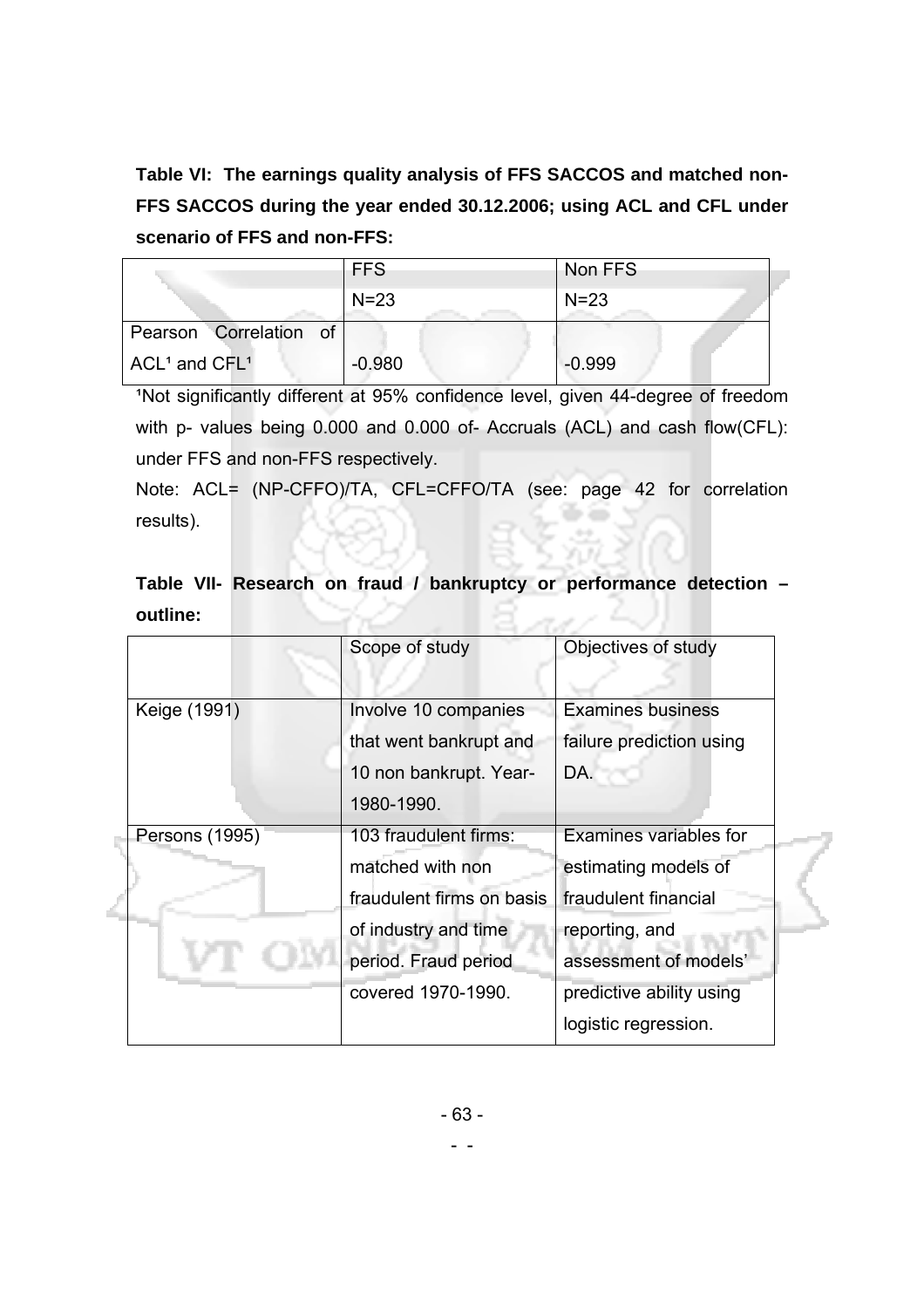| Ward and Foster (1997) | 317 firms: 253 healthy,   | Empirical test whether or  |
|------------------------|---------------------------|----------------------------|
|                        | 29 bankrupt and 39 loan   | not using the inability of |
|                        | defaulters. Period        | a firm to pay debts when   |
|                        | covered 1988 and 1989     | due (loan default), as     |
|                        |                           | response measure           |
|                        |                           | produces different         |
|                        |                           | results than using legal   |
|                        |                           | bankruptcy as response     |
|                        |                           | measure.                   |
| Rick (2001)            | 96 firms: 48 bankrupt     | Examines whether the       |
|                        | and 48 non bankrupt -     | addition of capitalized    |
|                        | year 1966-1972.           | lease data increases the   |
|                        |                           | power of affected ratios   |
|                        |                           | for predicting bankruptcy  |
|                        |                           | using DA.                  |
| Spathis (2002)         | 76 manufacturing firms:   | Demonstrate how            |
|                        | 38 with fraud report and  | financial ratios models    |
|                        | 38 with non fraud report. | function in detecting FFS  |
|                        | <b>Year-2000</b>          | using logistic regression. |
|                        |                           |                            |
| Macharia (2003)        | 64 Co-operatives: 32      | Examines power of          |
|                        | with performing loan      | financial ratios in        |
|                        | with a bank and 32 with   | separating Cooperatives    |
|                        | non-performing loans.     | with performing loans      |
|                        | Year- 1994-2002.          | from others with non       |
|                        |                           | performing loans issued    |
|                        |                           | by the bank using DA.      |
|                        |                           |                            |
| Kathleen et al. (2004) | 158 firms: 79 with FFS    | Examines whether           |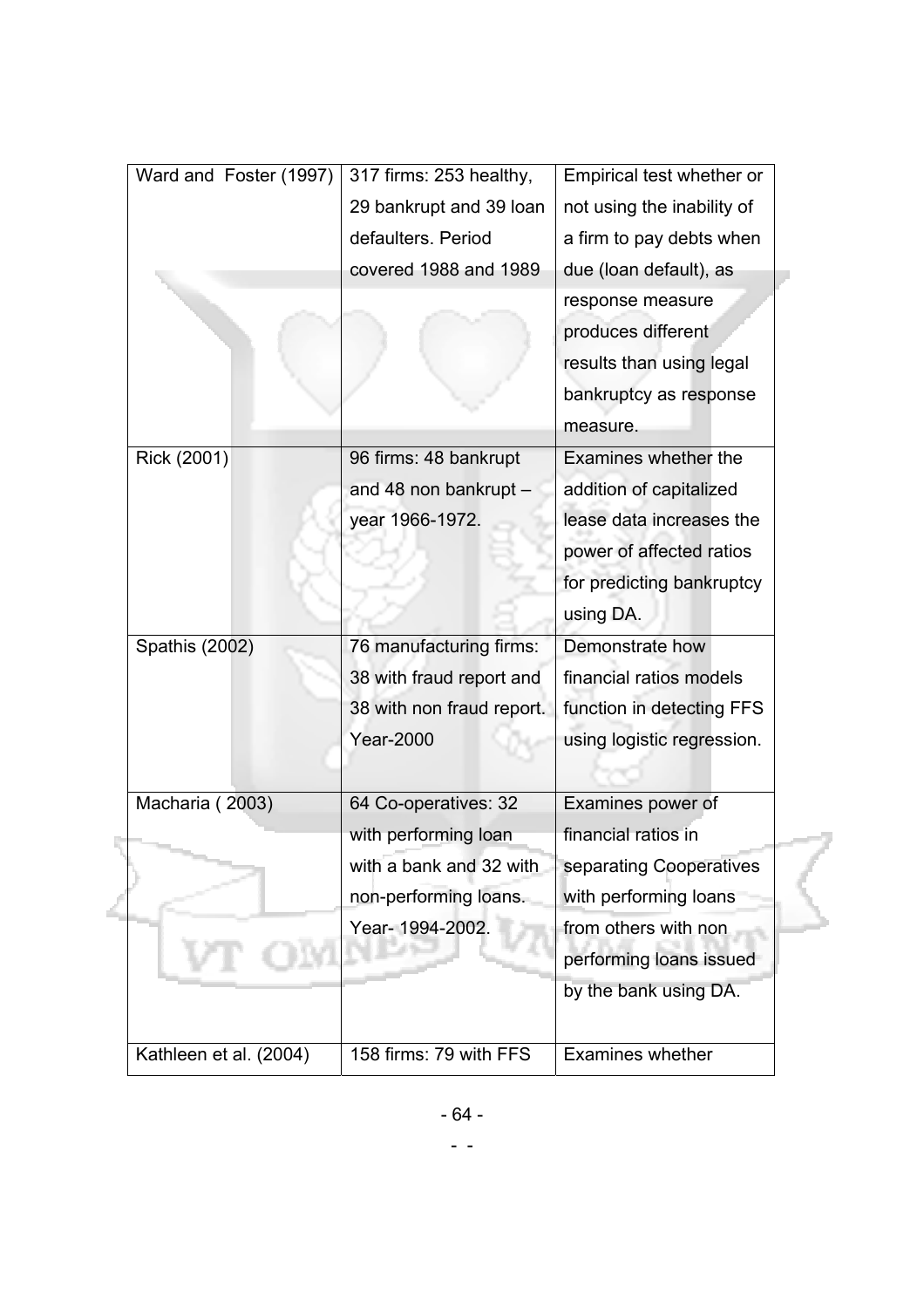| and 79 with Non      | financial ratios of          |
|----------------------|------------------------------|
| FFS. Year-1982-1999. | fraudulent firms             |
|                      | differ from financial ratios |
|                      | of non fraudulent firms.     |
|                      |                              |
|                      |                              |
|                      |                              |

## **Table VIII- Final accounts elements – means differences and t-tests:**

| Final accounts elements-means differences and t-tests |                    |                  |         |         |
|-------------------------------------------------------|--------------------|------------------|---------|---------|
| <b>Accounts</b>                                       | <b>FFS</b>         | <b>NFFS</b>      | t-test  | p-value |
| elements-                                             |                    |                  |         |         |
| characteristics                                       |                    |                  |         |         |
| <b>External loan</b>                                  | 145,243,957.00     | 41,903,777.90    | 2.78    | 0.007   |
| <b>Dividend</b>                                       | 32,332,710.83      | 63,007,233.53    | $-1.34$ | 0.185   |
| payout value                                          |                    |                  |         |         |
| Share capital                                         | 34,572,426.21      | 8,828,826.09     | 2.40    | 0.019   |
| Retained                                              | $-24, 215, 874.00$ | 5,686,072.03     | $-1.91$ | 0.061   |
| earnings                                              |                    |                  |         |         |
| Net profit                                            | 26,455,063.00      | 12,596,362.33    | 0.81    | 0.423   |
| <b>Sales</b>                                          | 105,249,639.92     | 107,303,659.15   | $-0.04$ | 0.967   |
| Net cash flow                                         | -36,803,378.00     | 35,178,693.97    | $-1.58$ | 0.118   |
| from operation                                        |                    |                  |         |         |
| <b>Total assets</b>                                   | 1,225,327,995.16   | 1,065,364,268.47 | 0.33    | 0.743   |
| Problem assets                                        | 127,968,135.74     | 86,754.04        | 1.67    | 0.099   |
| <b>Current assets</b>                                 | 600,309,972.54     | 264,838,347.44   | 2.46    | 0.017   |
| Long term                                             | 63,034,910.33      | 6,717,172.00     | 2.45    | 0.017   |
| financial                                             |                    |                  |         |         |
| investment                                            |                    |                  |         |         |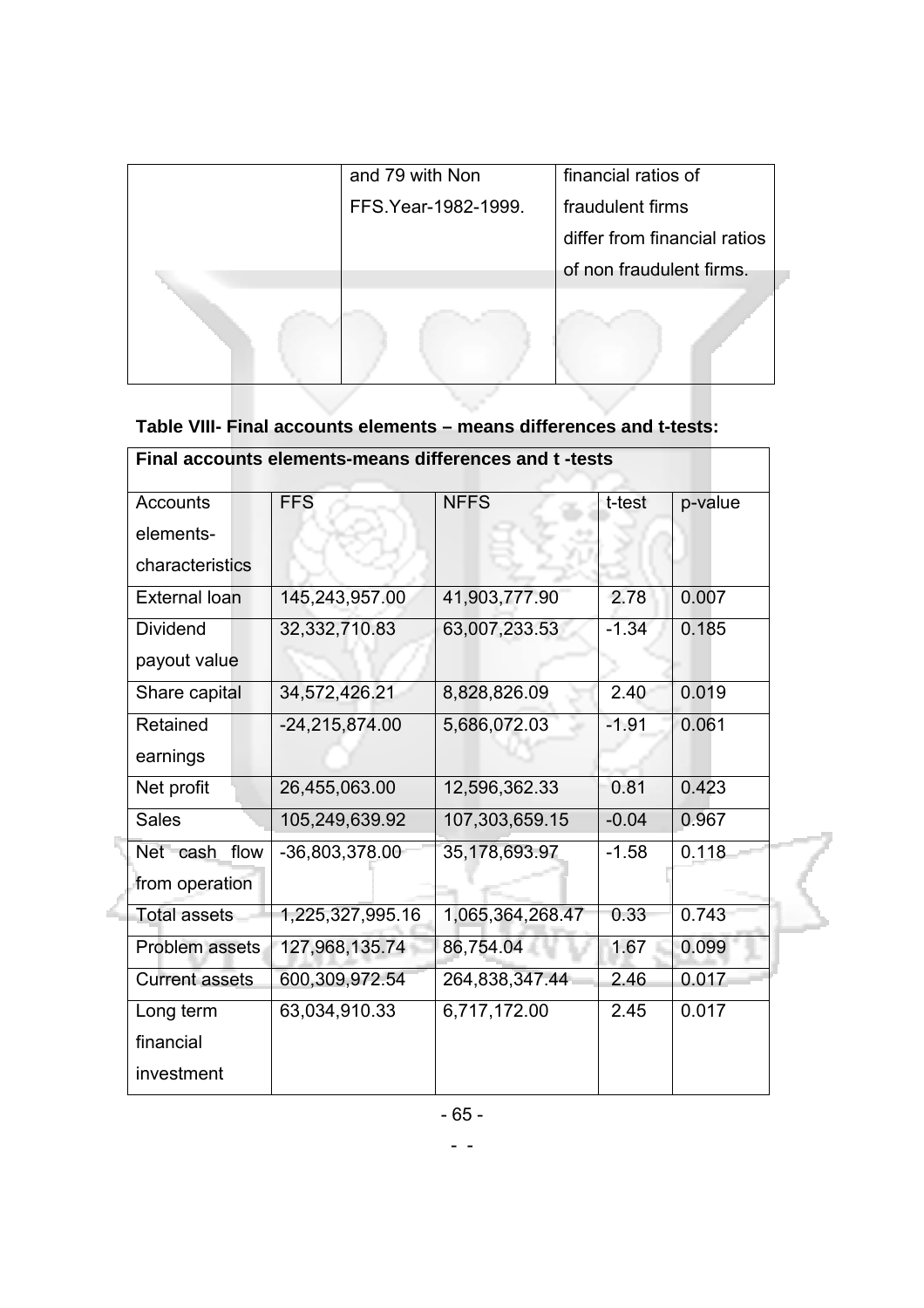|                                                                         | Working capital   -274,239,178.68                                           | $  -439,870,903.57   0.47$ |  | 0.643 |
|-------------------------------------------------------------------------|-----------------------------------------------------------------------------|----------------------------|--|-------|
|                                                                         |                                                                             |                            |  |       |
|                                                                         | Note: Amounts in Kenya shillings, t-test: df=68(two tailed), and t=0.33, p- |                            |  |       |
|                                                                         |                                                                             |                            |  |       |
| value≤0.741 for difference of FFS and Non FFS means; significance at 5% |                                                                             |                            |  |       |
|                                                                         |                                                                             |                            |  |       |
| level. Assumed equal variance.                                          |                                                                             |                            |  |       |
|                                                                         |                                                                             |                            |  |       |
|                                                                         |                                                                             |                            |  |       |

## **Table IX- Sample FFS selection procedure:**

| The Ministry inspection/inguiry record of SACCOs        |      |
|---------------------------------------------------------|------|
| investigated during years 2006 -2007                    |      |
|                                                         | 54   |
| SACCOs with qualified audit reports and not among       |      |
| inspected group in the year ended 31.12.2006            | 17   |
| <b>ORIGINAL SAMPLE</b>                                  | 71   |
| SACCOs with incomplete information and investigated     | (3)  |
| SACCOs under pyramid scheme investigation               | (12) |
| SACCO <sub>s</sub> with duplicate information           | (3)  |
| SACCOs investigated but accounts not available and the  | (25) |
| accounts not accessed                                   |      |
| SACCOs with qualified audit reports and with incomplete |      |
| information                                             | (5)  |
| <b>FINAL SAMPLE</b>                                     | 23   |